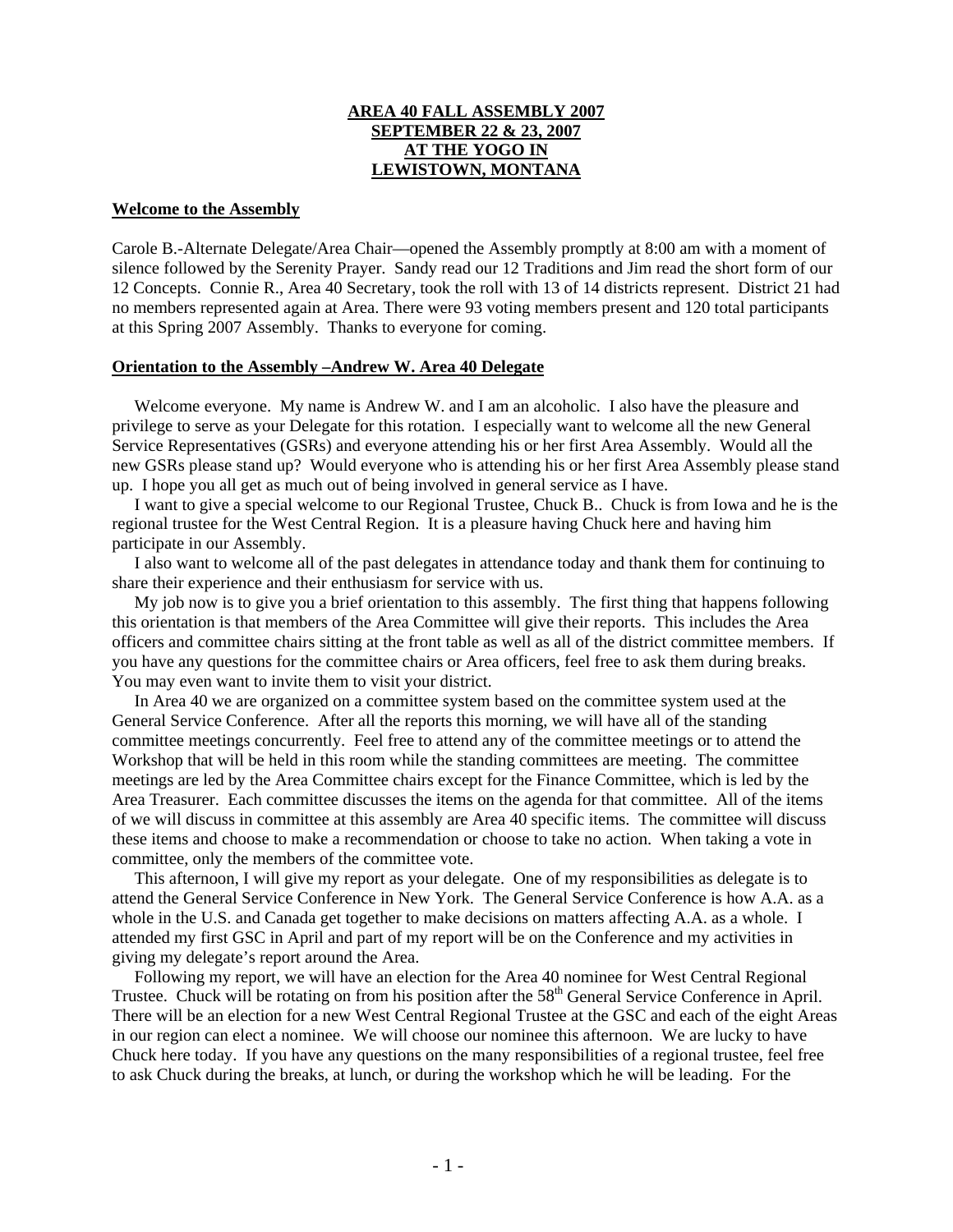election of our nominee, we will use third legacy voting procedures and there will be an orientation to this process before we begin voting.

 Then we will begin our floor assembly where we meet as whole to hear the committee reports. The committee chair will present the committees report on each agenda item and then we will have a chance to discuss the item. If the committee makes a recommendation on the item we will take a vote following the discussion. In order to be a valid vote we must have a quorum (two-thirds of the voting members present). By past action, a vote must receive two-thirds of the votes cast in order to be considered to have passed. There will also be time for minority opinion after a committee recommendation is voted on. The purpose of minority opinion is to help ensure we have an open discussion on each issue and that no voice is squelched in the process.

 One piece of advice I have for those of you who are new to Area Assemblies is to be active participants. Take part in the discussions. I know that it can get somewhat confusing at your first assembly, as we tend to use a lot of jargon. Sometimes it may be unclear as to what we are talking about. Please ask questions if you are unsure. You might find that many others share your confusion. In the interest of saving time, if someone else has already expressed your opinion, it is not necessary to repeat it. If, however, someone else has not expressed your opinion, please go to the mike and share it.

 After dinner tonight, our speaker will be our West Central Regional Trustee, Chuck B.. This will be followed by breakout sessions for DCMs and GSRs. Please feel free to place any questions you have for these sessions into the appropriate ask-it-baskets located at the back of the room.

 Tomorrow we will hear reports from the Roundups, Intergroups, and the Regional Forum. We will also hear updates on the establishment of the Area 40 800 number and the Service Workshops. After past delegate sharing from Bob H. and Mark S., we will continue with our floor assembly.

 Finally, a reminder to get things started: we ask all of the GSRs to sign in with your District Committee Member (DCM). Your DCM will turn the sign in sheet to the Area Secretary, Connie R.. This will enable us to determine how many voting members are present and to determine the number of votes required for a quorum, which is two-thirds of all voting members.

Thank you all for being here. I hope you enjoy your weekend at the assembly.

Yours in love and service, Andrew W. Area 40 Delegate Panel 57

### **Area Chair/Alternate Delegate—Carole B.**

Greetings Area 40,

Welcome to the Area 40 Fall Assembly to all who are here for their first time. Since I left you last spring, I visited Districts 41, 42, 51, 61, and 71. My goal was to generate agenda items specific to Area 40 for this Assembly. Also I sent out reminders to all the Area Committee and District Committee Members asking for agenda items. As you can see, we have a few items to discuss this weekend. I stand here with much anticipation of the outcome on Sunday. You never know, I might get to pick my first Ad-Hoc Committee!

Early this month, attended the West Central Regional Forum in Omaha. I have to tell you, I am very appreciative of the people who serve Alcoholic Anonymous at any level. Twice over the weekend, I got to visit with Leonard Blumenthal, our Chairman of the Board. He has been attending meetings for over 41 years and he's not alcoholic. Last weekend, Leonard was at the Georgia Area Assembly for their elections. All the Trustees, GSO staff members and the GSO general manager absolutely love AA. Mary S. will be giving us a report on the Forum on Sunday.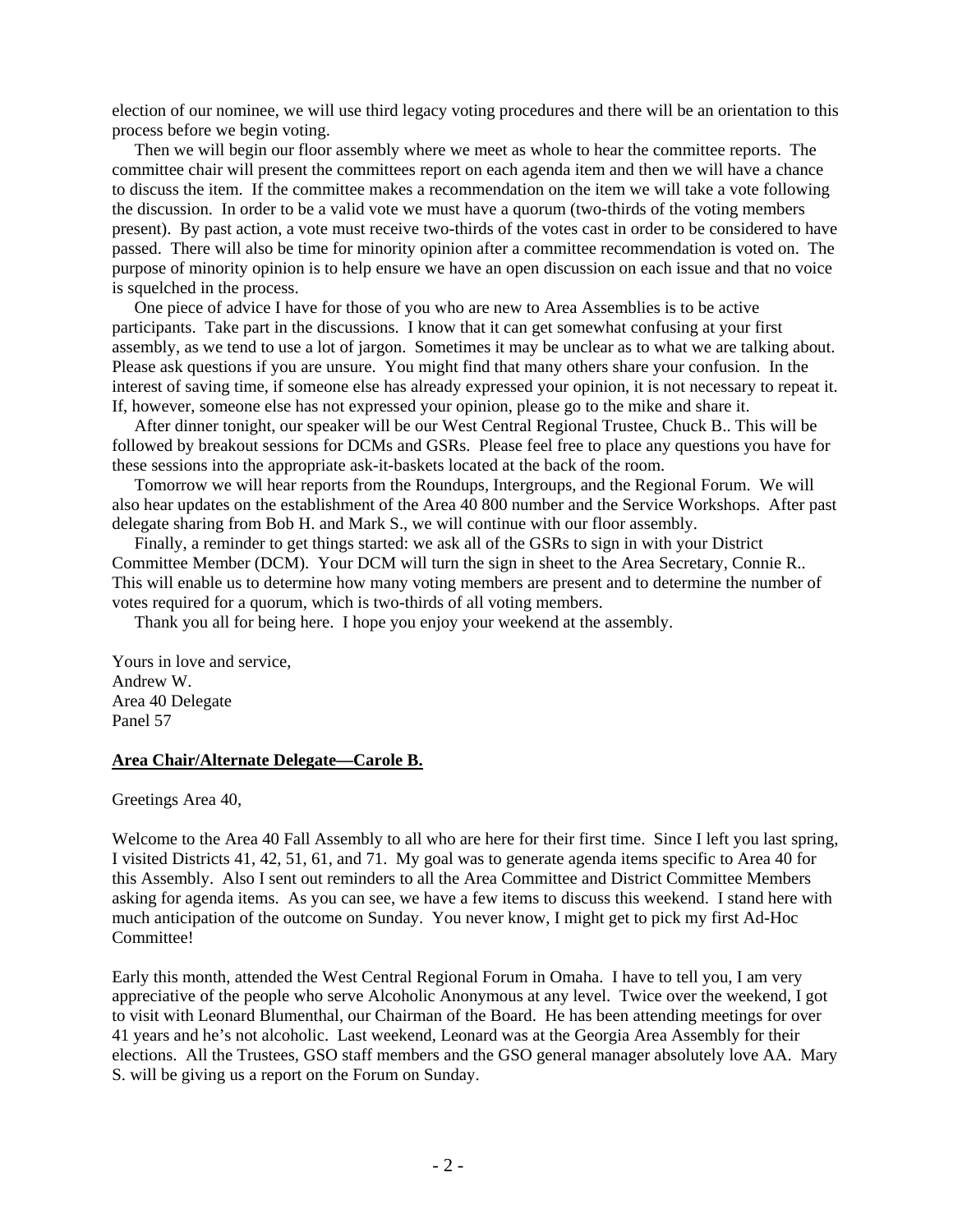I have yet to visit Districts 21 and 23 and would love an invitation. My prayers are with the smaller districts and groups in small towns trying to keep the doors open. The last 3 years, I've been lucky to have a plethora of meetings to go to, but I've spent most of my sobriety in Districts 21, 51, and 42. Anyhow, please let me know what I can do to help.

In just one year from this weekend, we'll be electing our Area Committee for the 2009-2010 rotation. If you have an interest in a committee, please attend their committee meeting. I would have never guessed 17-1/2 years ago when I attended my first Assembly that I would someday be the chair.

Enjoy the weekend and thanks for letting me serve.

Carole B. Area Chair/Alt Delegate

# **Area 40 Secretary – Connie R.**

Hello everyone, my name is Connie R. and I am an alcoholic. Welcome to the 2007 Fall Assembly to all of you who have been to an Area Assembly and a very big and warm welcome to the newcomers. This most definitely can be, as the big book says, "an experience you must not miss". To those of you who have never been to assembly, sit next to someone who has been here before, ask questions, and remember, we have all experienced the fear of our first assembly.

I apologize for not getting the Spring Assembly minutes out on time. In that process, I hurried and did not complete the CPC floor actions in the minutes. I have completed them and they have been placed with the DCM's sign in sheet on your table. Please replace these corrections in the Spring Assembly minutes you received in the mail. This is one error I am aware of and will correct any others you might find and send those corrections with the Fall Assembly minutes

DCM's, on the table you have you the voting members list. Please fill these out and return them to me by the end of the 1<sup>st</sup> break. This helps us establish the total number of voting members present, substantial unanimity, and a quorum should voting be necessary this weekend. Those eligible to vote during Assembly are DCMs or their alternate, GSRs or their alternate, but not both, and our Area Chairs and Officers.

Some of us have stood at the microphones before and some of us have not, I encourage all of you to participate in this process. This is the only way our group conscience can be heard. If you have a question you would rather not ask aloud, there are baskets on the back table you can put the question in. These are for the GSR breakout and the DCM breakout that will happen later tonight. There are time limits on the reports and on expressing our opinions. They are; 5 minutes for Area 40 Chairs and DCM reports and 3 minutes for floor discussion at the microphones. I have my handy timer here, so please stop speaking when the timer goes off and allow the next person to share.

Committee Chairs please remember to have someone take minutes during your committee breakout sessions. I will need copies of these given to me by the end of this Assembly.

The following are motions from our Fall Assembly 2007:

**The Public Information Committee makes the following recommendation: Implement as soon as possible an Area 40 800 number, utilizing the services and contract from Answernet. Contract to be a month to month agreement, with a maximum, possible expenditure of**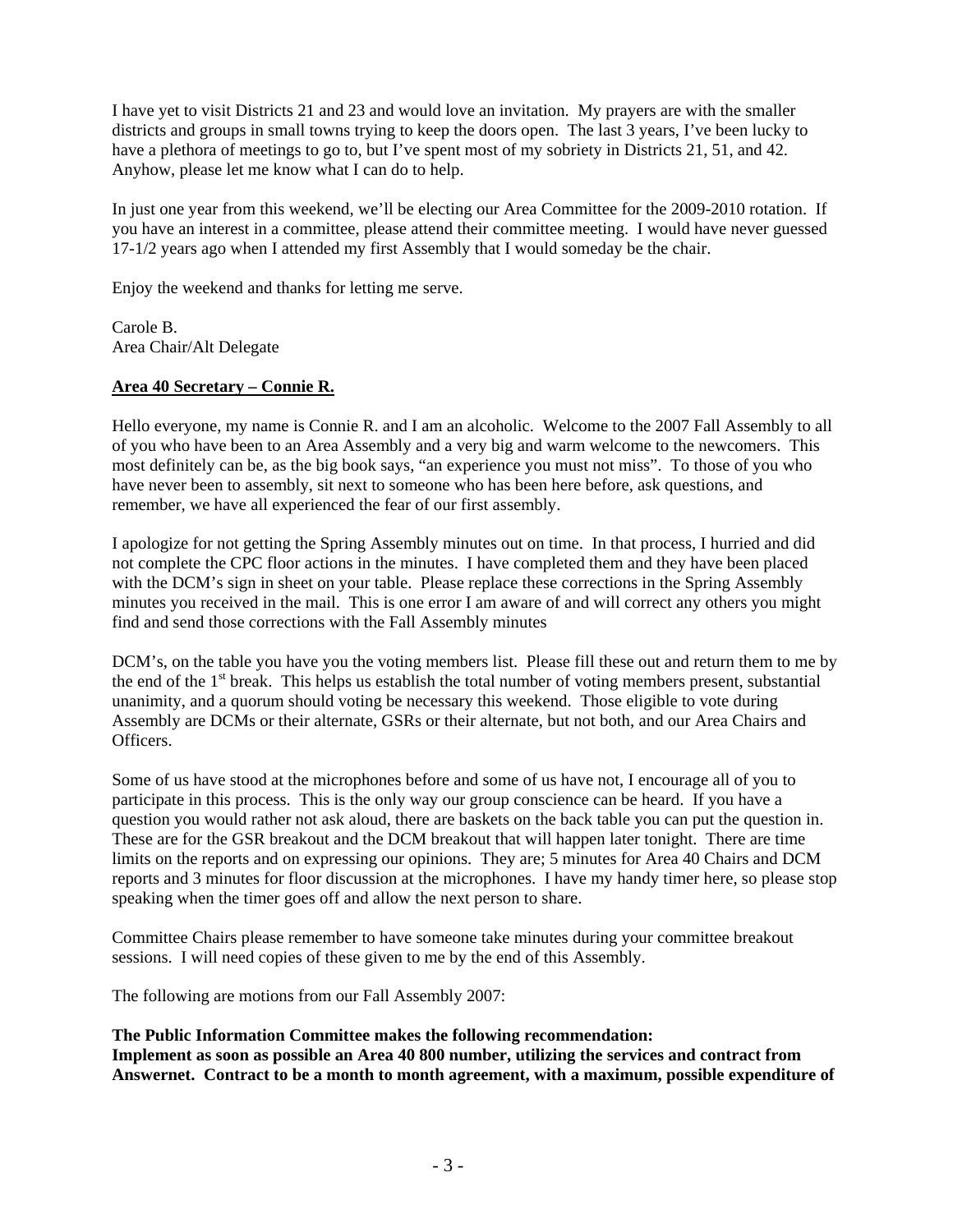# **\$1,000.00 per month to Area 40. The Area 40 Public Information Chair will make reports regarding utilization and expense at each Area Assembly.**

# This motion was made, seconded, voted on and it was passed. A request for reconsideration was made and it was seconded voted on and failed. The motion remained as passed.

I began receiving from GSO information to begin installing the Fellowship New Vision program. This is the new way GSO will be receiving the updates for Groups, Districts and Area. The program allows me to put in new or corrected information and it is interfaced with GSO so it becomes effective immediately. I used myself as a test since I was receiving 3 mailing from GSO, one as DCM, Area Secretary and Area Records Keeper. I was able to remove myself as DCM for District 61 and since then have been only receiving 1 mailing. It works! I received information from David R past DCM of District 12 this week about his leaving and that Steve will be the new DCM and a new GSR for a Group in Absarokee. I will be able to make the changes and they too should be receiving GSO mailings faster than the old way of notifying GSO. Please let me know if there are changes or duplicate mailing coming to you so I can take care of them right away. My email address is secretary@aa-montana.org.

I again asked that the committee reports be emailed to me. I wish to thank all of you who sent them to me early. For those who have not done so please be sure to get to me 2 copies by the end of Assembly. I truly appreciated Conrad's honesty at Spring Assembly about not sending information to him by email as he does not use it. I would appreciate if each of you would let me know if emailing the minutes would work for you or if you would prefer to have them snail mailed to you. It was quite expensive making the copies and then mailing them out.

I hope each of you have your own "experience you must not miss" this weekend and will come back to create new ones next spring. Just like recovery, being part of general service is a process well worth the experience.

Thank you for allowing me to be of service. Connie R.

# **Area 40 Treasurer—Curt K.**

Hi everyone, my name is Curt K. and I am an alcoholic. Thanks to God, the actions of AA, and sponsorship, I've been sober since July 22, 1993. And I have the privilege of serving as your Area 40 Treasurer.

A special welcome to all of you who are attending your first Assembly. And welcome back to those of you who have returned after a number of years.

And now about money…Early this summer, Carole B. forwarded me the transcript of a workshop held at the 57<sup>th</sup> General Service Conference in April, where Andrew was so competently representing our Area. The workshop was titled "Spiritual Value of Our AA Dollars". One of the questions addressed at the workshop was "What practical and spiritual benefits come from contributing in the hat?" The answers ranged from the practical needs of our groups for coffee, rent, and literature to the spiritual benefit of the sense of belonging that comes from participating fully in our recovery at all levels. And as if they were speaking on the floor of our Area Assembly here in Montana, the participants connected the practice of the  $7<sup>th</sup>$  Tradition with "carrying the message to the person who still suffers."

As we address the agenda before us this weekend, and certainly as we consider the Area budget for the coming year, we would do well to ask this same question of ourselves. What practical and spiritual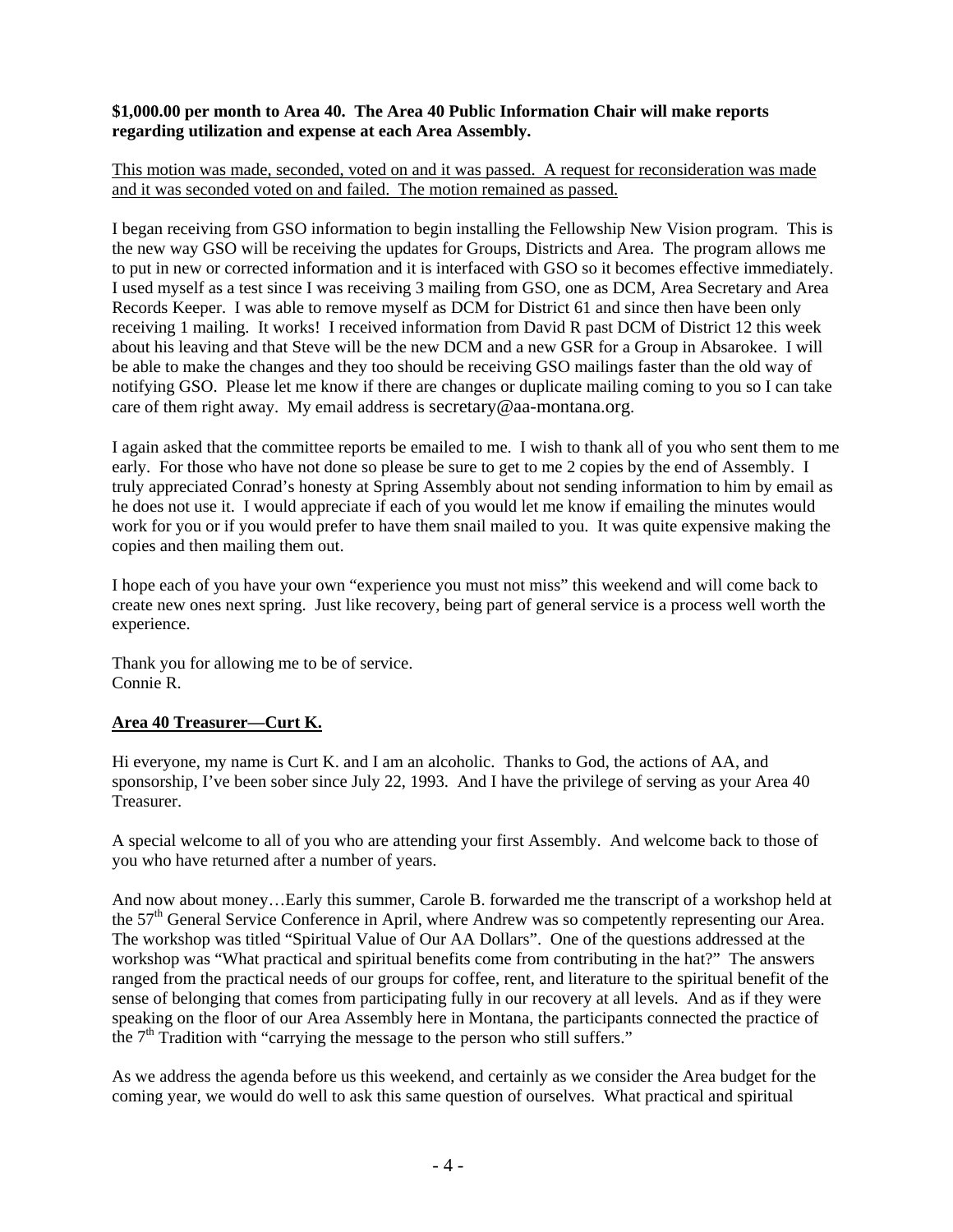benefits come from contributing to Area 40? If our primary purpose in AA is to stay sober and help other alcoholics to achieve sobriety, then we must assume that the money forwarded to the Area by the many groups across the state is intended for this purpose as well. Well, what does that look like? On what activities should we be spending our Area funds? What are our priorities?

When the Finance Committee meets this morning, I hope there will be a lively discussion about the best uses of the  $7<sup>th</sup>$  Tradition funds so generously entrusted to us by AA groups from across the Area. The discussion should be filled with the great variety of experience, strength, and hope that makes our Fellowship so strong here in Montana. (And with no offense meant to the four other members of the committee, this means I expect there to be more people in the room than just our five members.) The practical outcome of the Committee's work should be a budget proposal for 2008 to be presented to the full Assembly later today.

But the Finance Committee and the Area as a whole have some challenges to face regarding our budget. The details of our current financial situation can be seen on the August financial statements available at the registration table outside the door and on the table at the back. (see attached) The simplified version goes like this – we're spending more than we're receiving from groups. And based on our current spending levels, and the current rate of group contributions, we will dip into our prudent reserve significantly by the end of 2008.

The surplus we amassed two years ago has been spent. We're not keeping up with the significantly larger budget we have grown over the past two years.

We can't keep spending more than we take in – not over the long haul. So what are our options? They are simple really. One, we increase group contributions to meet the budget. Two, we cut the budget to match the group contributions. Or three, we do some combination of options one and two. Option one does not require reprioritizing our spending – it only requires that our groups back up the budget we have adopted in our group conscience over the years. We asked the Area to provide these services, so now stick to our word and fund them. Options two and three require that we examine our spending priorities and decide which are most important and which we can let go.

So we get to decide. In fact, it's our responsibility to decide. What are our priorities? Are we willing to fund them? We are the group conscience of Area 40. We've been entrusted with these funds to fulfill our primary purpose. So I look forward to your full participation and the certain expression of God's will in our actions.

Thanks for letting me serve, Curt K. Area 40 Treasurer

## **Area 40 Triangle Editor—Raymona C.**

Thank you all for entrusting me with the Triangle for this rotation. I especially want to thank my fellow Panel members for their patience and persistence with me as I continue to make mistakes. I am finding out that I do not quite understand exactly what "anonymity protected" means in relationship to posting the Triangle to the web site. With the constant glitches, I am becoming more and more humble as we go. Please forgive me as I bumble my way through this process with the guidance and patience of the Area 40 committee.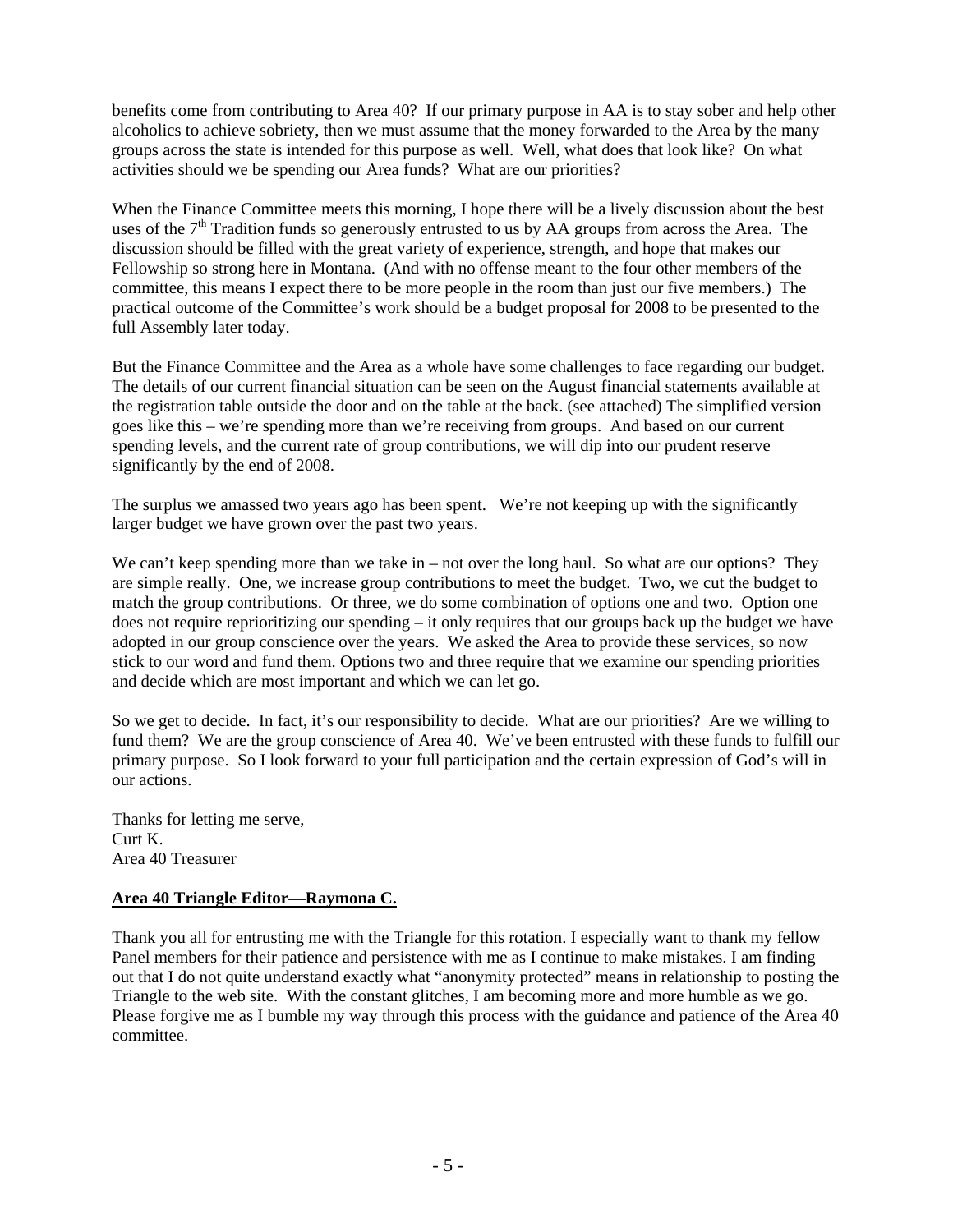That being said, I would like to express my happiness in this opportunity. It turns out to be a more complicated job than I originally anticipated but I feel confident I can continue to make strides in the right direction.

There are some excess copies of past issues of the Triangle on the back table that you are all welcome to take home to your home groups or shut ins or prisons or where ever else you feel such a publication would benefit others. I usually have extras printed just incase more subscriptions come in or extras are requested.

I trust everyone is receiving their Triangle and that corrections are slowly being made to mailing lists and expiration dates. Whew! There is way more room for error than I thought in this process! I am glad that you all understand that I am not only alcoholic but human as well.

I have begun creation of the next issue of the Triangle. I sent out an email last week asking DCM's, committee members and others to bring a short two or three paragraph story to assembly with them that I might put in the next issue with titles such as "my first experience at assembly" or" my favorite experience at assembly", "my worst experience at assembly", "my funniest experience at assembly", you get the idea. I would also like to encourage each of you currently present to contribute in the same way. The catch is that it must be submitted to me prior to the end of this assembly. I am sure a few of you could jot down a paragraph or two during the assembly or on your coffee break, lunch hour, during breakfast, in your room, etc. I ask that your story be personal, brief—keeping it to a couple paragraphs, somewhere in the neighborhood of 100 — 200 words would be great. I want to leave here with enough stories to get the next issue to print by the end of this coming week. Then, another issue will follow around early November to summarize the assembly with a post assembly issue. This will get me back on schedule for the proposed 8 issues a year. The final issue for 2007 will then come out between Christmas and New Years.

I hope to be a bit more disciplined next year in keeping the issues closer to an even 6 weeks apart. It's tough not to let your personal life sometimes interfere with business but I am working on staying on task more promptly. What can I say, there enters that humanity again.

I am grateful to be here and be a part of this wonderful assembly and I hope that you all are encourage to participate in what ever way the Creator moves you. Come heck or high water, we are a team and stick together we must or we die.

Thank you.

# **Area 40 Archives—Conrad M.**

Good Morning. My name is Conrad M., Area 40 Archive/Structure chair person. I did not get the opportunity to give any workshops this summer. I did get invited to speak at a campout near Livingston hosted by Park County Intergroup. I spent time this summer reading past issues of Markings, the archives news letter from GSO.

Later today we will be looking at two agenda items that concern Area 40. First our archivist has requested Area 40 fund his attendance at the National Archives Workshop and second, look at the Preassembly concept in Area 40 along with the review of three other items. If any of these are of interest to you please attend our committee meeting in the Kendal Room. We want your input. Thanks you.

# **Area 40 Corrections—Bill E.**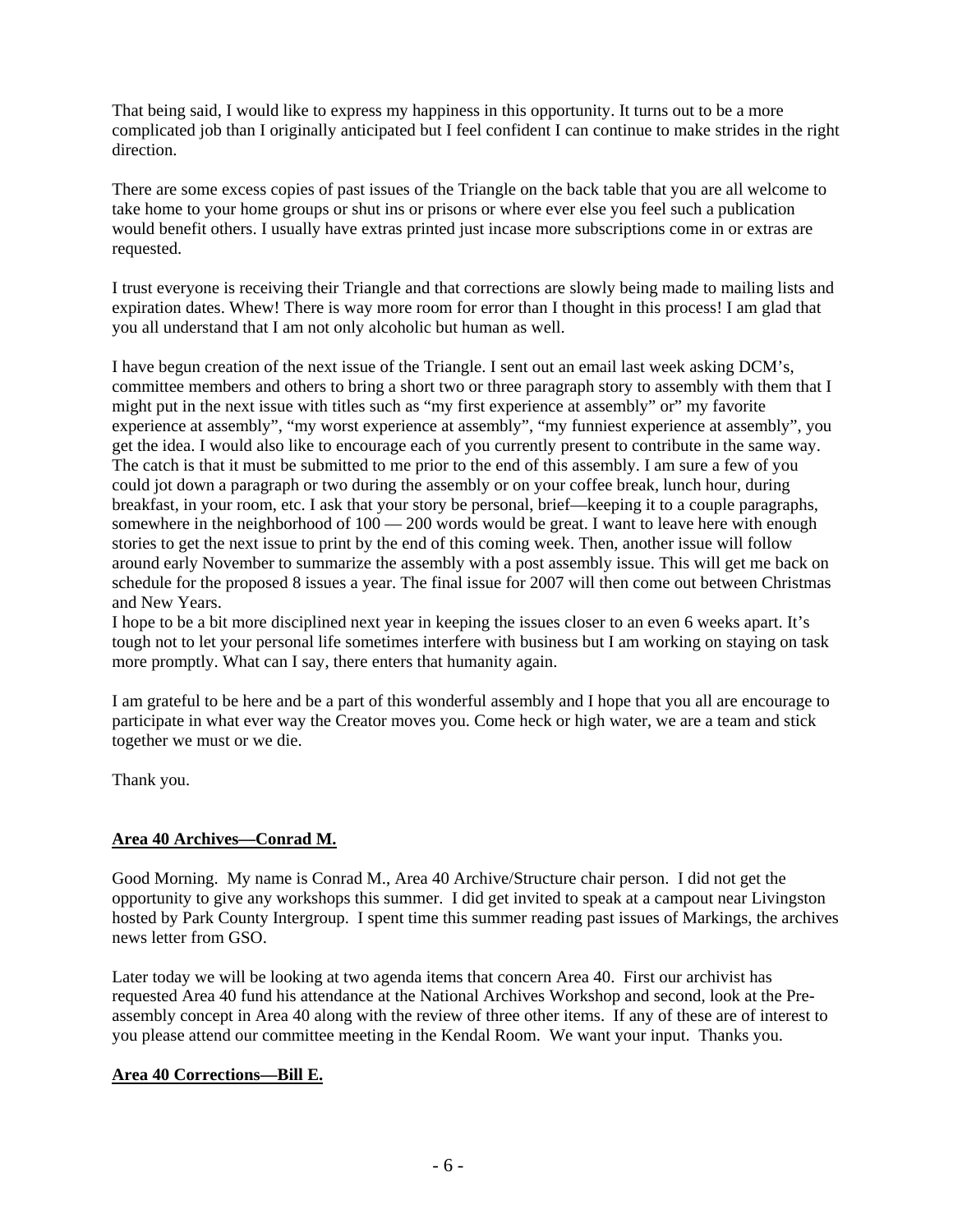#### 9/21/2007

Hello Area 40,

 It is great to be in a room fill my people. I would like to welcome anyone new to the assembly and say it has changed me in ways I cannot begin to describe. So relax and have a good time, cause it just keeps getting better and it is very good to see my old friends and fellow thinkers.

 I am very grateful to all who participate in the correctional facilities meetings throughout the state. Please continue to pass on your experience, strength, and hope.

Bring along as many as you can hijack, handcuff, or wrestle, to share in the solution

 Well, I started out the corrections position in a hurry before the last assembly and it has been slow and steady ever since. I have been blessed with the opportunity to participate in the two area workshops. The first of which was in Glendive, and the second in Dillon. Traveling with my good friend Sean B. to Glendive got me primed for some good debate. I had no idea what I would be debating but I was ready. It was very nice to find a welcoming committee and hot coffee. I had no idea what I would talk about, but I shine at winging it. So I did. At the end of the meeting I was amazed by how much more "I" understood my service position, and while I don't think I probably made any sense whatever, it felt good. Thank you. Dillon was even better. I also got invited to a workshop for professionals in Helena and that was very cool. Thank you again. I was bummed I could not participate in the founders day in Great Falls, as I had a prior commitment, but thank you as well for the invitation. With four kids, my own business, and an alcoholic wife I have a rather busy life as the result of the actions of Alcoholics Anonymous and a most Gracious God.

 However, I am eager to participate in more of our gatherings so if you have something coming up and I can make my schedule work around it. I would love to be of service and help in any way I can.

 There is a host of opportunity in our area if you are interested in service work. We have the Montana State prison, which will be having a mini conference on the 15th of Dec. put on by the Freedom group. The Watch program, the Start program, Warm

Springs forensics unit, not to mention the temporary contact program, the correspondence program, the pink can program, and the facilities in your districts harboring dying drunks. (ie. jails, prisons, etc.)

 Speaking of the pink can program many of you I suspect will be happy to know that there are copies of the latest report in the back of the room and I apologize for not having one at the last assembly. If you would like to know more about what the pink can is and how to get your group involved, come talk with me. If you frequent a correctional facility, please find out what literature is needed there and forward that information to me and I will get an order in.

 There was a Montana State Prison orientation on the 1 5th of Sept., and we had a total of five AA's get orientated. Thanks to those people for carrying the message and if you are interested in getting orientated there will be another orientation sometime this quarter. I will let you know as soon as I find out what the date will be.

Thank you for allowing me to serve, Bill E. Corrections chair

### **Area 40 Cooperation with the Professional Community—Terry S.**

### AREA 40 CPC COMM. REPORT, SEPTEMBER 2007

My name is Terry S. – I am an alcoholic. Since we met here in April, it's been my privilege and pleasure to take part in 2 Area Workshops, in Glasgow (District 21) on May 5, and in Dillon (District 71) on June 2, and take part in 3 local events—a Corrections (and PI/CPC and Treatment) Workshop in Helena (District 61) on April 28, the Founders' Day Celebration in Great Falls (District 41) on June 30, and the Summertime Fun in Recovery in Valier (District 42) on the weekend of July 27-29. At every one of those events I found enthusiastic sober alcoholics who participated, contributed and shared. It's been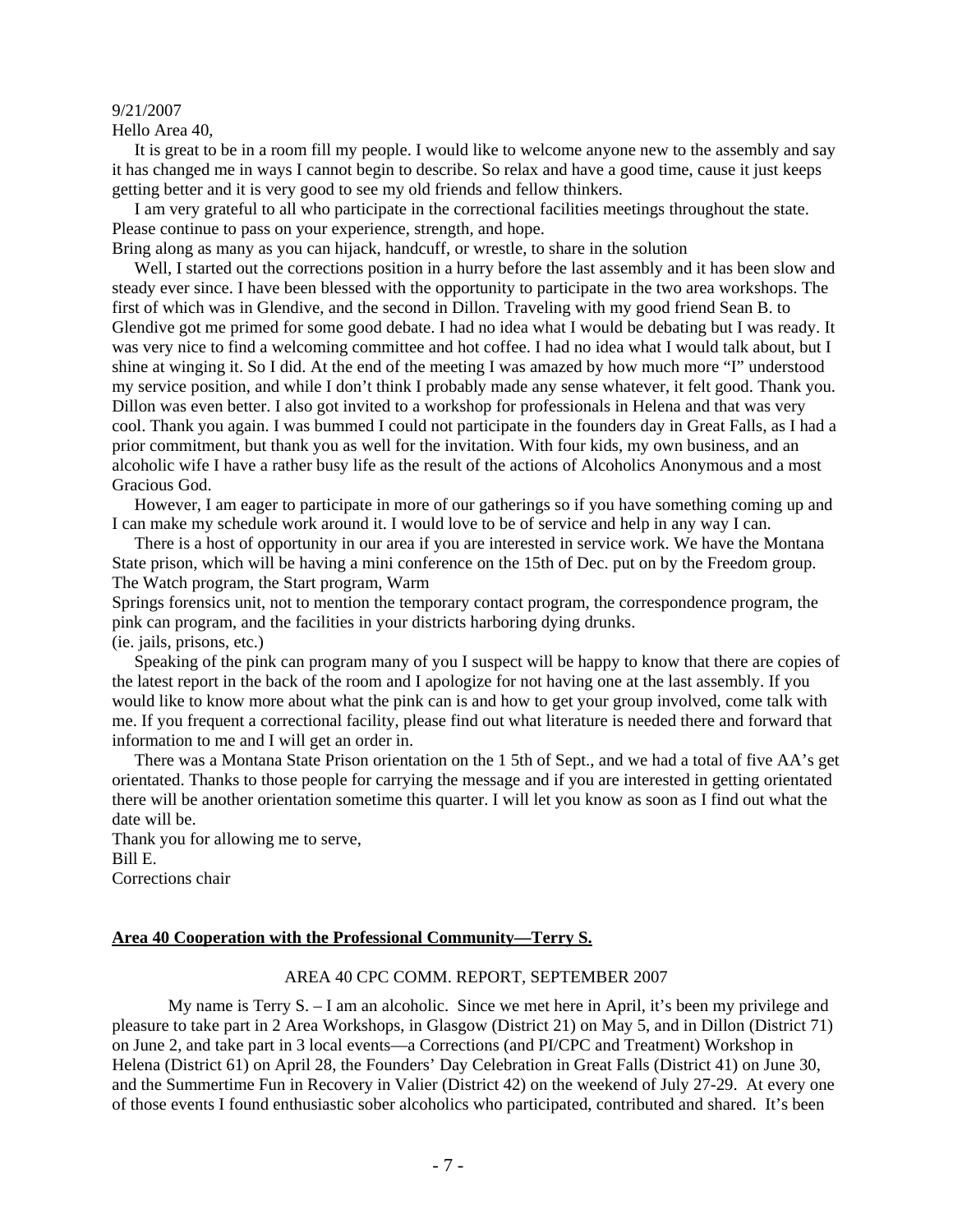great! I know that I've learned and grown from every one of these events, and I hope that I contributed to the success of each of them and have given back some of what I have received.

Our Area Treasurer is a very adept accountant. I am neither adept when it comes to finances, nor an accountant. I've been reimbursed for all of my travels as chair of your Area CPC Committee, I have money left in my budget, and I would like to keep right on visiting your districts and pitching in, wherever and whenever CPC is part of any function, gathering, meeting, workshop or business meeting you might be having. I have trip to Great Falls for a CPC luncheon already set for October 17. I missed a Campout in District 12 in August, for reasons I'll get to in a minute, and I hope to get a second chance to visit you folks before the year is up.

I also want again to encourage all of you, DCMs, GSRs, District Committee chairs, group members, members of the fellowship—if there is any way I can be of service to you, call me, write me, email me—send a message by carrier pigeon, but let me know, and I will do my best to respond as quickly and completely as possible.

You see, I lost my wife in early August. We'd been together as a couple for almost 10 years, married for more than 9 years, and I didn't know that it was time for her to go on home until it happened.

I could have tumbled into morbid reflection and started obsessing on poor little old me, but right along with Sue's family and my family, the fellowship of Alcoholic Anonymous—not only my sponsor and sponsees and the newcomers and old-timers in my home group and home district, but also the rest of you folks from all over Area 40, and even some folks from other places as far away as Philadelphia, PA and Arizona, reached out and offered me support and condolences and hope.

Life may be short, but there is still work to be done, there's experience, strength and hope to be shared, and there is still a world of satisfaction in the doing. So even if my budget runs out before the year ends, if you can use me, let me know, and I will be there if I can find any way at all.

This life we have received is way too wonderful to waste even one day of it. Thank you, all of you, and let's keep on keeping on, again today, and pass it on. One of the ways we attract newcomers is through those professionals who know about what we do and where to find us. Let's keep on cooperating with them, so we can share this way out of despair and darkness with our fellow sufferers who haven't found us yet. Thank you for letting me serve, and helping me serve.

## **Area 40 Grapevine—BilliJo D.**

It is hard for me to fathom the fact that my service term in this position is near half over.

Talking on the phone to Janet in New York, we agreed. The Grapevine Chair position IS the best of all AREA service positions. It is the best because, we think, it is the most fun. I congratulate anyone wearing purple today in support of the Grapevine. My thanks!

Since the spring Assemble I attended the Butte Spring Round-up. There, two young ladies who had never heard of the Grapevine helped blow up the balloons, er, ah, I mean, the grapes, for the now nearly famous Bunch of Grapes Shirt. I have yet to find someone willing to wear the shirt, though. I did talk with a couple of newcomers, in addiction to the two young ladies, who had never heard of the Grapevine. I gave away several subscription forms, gave away a few old copies of the Grapevine, sold a couple of books, and visited with numerous people.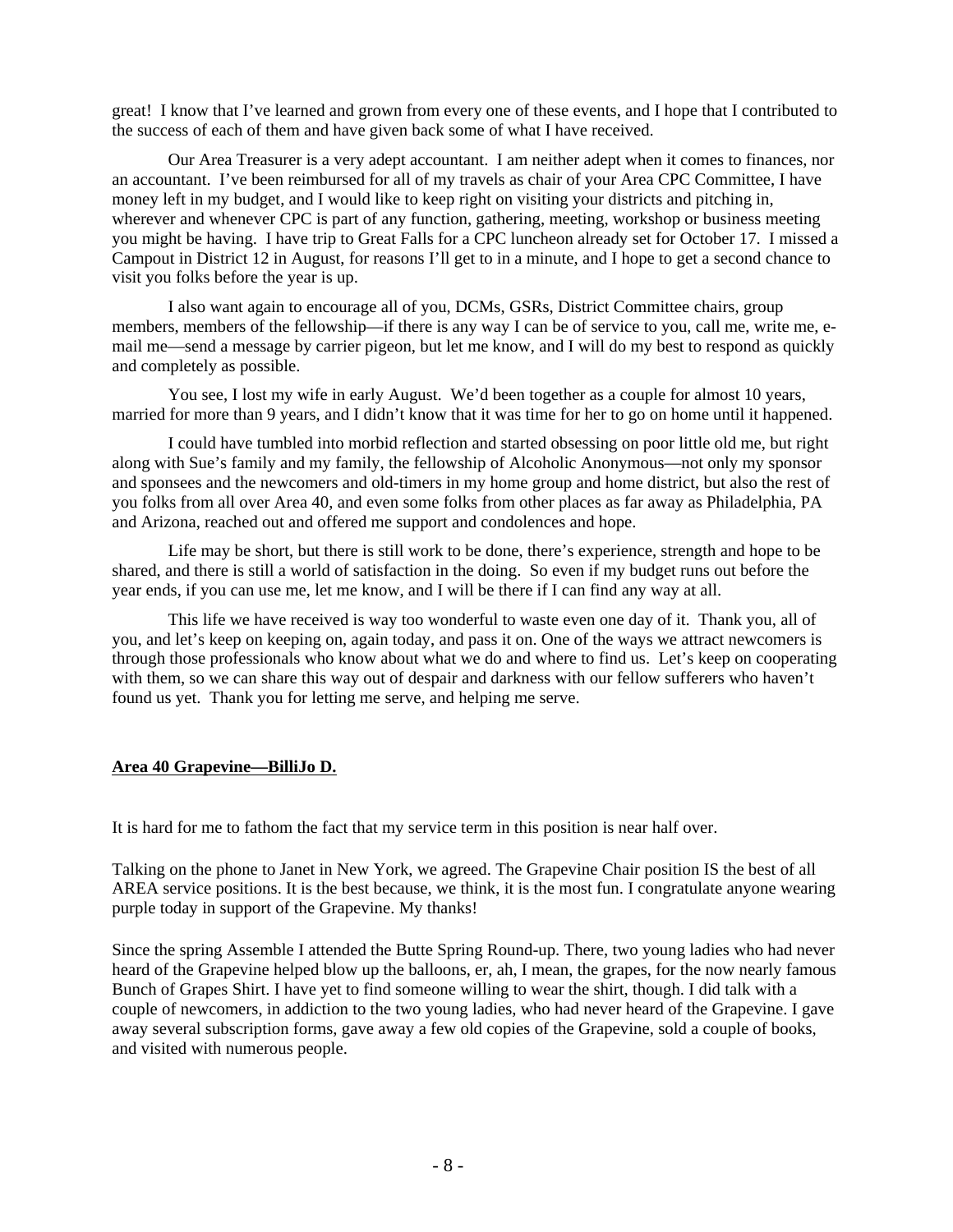The first weekend in June was the annual Grapefest in Helena. I presented a workshop on writing your story for the Grapevine. We literally ran out of time for the workshop, so it was shortened. Yet, the fellowship, meeting old and new friends, was great as was the food and the other presentations and talks.

The last weekend in June was a Founder's Day Celebration in Great Falls. Yes, the good people in District 41 do know that Founder's Day is June10th, but the  $30<sup>th</sup>$  was a better day to party. They held a unique workshop with AREA and District chairs co-presenting about their service positions. I had locked myself out of my home that morning while loading my vehicle for the trip. Needless to say, I was late for the workshop and harried. But Jim had a beautiful display up with all the Grapevine materials for sale. It was a really informative workshop and one of the most relaxing afternoons of summer. Again, old and new friends and great food.

September, I am here. And next weekend I should be able to attend the Fall Roundup in Great Falls at least on Saturday.

In October, I plan to attend the Havre Mini-Conference and have a display there. I have also been invited, and have accepted, to a  $7<sup>th</sup>$  Tradition Workshop in Bozeman on the  $20<sup>th</sup>$  of October. I am the guest speaker the night before, the 19th, in Helena at the Wilson House.

That is all on the calendar so far until the Spring 2008 Assembly.

A word about the Grapevine budget. As you may be aware, I have spent over budget. I phoned Curt about this because it really bothered me. I try to car-pool (which is sometimes successful such as riding from Missoula to Kalispell to the first pre-assembly with Andrew and car-pooling to the Billings pre-assembly as well). I either share a hotel room or stay with friends. And I eat inexpensively. Yet, I am over budget. Granted a budget of less than \$400.00 a year is not much but I am responsible to it. Curt assured me that he was aware of my efforts to be prudent with AREA expenses. The reasons the Grapevine is over budget are: 1) I live close to Siberia. The mileage and miles to get anywhere where there are people is significant. 2) The substantial increase for the cost of fuel since the budget was set last year; from approximately \$1.60 to \$2.95 darn close to double. 3) I take my position seriously. I attended all pre-assemblies and events to which I was specifically invited. 4) Cost of copying and postage of hard copy background material. I will try for all electronic distribution next spring.

The responsibility declaration states, in paraphrase, that whenever someone asks for help we are to be there to help. That is why our sponsors teach us to say 'yes' to any AA request. So when I am asked to come to speak or to share a display; I will be there with the message of our meeting in print. And I would ask of you to be there also, both physically and financially, in support of all your District and AREA functions. I will continue to do all I can both to be a wise steward of AREA resources and to be available to share.

## **Area 40 Literature – Linda B.**

Hello, my name is Linda and I am an alcoholic. I would like to welcome any newcomers to this assembly. You might think that the agenda is light compared with the spring assembly, but remember we will be discussing the 2008 financial budget and I'm sure the discussion will be lively.

 Since last assembly, I have been to the Area 40 Workshop in Glasgow. It was a small gathering and informative to those attending. I was asked if I could bring the Literature display to the Great Falls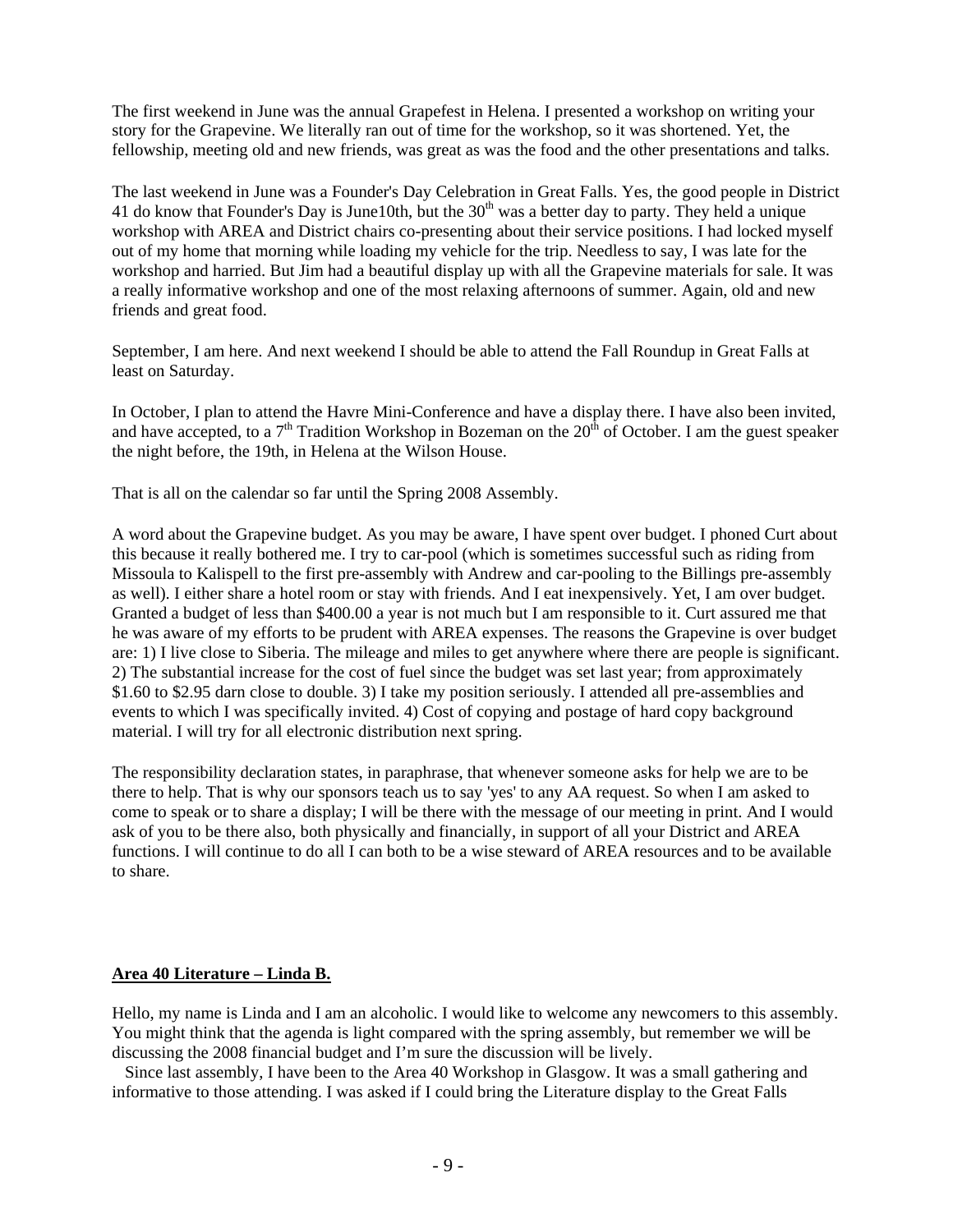Founder Day celebration. I was unable to attend this as there was a conflict with my schedule. I have not received any invitations to participate in any other workshops. I would like to remind the districts that I am available and willing to come to your district, if you want to host a workshop. I've ordered more pamphlets and have restocked some items missing from the literature display. I've revived the traveling literature display and the lending library. New pamphlet jackets are replacing the old style. You'll be able to tell the difference when you look over the display. Our central office has rotated personnel and I have had a letter from Eva Sanchez, the new literature coordinator.

 At the spring assembly, I gave lots of information about being a literature chair in your group or district. I asked each district to give me those contact people and their address and phone number. Well, I only received a few. There are still many districts missing. I have the newest service manuals still for sale. If you don't have yours, buy one. They are \$2.50 each. Another item that needs clarification; the books are for display only. The pamphlets are available, but please be self-supporting and pay for the pamphlets you take. I will have the price list for the pamphlets at the table. After last assembly, I had pamphlet purchases over \$150 to restock just the pamphlets and as you can see, the literature budget is already gone. I have a new traveling display that is a work in progress (that means I'm trying to make it more attractive). It will be available for use at any Area 40 function. Any group or district wanting to use this can contact me and make arrangements for its use and will be responsible for the shipping arrangements to and from Billings. If there is anything I can do to be of service this weekend, please come and see me. Thank you for allowing me to be of service.

Linda B., Literature Chair

## **Area 40 Public Information –Sean B. (reported by Area Advisor Scott W.)**

Visitors and voting members of the Area 40 Fall 2007 Assembly:

First of all I would like to thank our Area 40 Advisor Scott W. for his sage-like counsel over the past year and for not making me look like an ass in front of ya'll while reading my report.

There are too many folks across Montana who have contributed to PI work to thank in this short memo, although I would like to mention our Area 40 Webmaster, Alex M., for his patience and technical skills. He greatly contributed towards getting our 1-800# off the ground. As we have turned the corner to actually implement this system, a large part of this project has squarely fallen in his court. It would have been very difficult to get this work going without Alex's calming demeanor and robust skill set.

This summer brought about many road trips across Montana including the Glasgow and Dillon regional Area workshops and several district meetings to discuss pubic information and the new 1-800#.

The Area 40 1-800-number is **888-607-2000.** 

This is the number we plan on using, but we're testing this number before listing it in all of Montana's phonebooks in case we end up getting many wrong numbers, or any other unforeseen conflicts. If the number appears to be working properly, we'll start this winter working with all the white and yellowpages available in Montana. Here are the books I plan on listing the 800# in:

| <b>Name</b>             | <b>Phone</b> | <b>Sales Number</b> | Location      | Web                  |
|-------------------------|--------------|---------------------|---------------|----------------------|
| PDC – Phone Directories | 800-443-     | 801-225-0801        | Orem, UT      | www.phonedir.com     |
| Co.                     | 0810         |                     |               |                      |
| Local Book (Statewide   | 888-442-     | 509-734-1186        | Kennewick, WA | www.statewidepub.com |
| Publishing)             | 8838         |                     |               |                      |
| Dex Media               | 800-422-     | 800-422-1234        | N/A           | www.dexknows.com     |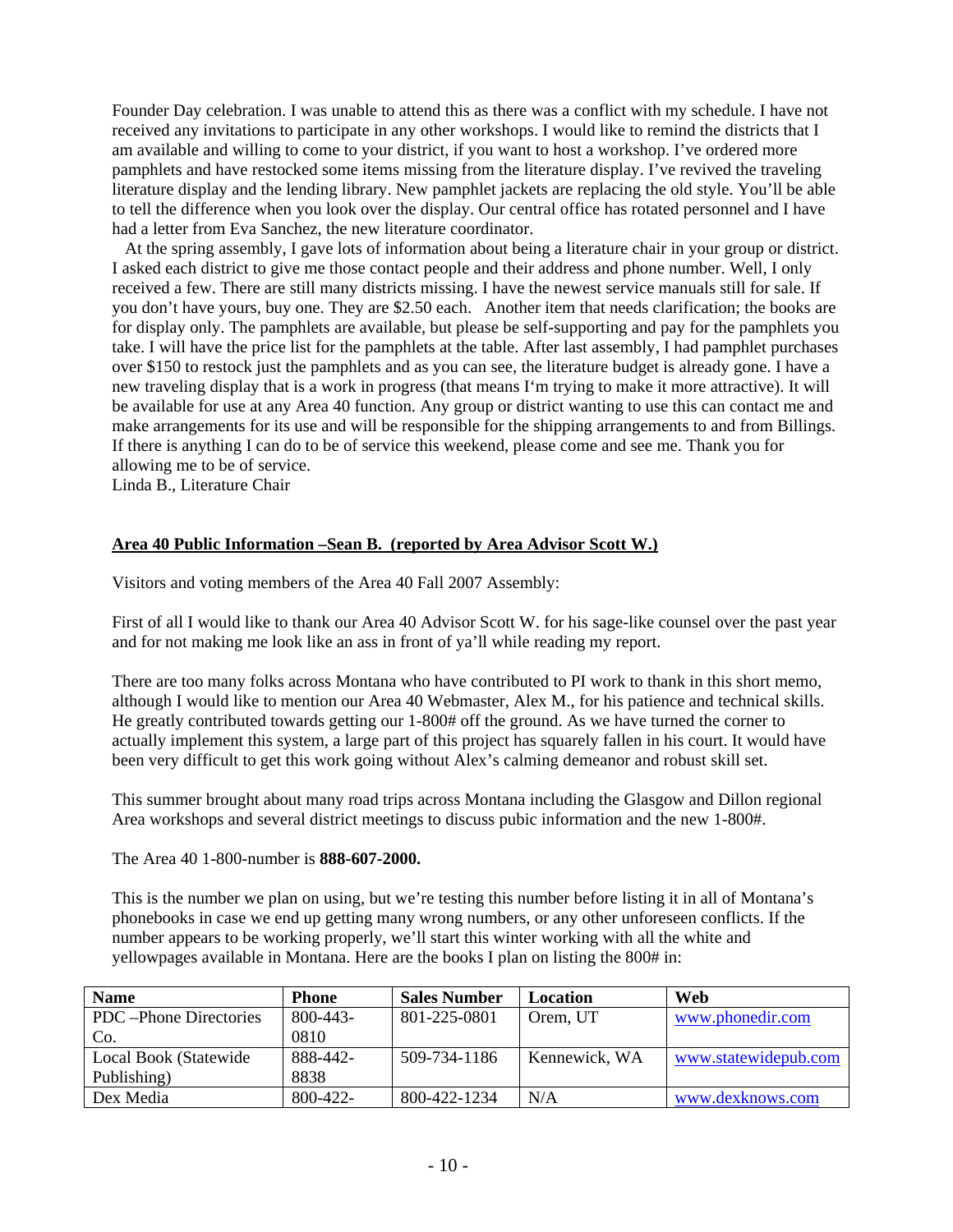|                    | 1234     |              |                  |                    |
|--------------------|----------|--------------|------------------|--------------------|
| <b>Yellow Book</b> | 866-929- | 888-789-9103 | King of Prussia, | www.yellowbook.com |
|                    | 3556     |              | <b>PA</b>        |                    |

Let us know if your district has any other phone books that the PI committee should be aware of.

It is our hope that by Area 40 Assembly we will have basic contact info already being provided to AnswerNet for each district (First name, last initial, district #, city, days available, times available, Primary#, Secondary #, Tertiary#, other notes). We may be able to transfer existing contact info into this new system for districts that already use AnswerNet, although we still ask that you ready your PI or Answering Service chair to complete this task.

In the near future, we are looking into having the system randomly pull a qualified name, generate an email to send to the District Answering Service Chair regarding if the person was reachable, any difficulties, etc. so that we can best track both AnswerNet and our AA contact's performance.

Thank you. Feel free to contact me with any questions. My cell number is 406-581-7571.

Yours in service,

Sean B.

# *FYI –Scott, here is the format approved by the last assembly, in case you get any questions.*

## **Area 40 Answering Service Structure:**

- 1) A caller would dial the Area 40 1-800-Number (or a local number that is forwarded to the 800#) into a digital answering service system that will welcome the caller to the Montana AA hotline and ask them to press 1 to speak to an AA member or 2 for meeting information or anything else (this prioritizes the prospective alcoholic call to be answered first).
- 2) The trained answering service representative would answer within 1 minute "*Alcoholics Anonymous, how can I help you?*" and find out where the caller is looking for a meeting *and/or* if the caller is looking for a person to speak to. In addition, the answering service will ask in what town the caller is located (this prevents mismatching a caller to the wrong city and a basis for tracking minutes used by districts). Here are the two main types of calls:
	- a. **Looking for a meeting:** Using the www.aa-montana.org website the answering service will look up the requested meeting information and use www.MapQwest.com to provide directions, if asked (meeting info is currently updated locally by individual districts).
	- b. **Looking for a member of AA:** Using a newly created, secure, encrypted page on the www.aa-montana.org website the answering service will look for a contact that indicated they would be available at that specific time (AA contact info will be updated locally by individual districts).
		- i. If no scheduled contacts are available, the answering service will ring AA members in that town *not scheduled* to receive calls at that time.
		- ii. If an AA contact is still unavailable the answering service will begin calling AA members *scheduled* to receive calls at that time in the district (outside requested town).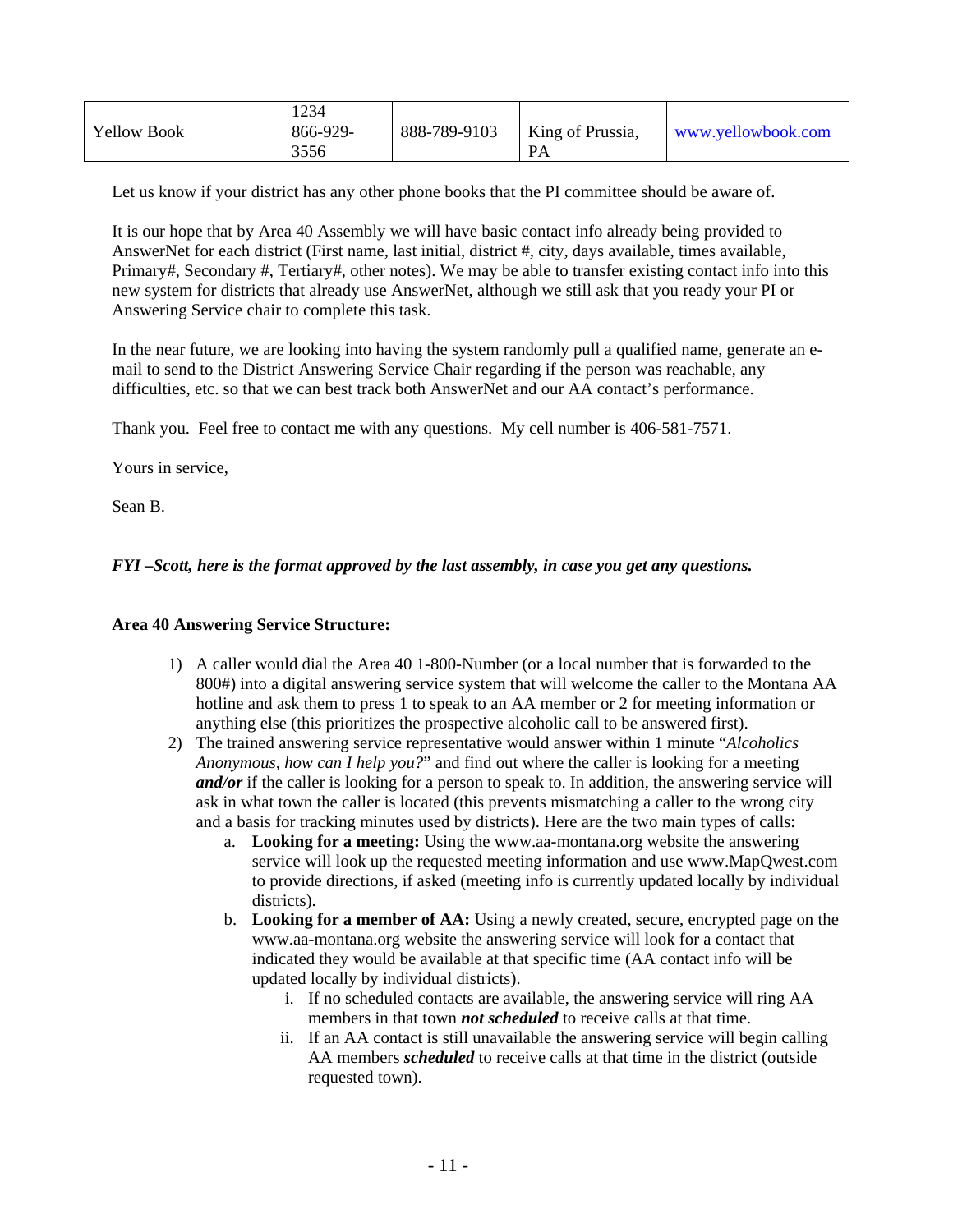- iii. If an AA contact is still unavailable the answering service will begin calling AA members *unscheduled* to receive calls at that time in the district (outside requested town).
- iv. If at this point if no one has answered the phone, the answering service is authorized to begin this process in an adjacent district or metro area.
- 3) The minutes used to complete the call will be tracked by district. The district that is *first*  identified by the caller will be the district by which that call's minutes will be associated (in case the caller asks for info in different towns).
	- a. A few of the answering services have offered to upload real-time usage info by district to the Area website so that local answering service committee members can track their calls and minutes.
	- b. All answering services can provide a vanity number for  $\sim$ \$20 a month (i.e. 1-800-gethelp).
	- c. AnswerNet is willing to propagate the 800# and local numbers in every phonebook in the state at no cost.
- 4) At the end of the month a master bill will be sent to the Area 40 Treasurer. Local district usage will be billed to the districts who are able/ willing to be self-supporting.
	- a. Districts that cannot afford to pay their portion of the answering service will be paid by Area 40.
		- i. For a charge of \$7.50 each, separate bills can be mailed or e-mailed directly to each district instead of the Area Treasurer having to re-mail each invoice.
		- ii. At this time it is unclear how many of the districts are willing and able to support their share of the overall cost, although all of the districts and intergroups that were interviewed and participated in the conference calls were generally in support of this model.
		- iii. It is estimated that Bozeman, Helena, Missoula and Billings will pay about the same for their answering services and will make up one-half to threefifths of the total call volume.
	- b. The Area PI Chair will remain the principle contact to the answering service and the local district/inter-group answering service chairs. The Area may at some time decide that this responsibility has grown to the point that it is necessary to have a dedicated Area 40 Answering Service Chair.

# **Area 40 Treatment – Geoff D.**

Since the Spring Assembly, I was able to attend the two area workshops in Glasgow and in Dillon. While in Dillon, I was also able to attend their Campout & Delegate's Day. There's nothing like good food and fellowship.

Thank you to Districts 21  $& 71$  for all your service.

We have also been working with WATCH West and Bridging the Gap with regard to temporary contact cards. We are trying to determine how to get them out to the District Treatment Contacts in time for AA members to contact the patient before being released.

Writing a letter to the patient is a good way to begin contact before they are released. When writing, introduce yourself and inform them that you had received their name from the Bridging the Gap Program. One suggestion was to have the patient fill out their Bridging the Gap cards half way through their 6 month stay. WATCH East has been doing this and it allows AA members time to establish contact.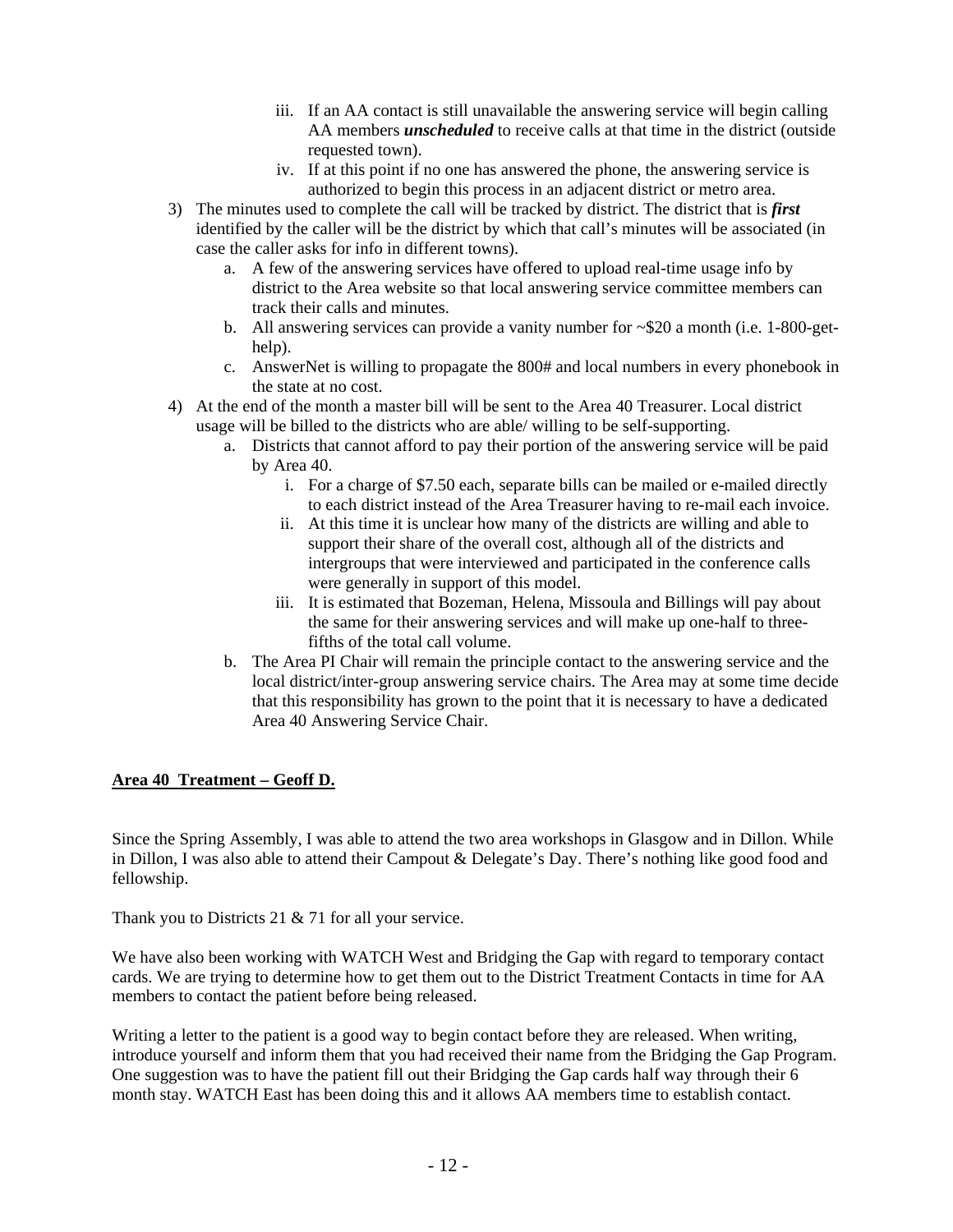MCDC has had two orientations since the last Assembly.

Districts 72 and 61 continue to help support District 71 with WATCH West and MCDC. The WATCH West meetings are on Fridays at 7:00pm. MCDC has their meetings at 6:00pm on Saturdays.

WATCH East continues to have meetings Fridays and Sundays at 7:00pm. Some AA members from Billings and Dickinson, ND are helping to support District 23 to carry the message into the facility.

District 11 continues to have an Introduction to AA meeting at the Rimrock Foundation the first Tuesday of every month at 7:00pm.

If I can be of service in your District, please feel free to let me know. If you have had a change in your Treatment Chair Contact, please let me know as soon as possible so that we can continue to Bridge the Gap.

One of the more slippery places in the journey to sobriety is between the doors of these facility's and the nearest AA group or meeting.

Thank you for allowing me to be of service,

Geoff D. Area 40 Treatment Chairperson

### **DCM Report**

### **District 11--Rich K.**

 District 11 consists of groups in the Billings area, including Hardin, Roundup, Lockwood, Lodge Grass, Pryor and Huntley having at least 132 regular meetings. District 11 has all committee chairs filled and holds regular monthly meetings the second Saturday of each month at 10 a.m. in office space we rent from the local intergroup. Most of our committees have active chairs with only one vacant seat that is expected to be filled at the next district meeting.

 Some district committees are meeting regularly with encouraging results. We are actively engaged in cooperating with WATCH and MCDC, local treatment centers, mental health providers, counselors, and correctional facilities. A contingent from our corrections committee had a luncheon with people involved in the drug court. A great conversation was held and a few of the invitees later attended an open AA meeting. It is fabulous watching as lines of communication are opened and contacts and friendships are engendered.

 A small contingent from District 11 attended the delegates report at Fireman's point and enjoyed the fellowship with Andrew and District 10 members. A fine time was had by those attending. Regular district meetings, after showing a few slow months in the summer when meeting schedules ran into conflicts with local events, are again having good turnouts. Fun was had for over 100 people at the regular Cooney campout.

 Plans are being made for a service workshop later this year, with me and the Alternate DCM attempting to give an overview of how the General Service Structure is designed and where and how groups fit into the structure.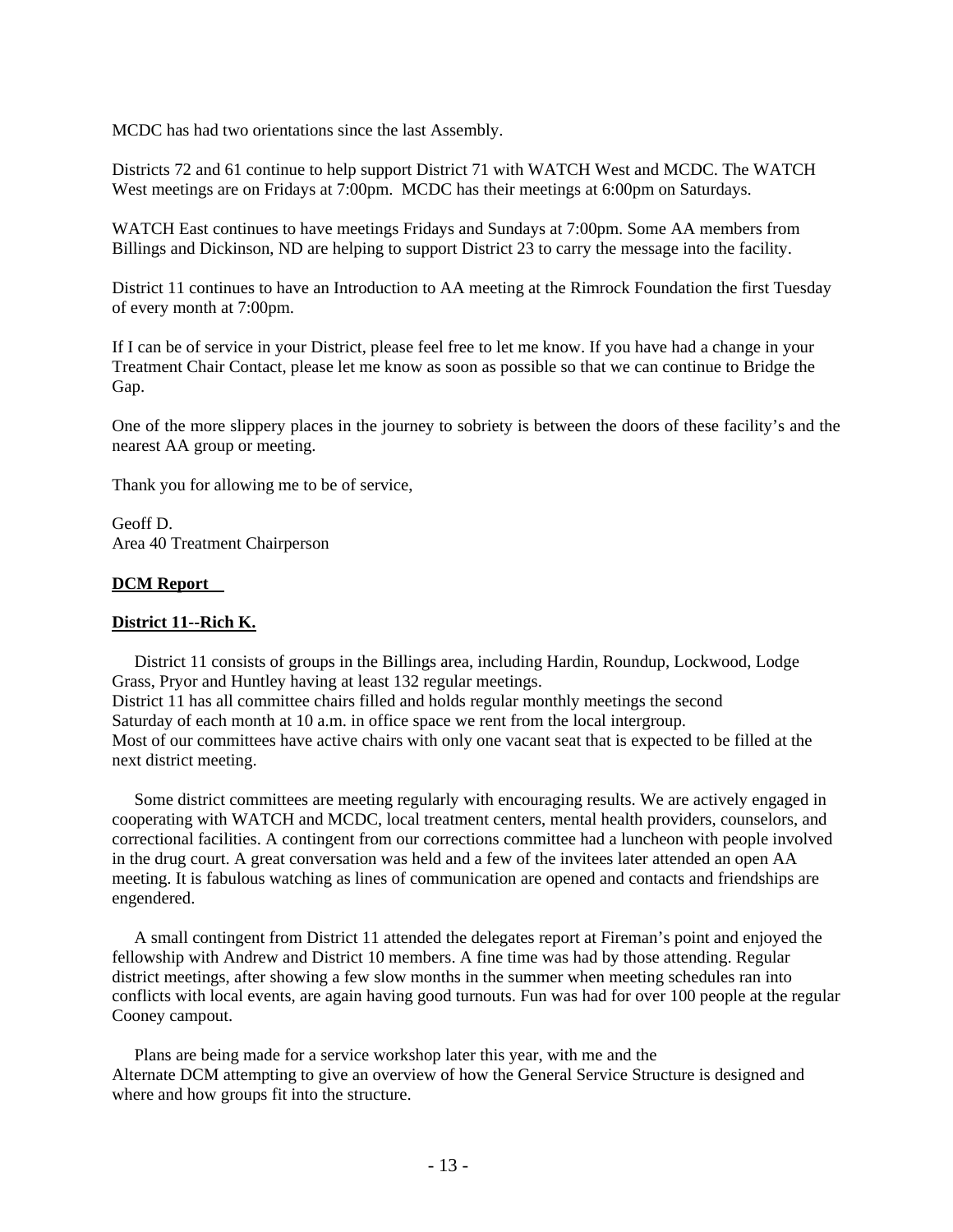Also schedule for October 25-28 - 17th Annual Native American Indian Convention in Billings.

# **District 12—Sandy A. Acting DCM for Steve G.**

 District 12 has 11 functioning groups with an estimated number of approximately 125 attendees. Eight groups regularly participate in the district. Three groups do not participate. The district is financially sound and retains no debt. There are currently no district workshops planned. We maintain a Hotline which directs the caller to which group they are interested in; the caller is then connected to recordings, made by each group service representative, which tells when the meetings in that group take place. The recording also gives a contact phone number (s) which may be used to call a person.

 Our DCM has taken work in Arizona and will be unable to finish out his term. The alternate has stepped-up to the task and has been elected full DCM as of September 16, 2007.

Active and Non-participating Groups (average attendees)

- 1. Absarokee (7)
- 2. Big Timber (7) **NP**
- 3. Clarks Fork Group (5) Fromberg
- 4. Harlowton (7)
- 5. Joliet (12)
- 6. Laurel Home Group (25)
- 7. Red Lodge Groups
	- a. Rock Creek Group (40)
	- b. Progress Not Perfection Group (12) **NP**
- 8. Stillwater Group (7) Columbus
- 9. No Name Group (3) Columbus **NP**

10. Broadview has not joined the district.

The district is financially sound and continues with two annual social events:

- 1. The Midwinter Social (held at Joliet)
- 2. Firemans Point Campout (held just south of Columbus)

Both functions were a spiritual success, though we lost money on the Fireman's Point Campout. We were grateful to be treated to a very thorough and informative report from Our Area Delegate; Andrew W. Thanks again, Andrew! We were also enlightened and amused by Bert E. with stories of getting sober on the reservation in the 60's.

Several of the District's Groups also continue with some long lived traditional gatherings like the Cooney Campout and Laurel Home Groups Chili Supper and Summer Barbecue, amongst others. The Absarokee Group continues with its sister Alanon Group to provide pot-lucks when the month contains 5 Wednesdays (Alanon cooks) or 5 Thursdays (the AA's cook).

We currently have two committees;

- 1. A Grapevine Committee, Sandy A.
- 2. A Corrections Committee, Nick D.

We thank all who serve within Our District and within the individual Groups for their efforts. In Service,

Sandy A. GSR Absarokee Acting DCM for Steve G.

# **District 21-- Dave G.**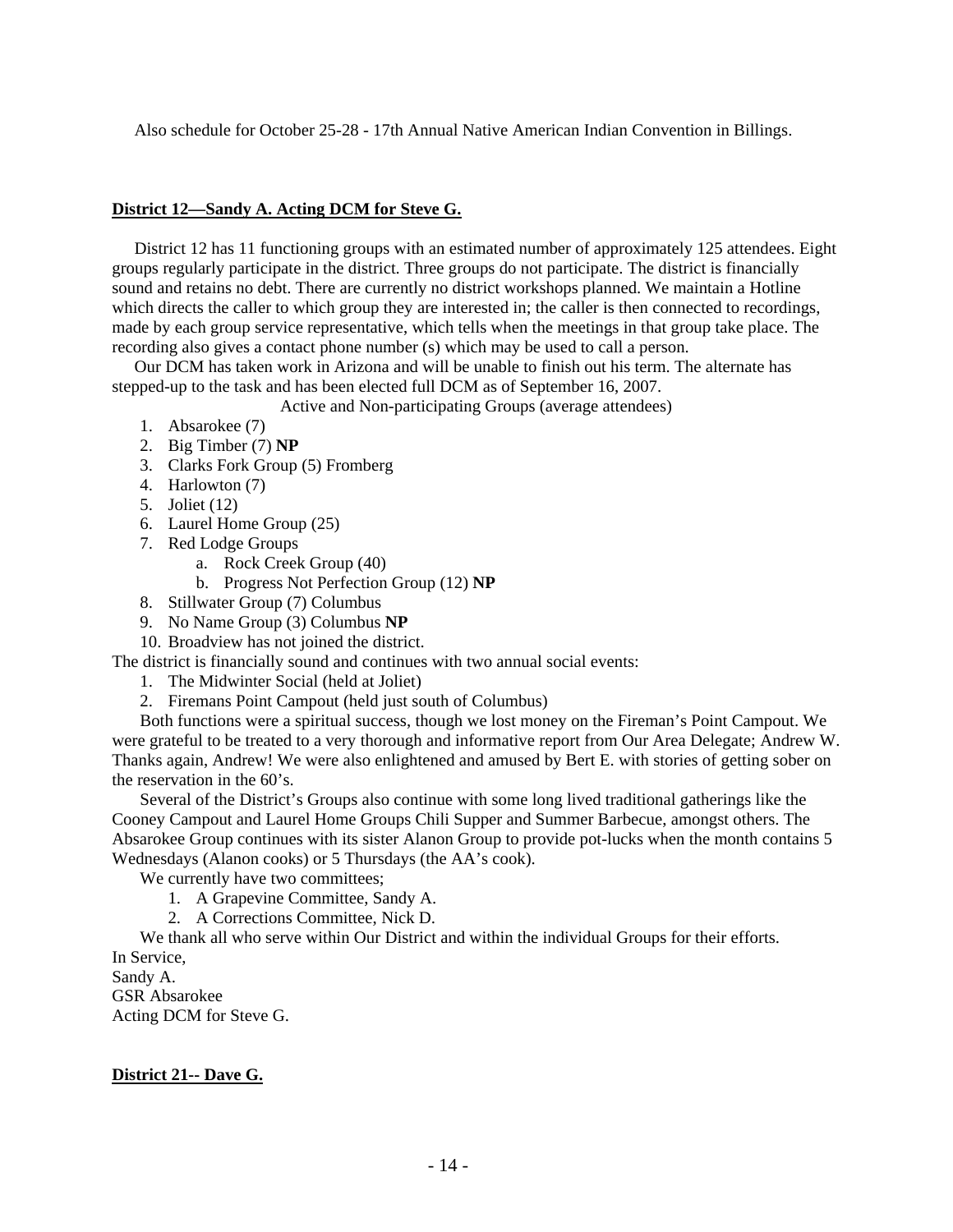No one present from District 21

# **District 23-- Joe P.**

Greetings from Eastern Montana!

District 23 is still going strong. We have meetings in Glendive, Savage, and Sidney. The Monday noon meeting in Sidney has taken the plunge and become a registered group. We have been having regular District Meetings the second Wednesday of every other month at 6:30 pm in Savage at the First Lutheran Church.

The Lower Yellowstone Soberfest was a good time again. I would like to thank Andrew for his report. The speakers were good as was the fellowship and food.

Mike M. and I attended the Area Service Workshop held in Glasgow this spring. I was amazed at how informative and organized our trusted servants were, especially since they had only started their service rotation a couple of months earlier.

We will be holding a gratitude day at the Savage Hall November  $17<sup>th</sup>$ . There will be a potluck, Call-Up Meeting and dance dj'd by the One Armed Bandit. The doors will open at 3:00pm and go till we've had tooo much fun.

Looking forward to a good Assembly and meeting some new friends and seeing some old ones. Thank you for this opportunity to serve.

In Fellowship Joe P. DCM District 23

## **District 31-- Neil T.**

Hard Facts:

Baker: Last meeting was up to four people, two visitors from Miles City. The Lutheran Church has taken an active role in finding local members should some body show for a meeting.

Jordan: Remains small. The last two visits I found only one person in attendance.

Colstrip: Remains alive and well with an occasional newcomer.

Broadus: Remains a "call ahead" type meeting. However that may change (someone from Mile City recently moved there).

Forsyth: Meetings remain the same. The jail meeting has been restricted to two Forsyth members only.

The DCM has been rather occupied by other things this summer and his computer went down. The alleged culprit has only recently fixed it and I should be back on line next week

## **District 41-- Mary S.**

I'm Mary and an alcoholic,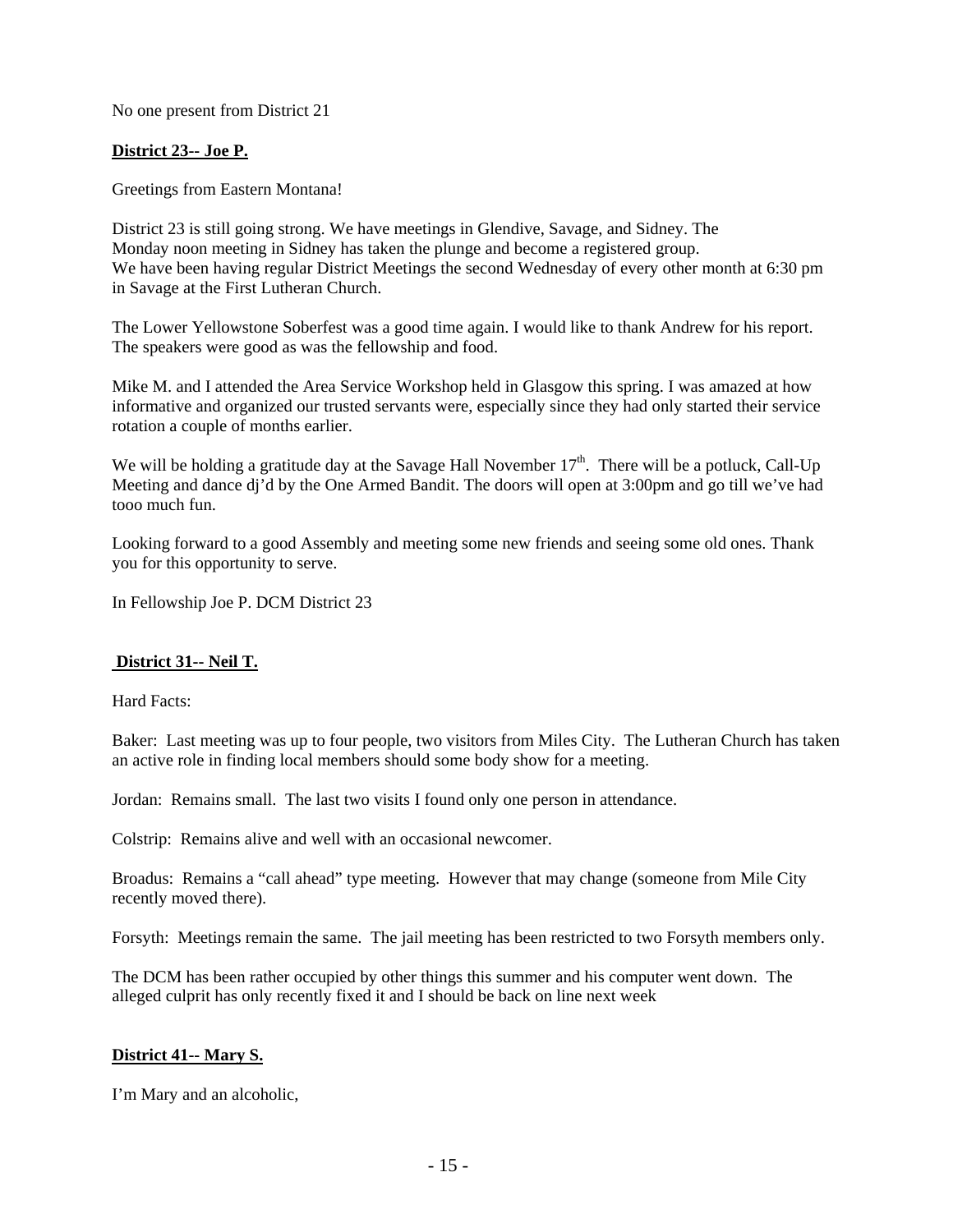Our district has been meeting monthly and busily working on several exciting events coming up soon in our district.

Of course the Fall Roundup is just around the corner, but more importantly our CPC Committee is working hard put on a luncheon for the professional community. They have sent out invitations and will have Area and District members facilitate.

Our corrections committee which consists of three separate chairs has really gotten active in this rotation. There has been an increase in volunteers to take meetings inside to the county jail and the prison population housed there as well. At our Roundup there will be corrections workshop for those interested. Our groups and district have been discussing the prospective move to a 1-800 number statewide. We had a great question and answer call with Sean Becker on a conference call that was held at our district meeting.

Last June we had a Founder's Day Picnic and Delegate Day. Our delegate and several committee chairs from Area gave presentations on our service structure along with other committee chairs and members of Alcoholic Anonymous from our district. It proved to be very successful and a good time for friends and fun. Our other chairs and committees are working diligently and doing good work for the still suffering alcoholic. We are active and doing well.

Mary S. DCM District 41

# **District 42—Gerald L.**

New DCM, Gerald L. of Shelby taking over from Michell M of Valier. Reported on meeting schedule for area. It's on the web site.

Choteau: 8pm Mondays, Thursdays, Fridays. Chester: 8pm Thursdays Cut Bank: 7pm Fridays Shelby: 7:30pm Sunday, Monday, Wednesday, Saturday Conrad: 8pm Tuesdays, Saturday at noon Browning: Noon & 7:30 pm daily Valier 7pm Thursdays

I'll do better next year. Gerald L. DCM

## **District 51-- Doug M.**

District 51 has been holding it's own since last time. Our meetings are going as strong as ever. The Hays meeting on Monday night is getting off the ground. Check our hot line to get the directions and time. Speaking of hotlines our phone chair, Mandy has filled the commitment list very well. She has lots of help in phone answering. Thanks. The Rocky Boy meetings are hit and miss. A call to our hotline will get you a number to call. Meetings elsewhere in dist 51 are great... …..

The district 51 is glad to have a lot of attendance from the GSR's, committee chairs, and others at our monthly meeting. Lots of good ideas and input from the AA community has been welcomed and appreciated.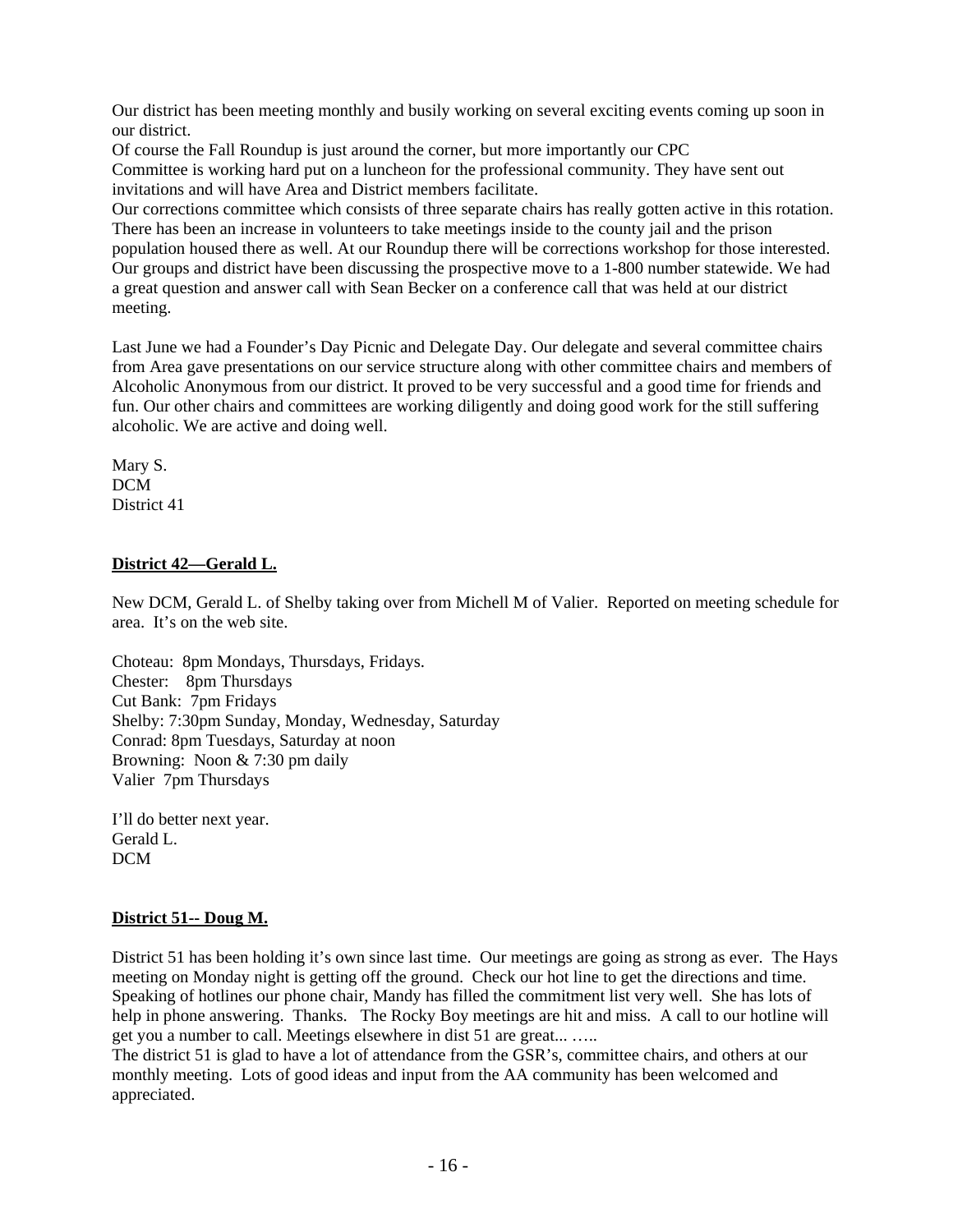This past summer has been filled with camp outs and great fellowships. Returning are the monthly potlucks and speakers meetings on the third Sunday of the month. Call Robert F. if you have a story to share with all.

We are holding a min-conference Oct. 5, 6, and  $7<sup>th</sup>$ . Call for information. We are having speakers from Canada, **fun**, food, **fun**, workshops, **fun**, meetings, **fun**, fellowships, **fun** and entrainment. Hope to see you there.

We invite you all to come and share our AA hospitality while traveling the Hi line. In sobriety, Doug M

Dist. 51 DCM

# **District 61-- Tim M.**

We have twenty-nine active groups in District 61 which hold over one hundred meetings a week. I have been told that on Thursday it is possible to take in six meetings in one day.

I have made it to approximately half of the groups in district 61 in the first half of my rotation as DCM. I am glad to report to the assembly that we indeed have a very diverse and therefore in my humble opinion, healthy AA community in our district.

I am also happy to report that all of our district committee chairs positions are currently filled and that we routinely have around 35 people between committee chairs, GSR's and well-wishers at our monthly district meetings.

Since the Spring Assembly we have held the following events in District 61:

• A Workshop for professionals in the Correction field, which was a combined effort between most of our District committees. We had 115 in attendance.

What an event! To see the faces and hear the positive comments from the four members of the corrections profession in attendance as they listened to people who they at one time may have arrested and considered drunkards, misfits, lushes, inebriates, and ditzomanic who now stood before them as self-respecting alcoholics hosting a lunching at the prestigious Montana Club and thanking them for their efforts, was an experience I would not have wanted to miss.

A similar workshop for 2008 is in the planning stages. Be there, you won't regret it!

- We held our annual Grapefest on May 2nd with Andrew our Area delegate and Bobbi Jo the Area grapevine chair as our honored guests. We had over two dozen members of our fellowship in attendance listening to the delegates report, learning how to write Grapevine articles and feasting on fine burgers afterwards.
- We had several groups sponsoring great picnics and Campouts during the summer months.
- The first, and I hope annual, district 61 motorcycle trek traveled from Helena in July up through the Yaak valley, to Sandpoint ID, back down to the Cedar forest by Troy and back to Helena with 10 members of our fellowship on nine bikes.

Ongoing: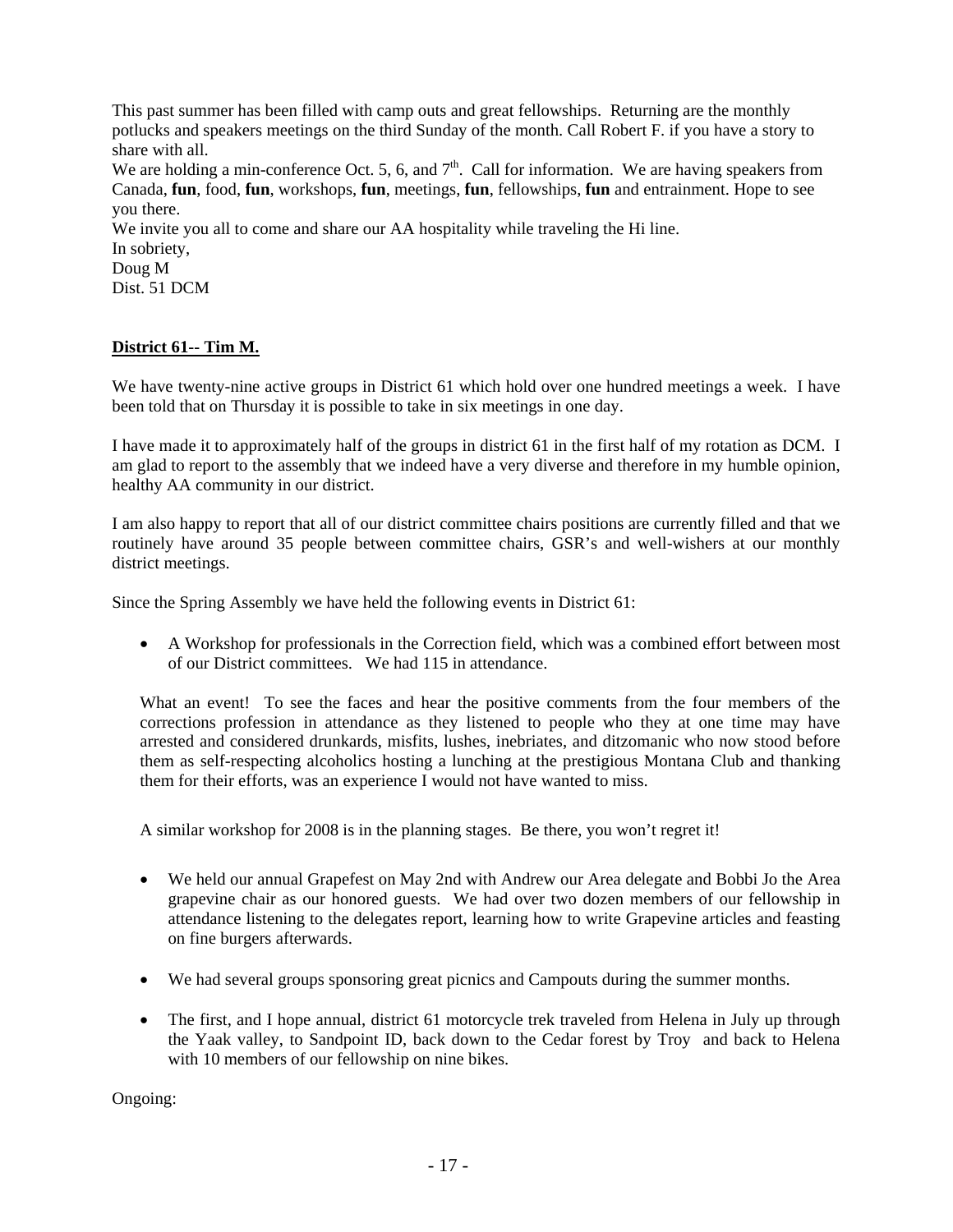- We continue to host the AA hotline at the district level, (looking forward to the statewide 1-800 number).
- Our committees continue to:
	- o Hold and participate in various workshops around the district on alcoholism,
	- o Bring meetings into the jails in our district,
	- o Support AA at the prerelease, MCDC, WATCH and bridging the gap,
	- o Attend to the archives of the district, and
	- o Staff a district literature store.

Up coming events in District 61:

- Attitude of Gratitude will be held at the Colonial Inn on Saturday November  $17<sup>th</sup>$ . As always it will be a full day of meetings, fellowship, and great speakers, and the foods not that bad either.
- The Spring RoundUp will be held in Helena May  $16 18<sup>th</sup>$  of 2008 at the Colonial. The Friday night speaker is Kyra S. from Helena, Bobby C. from Philadelphia will be the Saturday night speaker and Francine W. from Mill Valley, CA on Sunday morning.

It will be a great time and I hope to see all of you, and allot more, in Helena this May for the 2008 Spring Round-Up.

In conclusion it is my pleasure to report to the Assembly that with such a full and varied calendar of events and activities in district 61 the state of our treasury is sound.

Thank You – to all the groups in District 61 and especially to our committee chairs, Rick W.-Archives, Answering Service-Rolf S., Attitude of Gratitude-Amanda S., Corrections-Paul S., Grapevine-Huck S., Literature-Kyra S., PI-Lance S., CPC-Tom D., Treatment-Mary S., Workshops-Tom F., Alternate DCM-Fritz B., Secretary-Shawna H., Treasurer-Betty P., and our past DCM Terry S. for making all of this possible.

Sincerely, Tim M. District 61 DCM

# **District 71-- Richard P.**

Hi my name is Richard P., I am an alcoholic and your trusted District 71 DCM/servant. District 71 is located in the heart of Southwestern Montana with Butte being our pivotal point. There are approximately 35 registered groups in our district with as many as 75 - 80 weekly meetings in Anaconda, Dillon, Whitehall, Sheridan, Twin Bridges, Lima, Jackson, Philipsburg, Deerlodge, Opportunity and Drummond, as well as Butte.

Our District meetings are held the 2nd Wednesday of each month at 7 pm in the old St Ann's School in Butte. We average 15-17 people per meeting with approximately 5-7 committee members and 8-10 GSRs attending regularly. Currently our district has openings for a secretary, phone and treatment chair.

Our Spring/Summer was highlighted with District 71 hosting the 2007 Montana Spring Roundup, May 19-20 at the Butte Copper King Inn. The roundup was well attended and everyone had a great time. Our roundup report Sunday morning will cover the sorted details of the weekend.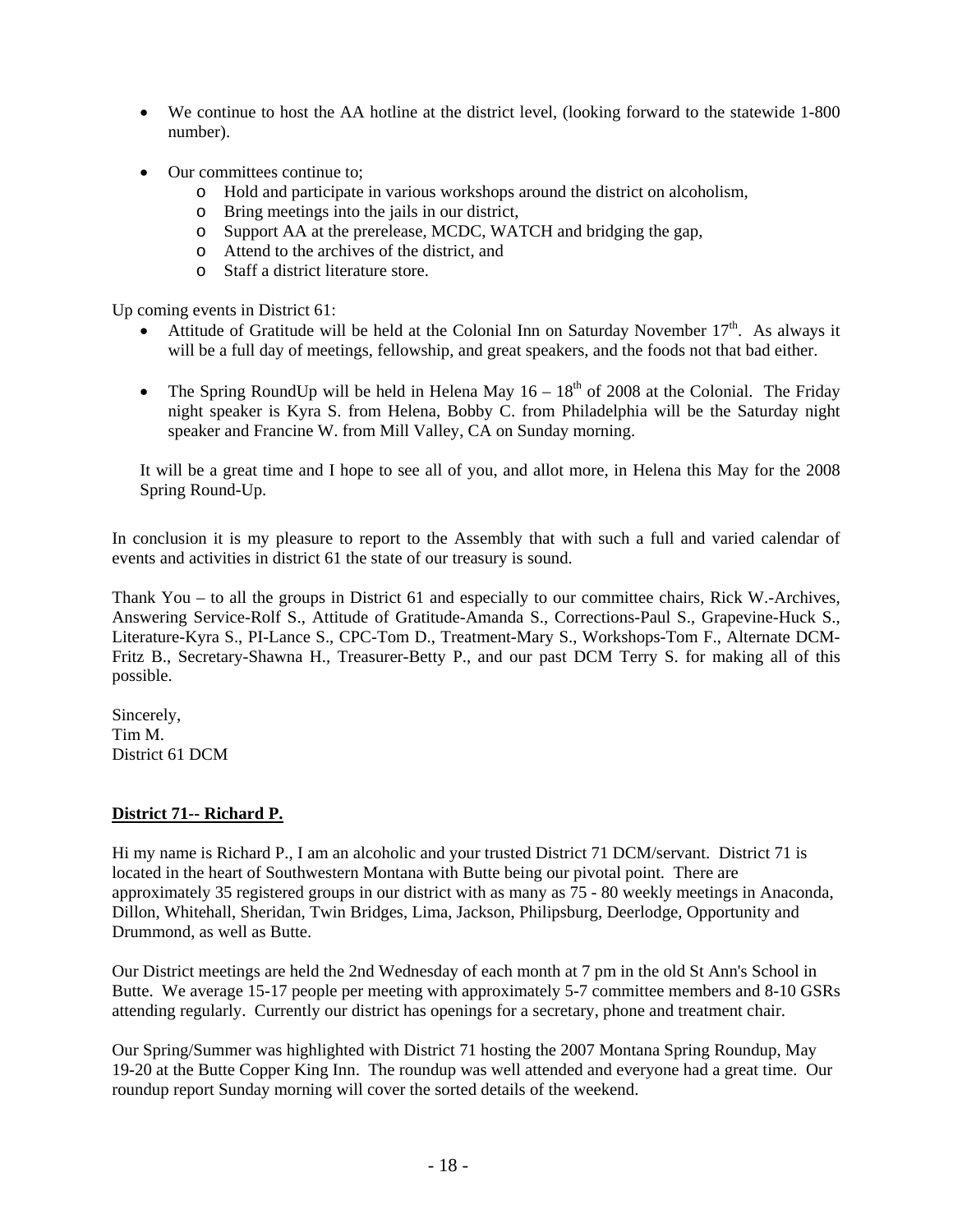The second of 4 semi-annual Area 40 sectional workshops was held at the Elks Lodge in Dillon, June 2nd. It was sponsored by Districts 71, 72, 61 and 93. A huge thanks to Scott W. and all of the Area committee members who provided the information/entertainment for this event. All who attended were well informed and felt it was time well spent.

That same weekend our District hosted the annual Summer Campout/Delegates Day Picnic at Barrett's Park south of Dillon. The Saturday night steak fry/pot luck/campfire meeting had well over 50 attendees. Fun and fellowship was the theme of the weekend with yours truly winning the first annual cribbage tournament. The grand prize was a 1 year subscription to the Grapevine. After a great BBQ picnic on Sunday, our Area Delegate, Andrew W. gave us a very informative General Service Conference report. Thanks again, Andrew. Better luck next year in the crib tournament.

There are unlimited opportunities for service work within District 71, especially in the areas of treatment and corrections. There are meetings in MCDC, Warm Springs, WATCH, Montana State Prison and START, to name a few. These facilities need both individual and group support and/or contributions in order to help carry the message to the still suffering alcoholic. Please don't hesitate to contact myself or one of our committee members if you would like to be of service in any of these institutions.

I am both thankful and grateful for this opportunity to be of service. If I want to keep what I have, I have to give it away.

Yours in Service, Richard P.

# **District 72-- Lori F.**

Greetings from District 72! My name is Lori F. and I'm an alcoholic.

Since last we met, things have been moving right along in the District – one step forward and two steps back – but always in the direction of growth. As I mentioned in the spring, our Alternate DCM, Pete F., resigned, his last District Meeting being April 28, 2007. Our Special Events Committee Chairperson was also forced to resign due to life happening. For a couple of months, no one stepped up for election to these positions. In the interim, I attempted to fill these positions as well as my own – this is not recommended. Things got better when I asked for help. We now have both positions filled again!

On a sweltering Saturday, July 14<sup>th</sup>, we welcomed Andrew W. to Bozeman to present his General Service Conference report. Gerry R. was also invited to share his experience so far as the Area 40 Archivist. Both presentations were excellent, informative, and much appreciated by those in attendance.

Our committees in District 72 have been keeping busy by taking meetings to WATCH, MCDC and the State Prison, collecting information for meeting cards and phone and temporary contact lists, and filling monthly literature orders of \$400-\$500. The CPC committee is working on our annual luncheon for professionals, which will take place November  $8<sup>th</sup>$ . This year we are inviting those involved in medical professions. Our special events committee is putting together a workshop entitled "The  $7<sup>th</sup>$  Tradition – I am Responsible" which will be on Saturday, October  $20<sup>th</sup>$ . We are excited that Area Treasurer Curt K., and Area Grapevine Chair BilliJo D. have agreed to participate.

This summer we spent time at several meetings discussing who should be included in the voting membership at District Meetings. While we ultimately did not change the current procedure (yet!) of GSRs or their alternates, Committee Chairs and District Officers voting, we did have the opportunity to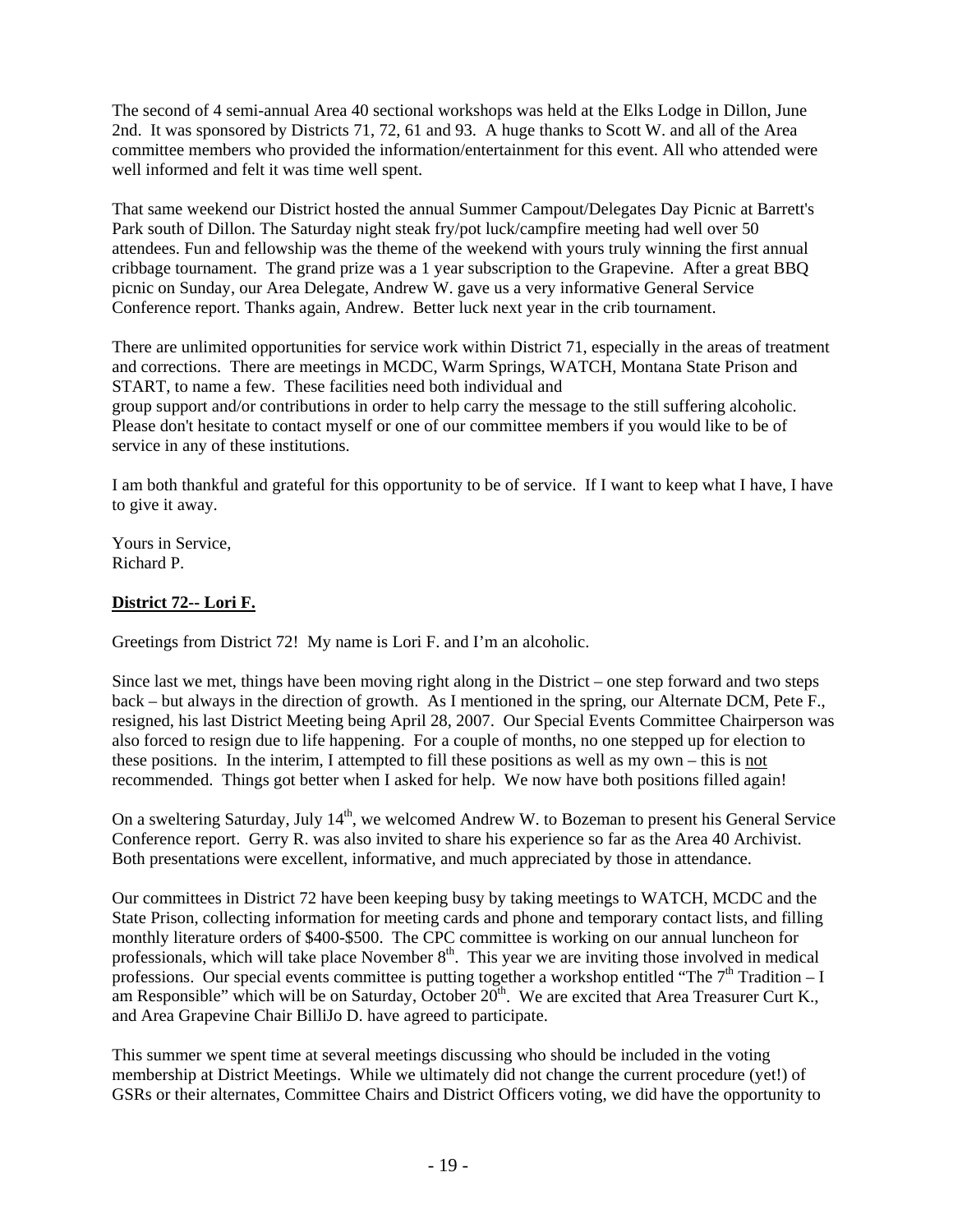discuss several Concepts through this process of coming to an informed group conscience. Our discussions also highlighted the fact that we have many groups and/or GSRs who are not participating at the District level which saddens me. Having considered and rejected bribery and coercion to increase participation, I have come to the conclusion that perhaps attempting to improve the lines of communication would be a good place to start.

We now are looking at the way we determine our prudent reserve and whether the amount of our reserve fund should be changed. Our Finance Committee will also begin hammering out a preliminary 2008 Budget soon which will be presented at our October District Meeting.

I am grateful to the District for setting aside the funds to send me to the West Central Regional Forum. It was another chance to learn and grow in service, to meet up with old friends and to make new ones. I hope to present a coherent report to my District in about a week.

Thank you for this opportunity to serve,

Lori F., District 72 DCM

# **District 81 Paula H.**

Greetings from District 81. I want to thank Butte for the marvelous Round Up and the Valier and surrounding communities for a wonderful local Round Up too.

As I review the minutes from the last six months, the recurrent theme seems to be filling committee chair positions. They get filled, then life happens and they are open again. One of our biggest losses is the Phone Committee chair who recently resigned because of ill health. Dave took the job in hand, working hard to keep the answering service list of volunteers current. Our Special Events chair, Danielle, is moving. She did a wonderful job with Founder's Day, and was looking forward to other events.

Corrections reports that people in the County side of the jail are there fewer days. Therefore attendance has been very low at the meetings. It was decided to hold meetings only once a week on the County side, but keep the twice-a-week meeting schedule on the State side.

Literature, Treatment, and Public Information are up and running smoothly. Mike R, especially, is doing a great job of networking with all the groups. We just filled CPC, again.

We have a Spring 2009 Round Up committee in place. It held its first meeting last week. Dave L has all but one of the chair positions filled. A date has been selected, and negotiations are in progress!

As I stated, Founders Day was a big success. Andrew W. gave his report from the General Service Conference. I believe it was his first or second time out. I hope everyone has heard it by now. I attended three times at different events, and learned something new each time. We also had a speaker panel, a mixture of "old" and "new" sobriety. It was a nice change. The picnic was marvelous as only potlucks can be. We had beautiful weather for it. As usual, the softball game pitting "old" sobriety against "new" was the highlight of the event. "New" won as usual!

The number of groups increased by two during the past few months. Another group recently increased the number of meetings per week from one to two. All groups report good attendance.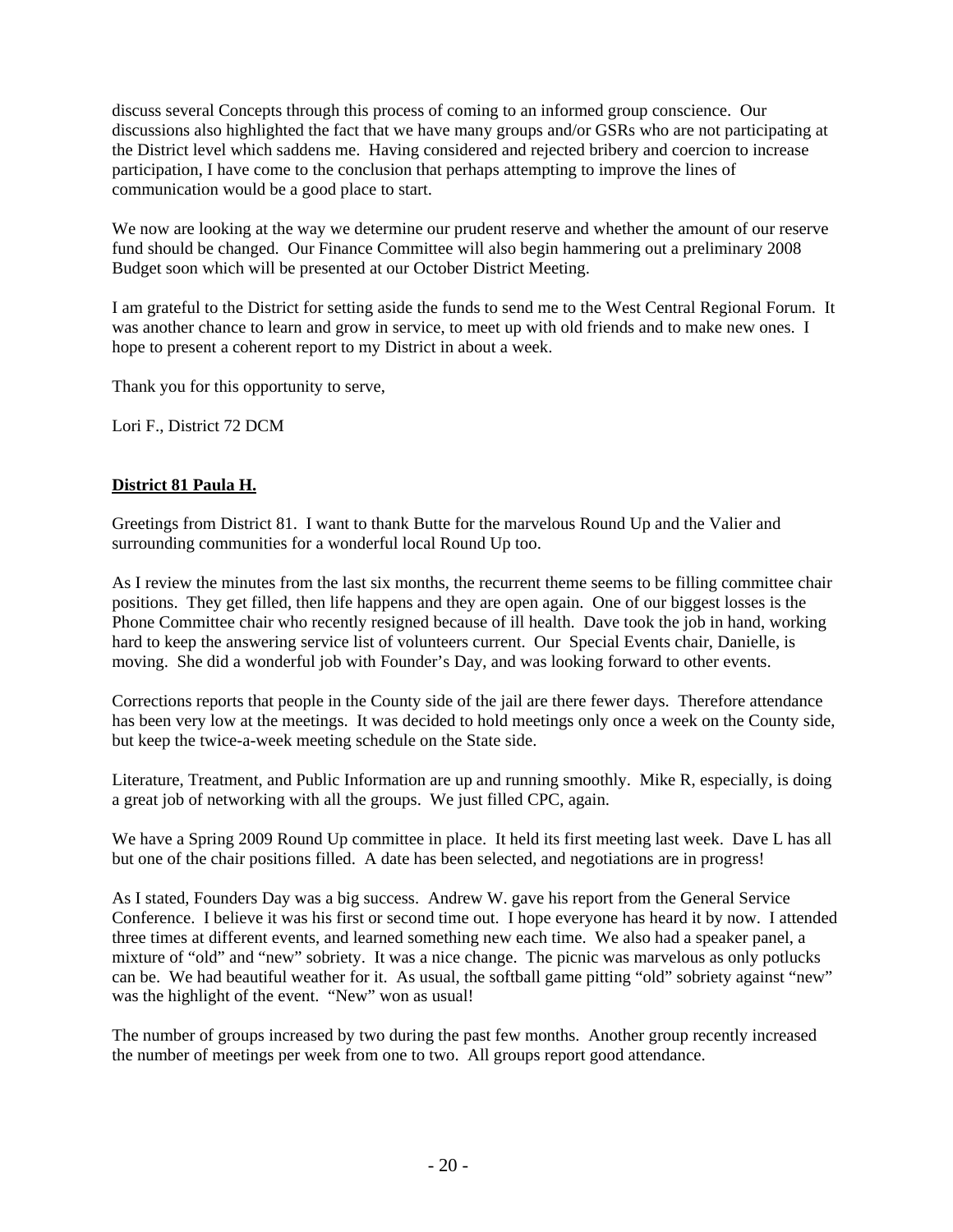The Thompson Falls group had their first annual picnic. It was a great success. They want to do it again soon and often.

Upcoming happenings:

 $-\tilde{7}^{th}$  Annual Halloween Bash, Oct 22, hosted by the Special Events Committee. Kristi B. chairs this one. It can't be beat. Flyers are available in the rear of the room.

– Gratitude dinner hosted by the Silver Tip group on November 17. They have made this an annual affair.

– The Missoula Group will host the Thanksgiving Day potluck, and the Speaker Meeting will host the Christmas Day potluck.

– Women's Annual Holiday Dinner, Dec 8, for all recovering 12-step women.

Yours in love and service,

Paula H. DCM

# **District 91-- April A.**

Greetings from district 91 nestled up here in the North Western corner of Montana. Our spring and summer has been filled with campout after campout, the last one of the season is taking place right now at Tally Lake, hosted by the Whitefish Group.

What a great way to enjoy the fellowship of Alcoholics Anonymous and enjoy life!

In May we invited Andrew W. to visit and give his Delegates report on the General Service Conference, he gives a very good presentation. Thanks Andrew.

In July we invited Sean B. over to share a little more about the Area wide 1-800 Hotline service. He was able to answer some of our questions and explain exactly how the service will work. He really helped us get a clearer picture of what to expect and what we need to do once we get on board. Thank you Sean!

District 91 has submitted an Agenda Item for consideration at this Fall Assembly. The agenda item concerns the Pre-Assembly events regarding their fiscal and logistical feasibility.

District 91 sent their DCM, me, to Omaha, NB to attend the Regional Forum. What a great opportunity for greater understanding of the General Service Office what they do, why they do it and who they are. Also for expressing our concerns and asking questions face to face to those who serve us in New York. I am grateful to have been sent. I picked up a lot of good information for our District.

We are well into the planning stages of our annual "Into Action" event held every year. This year's dates are February 15 and  $16<sup>th</sup>$ , 2008. Our speakers will be Bob D from Las Vegas and our own Robbie S. from Kalispell. The Serenity Group will be holding their annual Fall Refresher on October  $20<sup>th</sup>$  and 21st; there are flyers on the back table. We also host a Christmas Alcathon with meetings every hour starting Christmas Eve at 5 PM, ending Christmas day at 5 PM, great for the "too much family" syndrome and the "I don't know what to do with myself" feeling.

I would also like to announce that the 2008 Montana Fall Round Up will be held in Kalispell, MT, district 91. Flyers are available on the back table. The committee has been working very hard to ensure a great time will be had by all!

If you are ever up in our neck of the woods please stop in and enjoy one of the many meetings all over the Flathead Valley. We are in the Area 40 Website.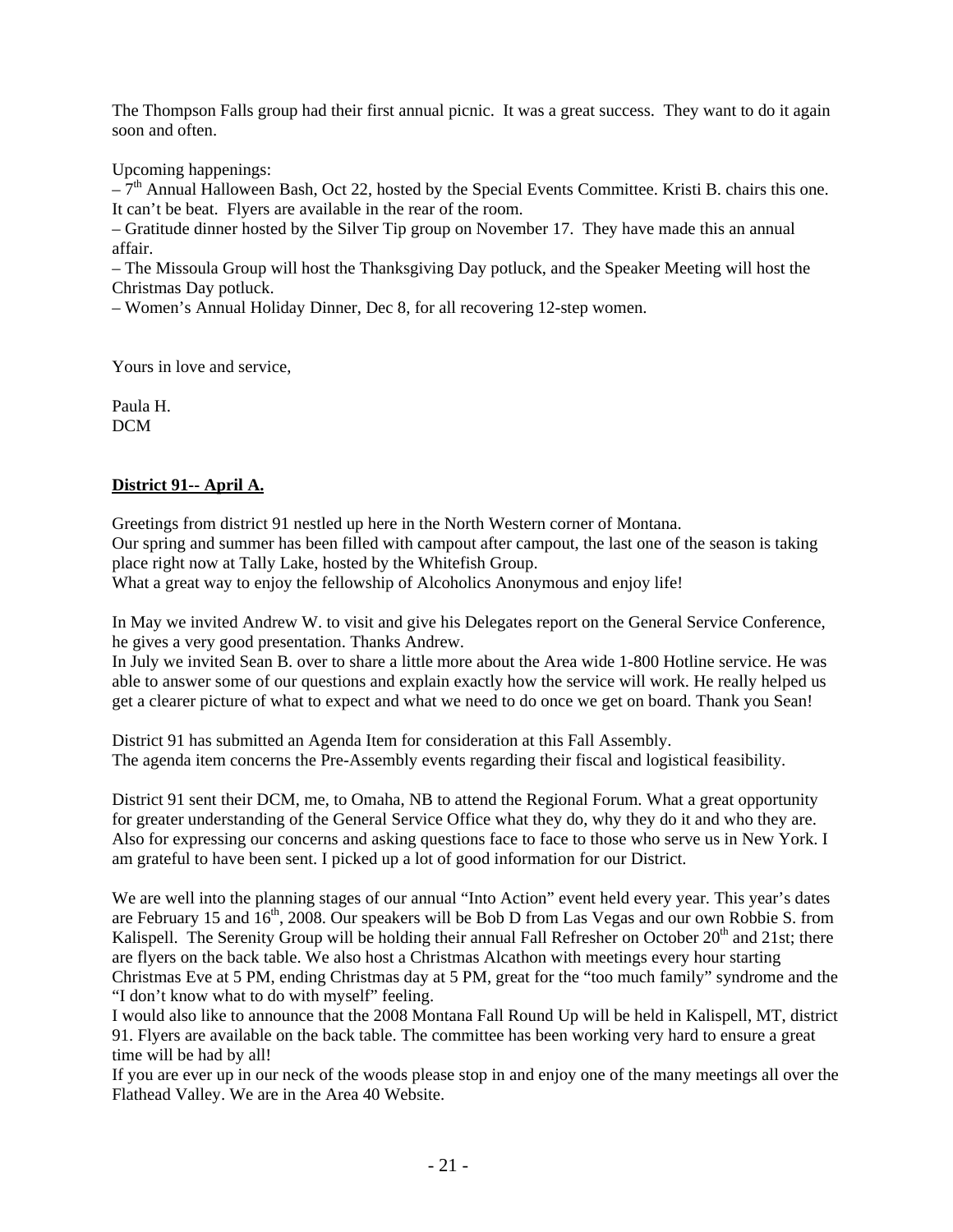In Service, April A.

# **District 93-- John V.**

My name is John, DCM for District 93.

 Since spring assembly we had a campout at Painted Rocks campground attended by 50-60 AA members and family. Our auctioneer did a great and wonderful job of getting the dollar meeting members to pay top dollar for items. Which gave us over \$600 along with the 50/50 raffle which netted us \$100. and also some money from regular donations. Everyone had fun, even the non AA people who were there. Last weekend at our regular district meeting we had the Delegate report along with a potluck. It took awhile to match schedules with our delegate, but it was worth it, if you haven't heard it yet you best do it soon.

 Our 2nd Saturday Speakers group is now a meeting, and our district is doing a wonderful job on the road to recovery.

Thanks for letting me serve.

## **Area 40 Advisor—Scott W.**

Thank you Madame Chair for the opportunity to share the following report.

Greetings to all of the new GSRs and first time visitors to the Area Assembly. This weekend looks to be filled with abundant opportunities for learning about our service structure and the business of Area 40. We also have the privilege of having the West Central Regional Trustee, Chuck B. with us this weekend. He is a wealth of information regarding our General Service Board and I know he is looking forward to sharing with us this weekend.

By past action of the 2006 Spring Assembly:

*We recommend that Area 40 sponsor and fund two Area workshops per year. The Area Advisor will serve as the Area 40 Workshop Chair/Coordinator. If an Alternate Workshop Chair/Coordinator is needed, it should also be a Past Delegate. The Workshop Chair/Coordinator will be responsible for dividing the state into four quadrants and establish a schedule of four workshops over a two-year period, one in each quadrant. The workshops would normally occur between May and October. The local DCMs involved shall be consulted about time and place, and topics to be covered. The Area 40 budget shall have a line item for two workshops per year with the workshop schedule to begin in 2007. Usefulness and effectiveness is to be evaluated at the Fall 2008 Assembly***.**

Two such workshops were held this year: May 5 in Glasgow and June 2 in Dillon with total expenditures for both workshops at \$1736.00. The event planning started in December of 2006 with numerous emails and conference calls with the DCMs in each quadrant. Care was taken to schedule the workshops so they would not be in conflict with other AA events in Area 40. But even with the best planning there were a couple of conflicts that surfaced and regretfully precluded some members from attending the workshops. One of the many lessons that I learned from the Glasgow workshop was that support of late spring high school sporting events will diminish the number of attendees.

A similar format was used for both workshops: introduction of the presenters, an approximate 30 minute presentation, and questions from the attendees. Also, each workshop had a potluck. Each presenter was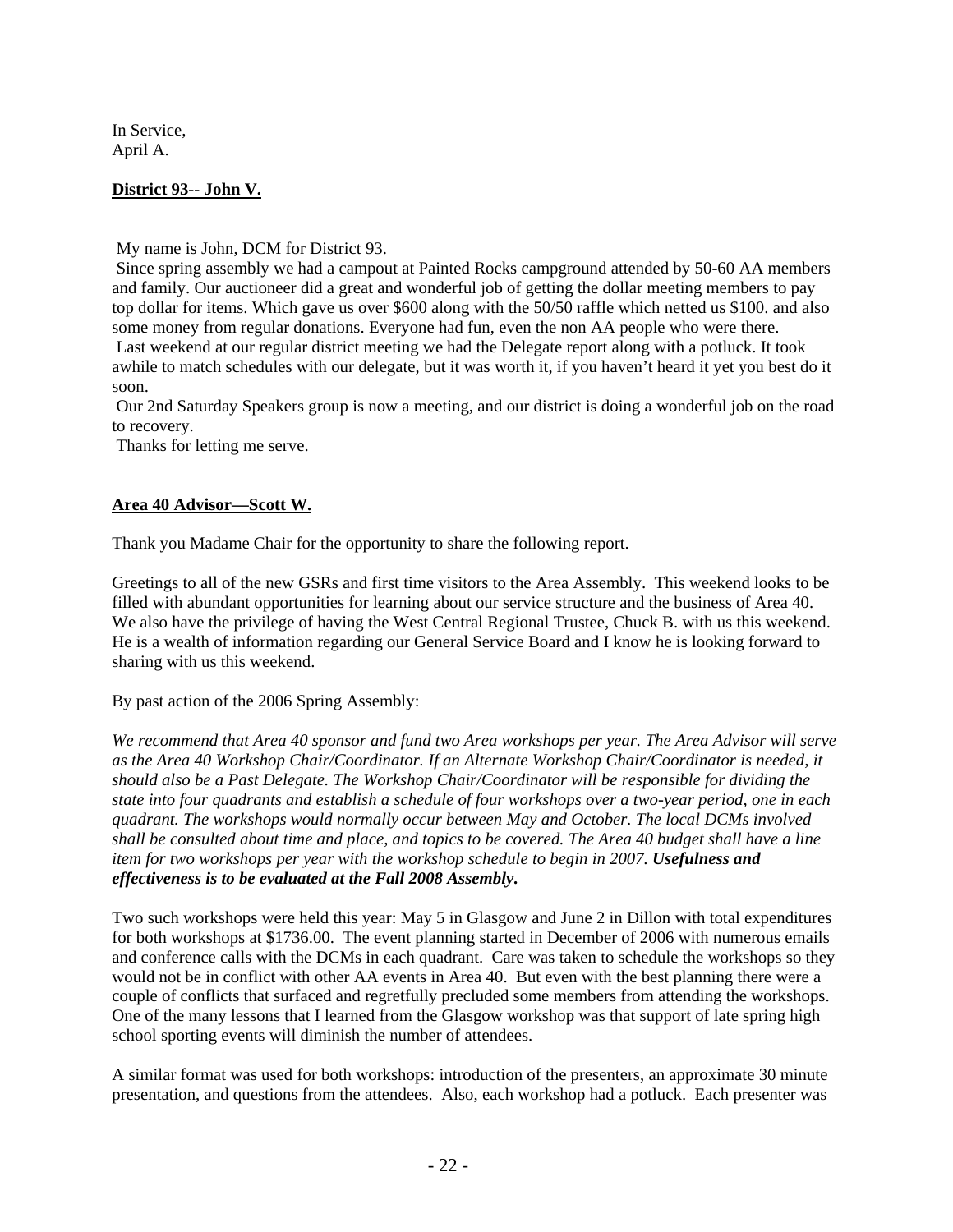knowledgeable regarding their service position and gave fine presentations. In addition to the presentations, many questions were posed and additional information specific to each District was disseminated. And I want to say again, that each presenter did a fine job.

The workshop in Glasgow had approximately 17 total attendees. The Area Committee Chairpersons that were invited by the DCMs were: Cooperation with the Professional Community, Corrections, Literature, Public Information, Treasurer and Treatment. The Districts that hosted the workshop were: 21, 23 & 51.

The workshop in Dillon had approximately 23 total attendees. The Area Committee Chairpersons that were invited by the DCMs were: Cooperation with the Professional Community, Corrections, Public Information, Treasurer and Treatment. The Districts that hosted the workshop were: 61, 71, 72 & 93.

At the conclusion of each workshop, I asked each attendee to complete an evaluation form. The results of the evaluation forms are included with this report, but due to time restrictions I will not go through a detail of each of the replies on the evaluations. The complete report will be available in the minutes of this Assembly.

Five questions were asked on the evaluation form.

- 1) What is your current service position?
- 2) How many "service workshops" (including this one) have you attended?
- 3) What part of the workshop helped the most?
- 4) In what way did it help?
- 5) Do you have any suggestions for improving the Area 40 Workshop?

A quick review of the responses to the questions on the evaluation forms indicates a positive and appreciative evaluation. However, some interesting facts came from the evaluations. For example:

Number of workshops attended: average of 7.5 in Glasgow and 3.8 in Dillon. This would indicate the attendees were mostly seasoned service workers of our Fellowship. However, at each workshop there were first time attendees to any type of service function. That gives me great hope.

Additional comments ranged from: gratitude for description of what each service position offered to the Districts, how to follow up with local professional agencies, removed a resentment held against the General Service Office, passion and commitment to service are inspiring no matter how packaged, no one knew about the meeting and it worked out better than most, expand the information channel to assure communication is received regarding the workshop, and many others. Again, the full report in the minutes of the Assembly will contain all of the comments.

Planning for the two remaining workshops to be held in 2008 has already started. I look forward to participating with the remaining Districts and implementing the many fine comments that were suggested to improve the workshops.

And finally, next year at this Assembly we will have elections. Now is the time to start looking for your replacements and our next panel of servants. Look around your Home Group, your District and this Assembly. Ask the hard questions: do you have the time, are you willing to serve, have you fulfilled the previous service commitments? Ask the hard questions – not only of those who you believe are qualified to serve but of yourself also.

Thank you again for the opportunity to submit this report.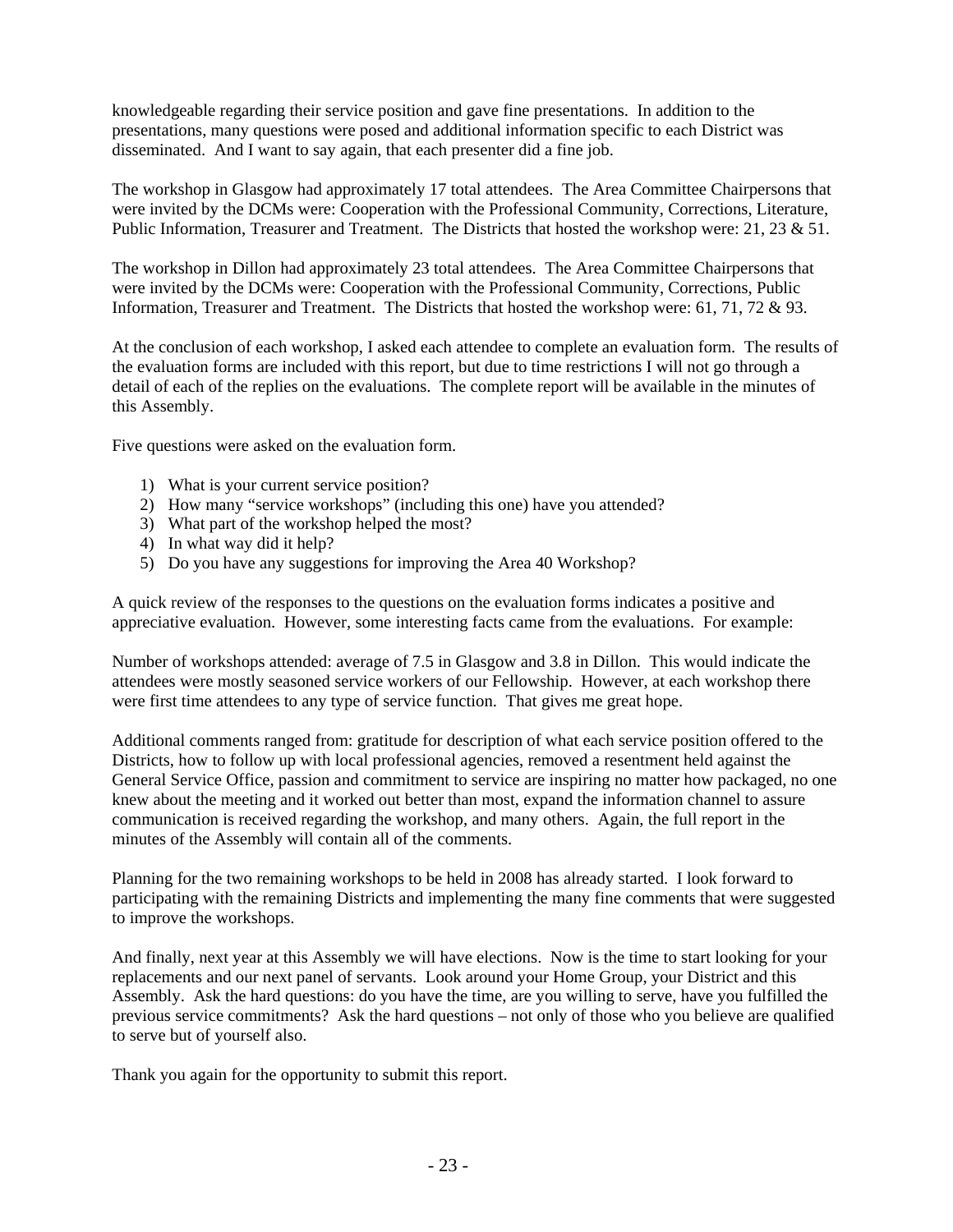In Service, Scott W. Area 40 Advisor

### **Area 40 Archivist—Gerry R.**

 Good morning, my name is Gerry and I'm an alcoholic. I'd like to thank Area 40 most sincerely for the privilege of serving you and Alcoholics Anonymous as your Area Archivist.

 This has been a busy and exciting past six months for the Area 40 Archives. Busy and exciting, now granted those are two words you don't often hear in an archives report, but busy and exciting it has been, and will continue to be, through this upcoming fall.

 Things kicked off this spring with my being asked to bring an archives display down to the Butte Roundup in May. As those of you who attended know, this was a great event that everyone enjoyed. One of the highlights for me was the opportunity to hear our Delegate Andrew W. give his first Delegate's report on the General Service Conference. The Butte Roundup Committee has since made a generous contribution to the Area 40 Archives, and I would like to extend my thanks to the Committee at this time for their generosity.

 In June, I was asked to bring a display and give a short talk at District 41's Founder's Day celebration, where I also had an opportunity to hear many of the districts trusted and enthusiastic servants share about their positions and service work in general, or the "S" word as I'm told it's called there. I also had yet another chance to hear Andrew give his Delegate's report. Thank you District 41.

 In July, District 72 asked me to bring a display and give a longer talk on the Area 40 Archives. After we all enjoyed the rare opportunity to hear Andrew give his Delegates report, I gave my Archives report. You can ask any brave soul who sat through it in that 90 degree heat, it was a loooooong talk. Thank you for asking and for bearing with me District 72.

 This weekend our Area Chair Carole B. has asked me to give a short workshop on the Area 40 Archives this afternoon. I'm looking forward to this with an interesting mixture of anticipation and terror. Directly afterward, we'll all get the chance to hear Andrew give his Delegate's report. All joking aside, for those of you who have not heard Andrew's report yet, you're in for a very interesting and informative presentation on, not only the G.S.C., but on the state of affairs in A.A. as a whole, including some very cool archival material. Do not miss it.

 Next weekend, District 41 has invited me to set up a display at their fall Roundup, and I am looking forward to being there. I believe Andrew has that weekend off. Thank you again District 41, for allowing me to be of the "S" word.

The weekend of October 20<sup>th</sup> finds me in Kalispell with a display for the Flathead Valley Serenity Group's Fall Refresher. Thank you for that invitation, I look forward to being there as well.

 Finally, the last event scheduled for this year is a unique one. I have been asked to bring a display to Billings during the weekend of October  $25<sup>th</sup>$  for the  $17<sup>th</sup>$  annual NAI-AA Convention. Carole B and others from Area 40 have also been asked to present a service workshop there. This should be a great event for anyone who attends. Ken S. the Convention Chair told me to get ready for one of the best A.A. Conventions I ever attended. I hope to see you all there.

 This weekend we will be discussing an item that I asked Carole to place on the agenda. It is my request that Area 40 provide funding so that I might attend a national AA Archives Workshop. The displays that I've mentioned are just a small fraction of the work that is done in archives, and while my ego has no problem with my saying I know everything there is to know about this area of service, the reality is I very much need to learn more in order to serve the fellowship effectively in this capacity. The funding is no small amount, so I'd like to say upfront that I greatly appreciate your consideration, and will most certainly respect your decision, whatever that may be, on the matter.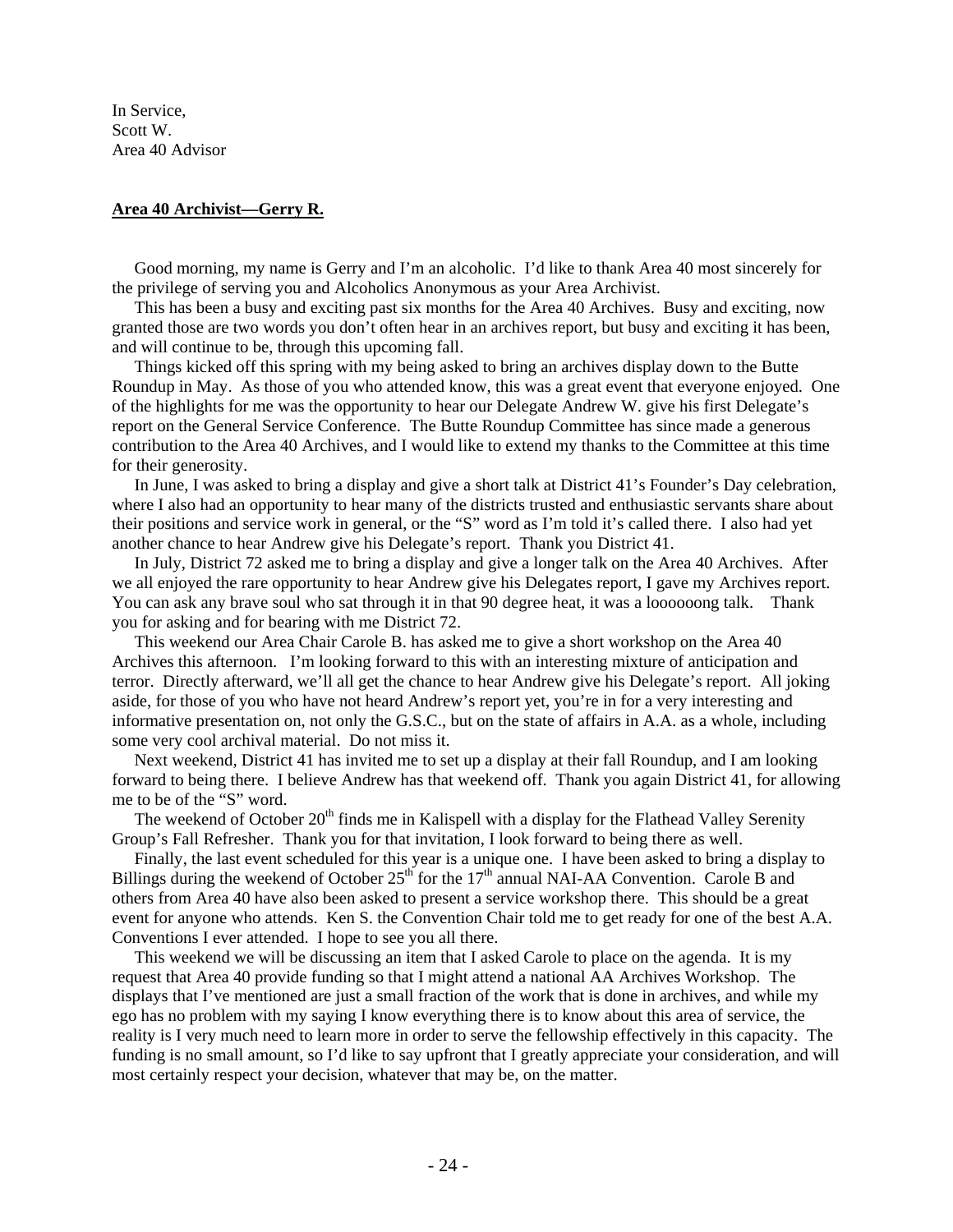I would be remiss if I did not mention that the Area 40 Archives has received some much needed help this last summer. Claudia B. a member of the Boulder Sunrise group has been volunteering to do some much needed work in the Archives and has been a tremendous help. As luck would have it she is also here this weekend attending her very first Area Assembly serving as alternate GSR for her home group. Please help me thank her for her willingness to be of service to Area 40 with a round of applause.

 So, as you can see, Archives can be busy and exciting after all. I look forward to seeing all of you at the workshop this afternoon so we can carry this discussion further. And, as always, please don't hesitate to contact me for anything related to Archives, and thank you dearly for allowing me to be of service to you and to this amazing program.

Yours in service, Gerry R.

### **Area 40 Webmaster—Alex M.**

### **Webmaster Report for the Fall Area Assembly 2007 http://www.aa-montana.org**

I would also like to welcome everyone who is new to the Assembly and to let you know that Area 40 does have a website and it is your website.

Since we last met I have been busy working with Sean and the Answering service on the implementation of the State wide 800 number.

Three applications have to be developed on the website for this project.

The first is a login system to allow each District access to its own area.

The second application allows each District to add, modify and delete records to the database.

The third application will allow the answering service to login to the website and access the database in a manner that makes sense and is useful to them.

As of today I am about 80% done with the login application and we have finalized the specs for the application for the answering service

I am implementing a two tier security system for the 800 app. It will require a login to the folder on the server before you can see the page which allows you to login to your District. This was deemed necessary as the system will house personal information from volunteer AA members around the state.

Up to this point the biggest use the website sees is users coming in to find meeting information. So, as it is become customary for me to do, I will like to thank all of you who volunteer to keep the meeting lists up to date.

I still am seeing a lot of traffic to the online flyers as well and encourage you to email me any function you might have at your home group of District.

One last note – as the owners of the website each one of you has the power to suggest changes and additions through the committee system.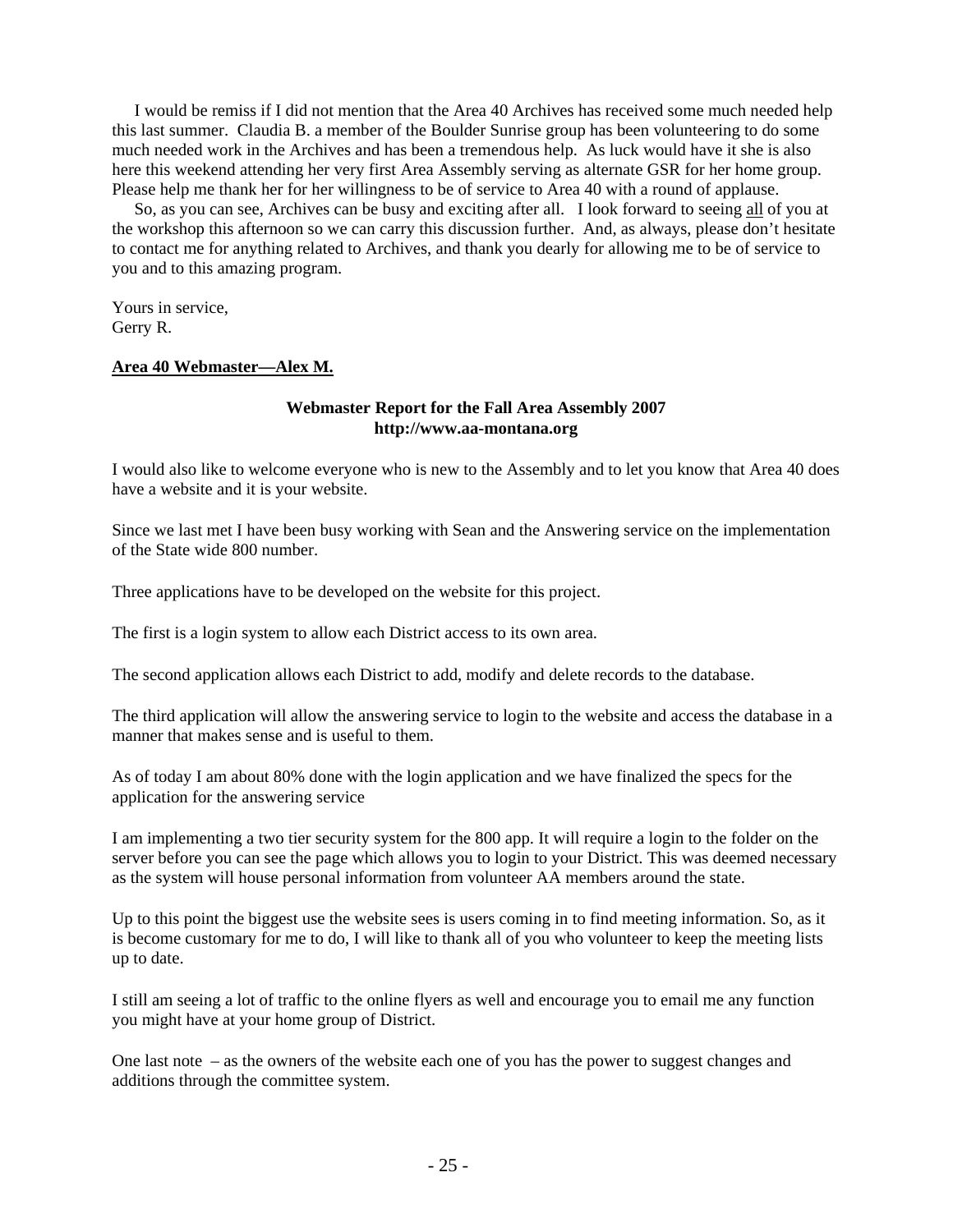Yours in service, Alex M. Area 40 Webmaster

## **Standing Committee Meetings**

## **Literature—Linda B.**

Literature Committee Report

Thank you to Kari L., Kyra S., Gerry L., Scott W., Laura L., and Tom H. for attending our committee meeting. There were two items on our agenda. I will start with item #2 first, as it pertains to Area 40 business first.

2. Consider forwarding to the General Service Conference Secretary a proposal to publish a hardbound edition of the Daily Reflections.

It was a unanimous decision to request this of the Literature Publication department. It will be given to our delegate, Andrew Ware, and be forwarded to the publication department through the Literature Coordinator,

Eva Sanchez. Since the Daily Reflections is a conference approved piece of literature, it doesn't need to come to the floor of the General Service Conference. It will be a request.

## **Motion was presented to the floor. 76 voted for the motion and 6 opposed. No minority opinion.**

1. Review Literature committee items discussed at the GSC, but no action taken or recommendations made.

There was great sharing on the agenda items that were from our spring assembly. The new A.A. for the Black and African American Alcoholic will replace the same pamphlet titled Can AA Help me, too? It better reflects the scope of the pamphlet. The A.A. Member-Medications and Other Drugs will be revised. The Spanish 3rd edition be produced. The A.A. for the Native North American pamphlet is in the process of revision and a draft will be reviewed at the 2008 General Service Conference. The committee discussed the request to develop an intergroup/central office pamphlet and took no action. There was a floor action brought to the conference and the item was voted not to consider. And lastly, the committee took no action on a request to replace the pamphlet "Letter to the Woman Alcoholic".

We had a general sharing and questions. We talked about the yellow sheets (service material) being so valuable to our committees. We discussed how A.A. literature can help our PI/CPC committees in our community work. There are many ways in which our literature can carry a message, one to the suffering alki trying to find our fellowship, and maybe one to the man or woman being of service in our home groups, districts, or areas. Our written work is a tool to be read and utilized. Thank you.

## **Grapevine/policy and admissions—BilliJo D.**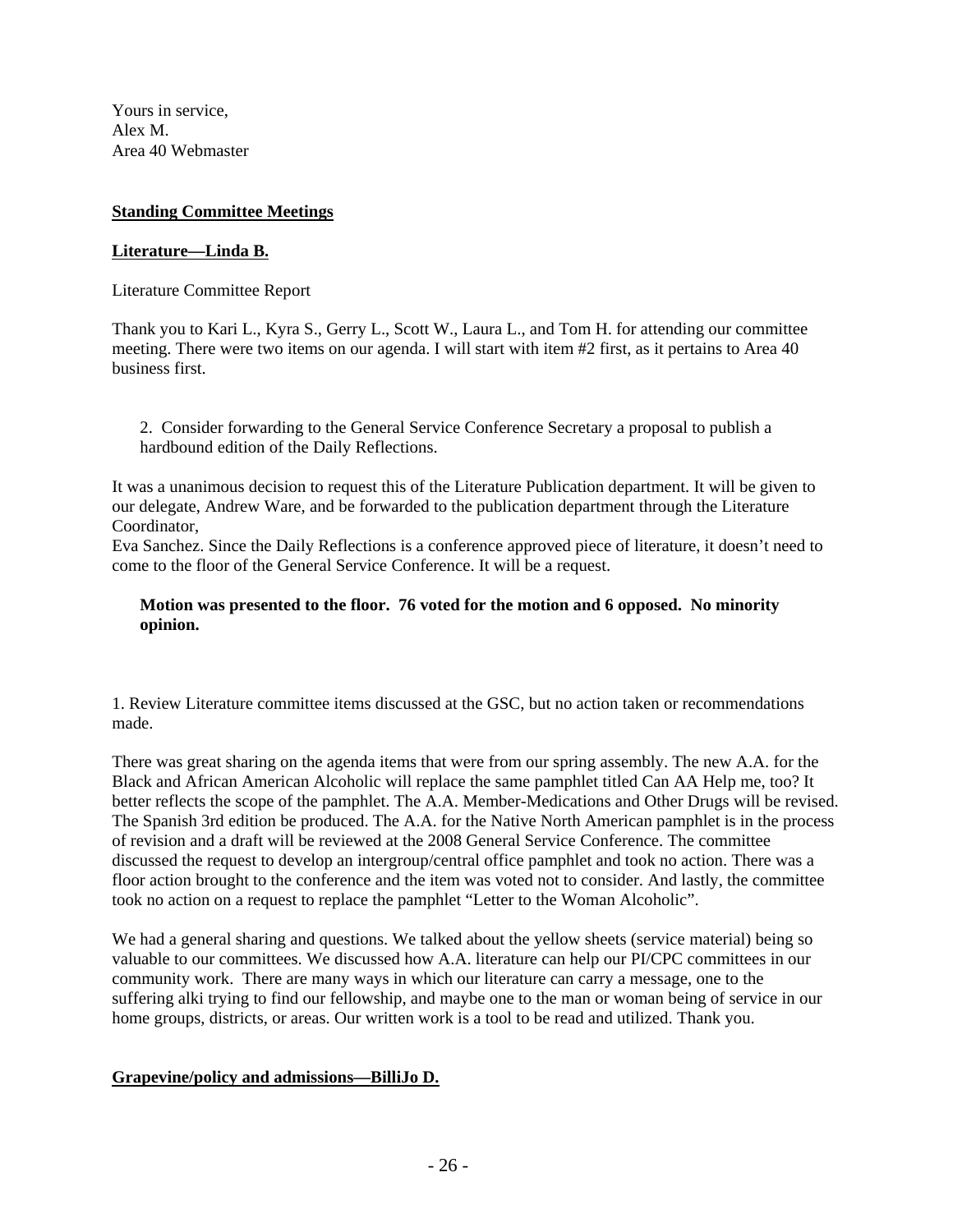9 in attendance

- 4 Committee members
- 4 District Grapevine Chairs

Area Chair

Grapevine:

- 1. Status of subscriptions and participation
	- 1. April '07 report (pg 40 of Final Report) Area 40 is up by 4 subscriptions
	- 2. Around the State
		- 1. Plans to give 1-yr sobriety birthday a 1-yr subscriptions
		- 2. Actively collect and accept donations of 'old' Grapevines to give to Corrections and new comers. Recirculation is strong.
		- 3. Selling other Grapevine materials (books, tapes, literature)
		- 4. Visiting groups and promotions GV

(Final Report pg 27) "Exactly 50 years ago, Bill W. in writing *Alcoholics Anonymous Comes of Age* (p. 31) described the A.A. Grapevine as " . . . our biggest and best means of communicating current A.A. thought and experience in staying sober, in hanging together, and in serving. . . . a lively and convincing means of introducing A.A. to the new or potential member. . . . [It is} the monthly mirror of A.A. in  $action. . . . .$ "

- 2. review GSC Grapevine Committee items discussed
	- 1. Forward to the A.A. Grapevine Board the suggestion to produce two new books in 2008 or later
		- 1. a collection of stories by people with 40 or more years of sobriety
		- 2. a book of classic cartoons and jokes
	- 2. Update in workbook Grapevine presentations ideas
	- 3. Explore less expensive formats for production of workbook
	- 4. Urged as soon as financially possible produce a Spanish translation of the workbook
	- 5. Starting with this October issue, pg. 51 the 'gray pages' return
		- 1. Also in Oct is a photo credit for Paul and Nancy W. on pg. 45
		- 2. And in Oct is a 'call for stories" pg 20
			- 1. we have at least one Area 40 member (a District Grapevine Chair) who has recently submitted a story

Policy & Admissions:

Discuss the effectiveness of distribution process of background material

- 1. we feel it is very effective
- 2. would ask for all background information to be sent electronically if possible.

## **BilliJo gave awards at assembly floor to Jim of District 41 for being an active GVR and Sandy of District 12 for new GVR**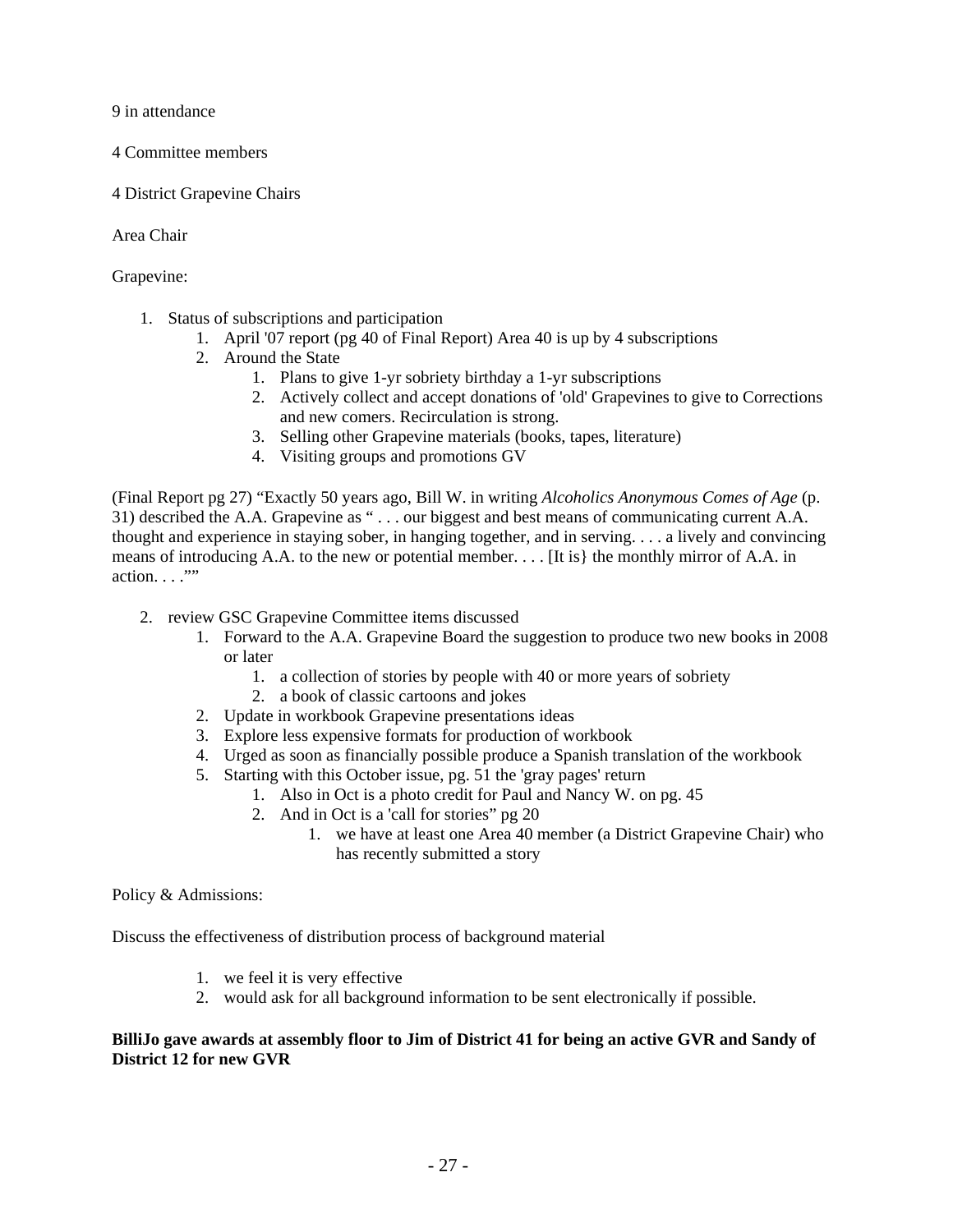# **Archives/structure—Conrad M.**

Present: Patrick S. (GSR, Lockwood Group, Dist. 11) Kelly S. (GSR, Newcomers North Group, Dist. 61) Becky W. (GSR, Tues @ 8 Group, Dist. 72) Conrad M. (Archives/Structure Committee Chair) Lori F. (DCM, Dist. 72) Doug M. (DCM, Dist. 51) Dan K. (Alt DCM/GSR Way Out Group, Dist. 81) Gerry R. (Area Archivist) Darrell H. Lee T. (Dist. 41 Archives) Claudia B. (Alt GSR Sunrise Group, Dist. 61)

## **Archives**

1. Consider a request Area 40 fund the Area Archivist to attend either the 2008 or 2009 National Archives Workshop, depending on whichever is closest and/or the least expensive. Funding is not to exceed \$1,500.00.

2008 Workshop will be held in Niagara Falls, New York; 2009 Workshop will be held in Woodland Hills, California. Area Archivist gave approximate costs for travel to both locations.

There was discussion about benefits of sending Archivist to the Workshop:

- the more Archivist knows about what to save and what not to save at the Archives, the better the Archives will be;
- Archivist is a non-rotating position;
- Archivist would document what he has learned and would be willing to put on workshops for district archivists;
- Types of things that could improve Archivist's ability learning how to best handle and preserve materials; de-acidification methods; cataloguing.

Concern was raised about Area's financial situation and there was discussion about whether to propose funding for 2008 or 2009. Niagara Falls workshop will take place September 11-14, 2008, which means that it is a year away. It was suggested that if the Committee proposed the funding for 2008, and the motion did not pass, then Committee could propose it for 2009.

### **Motion: That Area 40 fund the Area Archivist to attend the 2008 National Archives Workshop at Niagara Falls, NY. Funding is not to exceed \$1,500.00.**

Motion made by Patrick S., seconded by Dan K. Motion passed unanimously (5 in favor, no one opposed, no abstentions).

### **Floor Discussion:**

 **--Why do we have to send Archivist now?** 

 **--Curt, Area Treasurer was asked about if we could afford it and he responded that financially we can finance what ever we want to finance but we must let our groups know to support the expenses we approve.** 

 **--Bill supports this. Gerry is excited about what he does and this may help to encourage other to participate**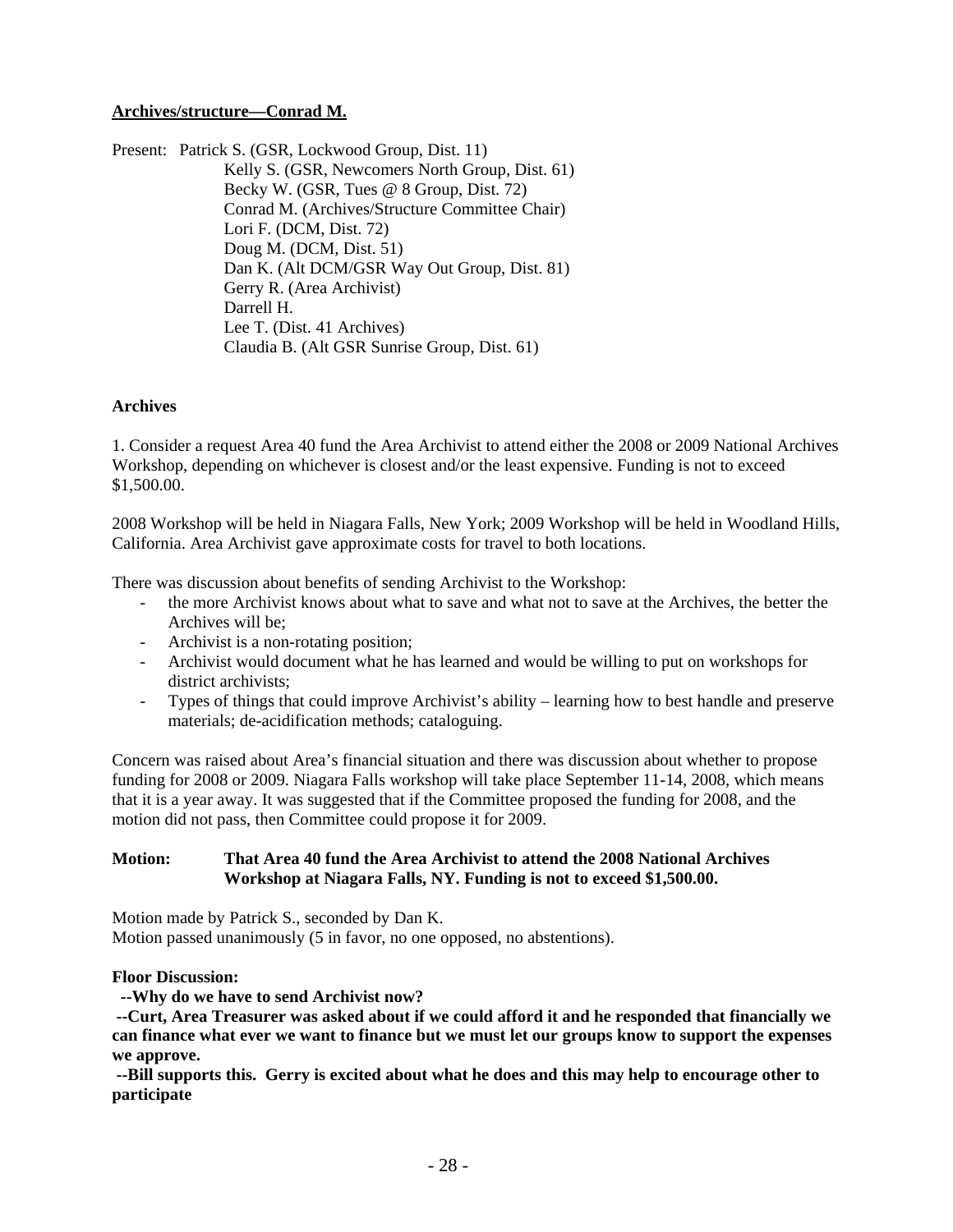**Floor vote—67 for 6 opposed** 

 **Minority opinion –Doesn't position end soon—Position is non rotating Concern because we only have \$3,000.00 left before hitting prudent reserve This is not in the proposed budget.** 

Rich made a motion to reconsider. Kevin 2<sup>nd</sup>, 30 for reconsideration 46 opposed. Motion to **reconsider fails.** 

2. Review Archives committee items discussed at the GSC, but no action taken or recommendations made.

Committee reviewed the Archives Committee items discussed at the 57<sup>th</sup> Annual Meeting of the General Service Conference as listed on pg. 66 of the 2007 Final Report.

The Committee was especially enthusiastic about:

1) the suggestion that the Archives Workbook be produced in a new format such as a 3-ring binder and/or a CD, which would allow for forms and pages to be easily updated;

2) the request to consider that the Conference Archives Committee be established as a permanent Conference committee.

# **Structure**

1. Consider asking the Area Chair to appoint an Ad Hoc Committee charged with studying the Pre-Assembly concept currently utilized in Area 40. Ask the Committee to review the purpose of these events, the funding of these events, and the contribution they make to the informed group conscience of Area 40. It is hoped that this study will determine the current usefulness of these events and guide for future direction for them.

There was a brief discussion of the pros and cons of pre-assemblies.

**Motion: The Archives/Structure Committee recommends that the Area Chair appoint an Ad Hoc committee charged with studying the Pre-Assembly concept currently utilized in Area 40, and that the committee review the purpose of these events, the funding of these events, and the contribution they make to the informed group conscience of Area 40.** 

**A report from the Ad Hoc committee outlining the findings of the committee and suggestions for an Area policy should be given to the Archives/Structure committee no later than the Spring 2008 assembly so that the Archives/Structure Committee can bring forward any policy recommendations needed to guide future Area 40 Pre-Assemblies.** 

Motion made by Doug, seconded by Darrell. Motion passed unanimously (5 votes in favor, no one opposed, no abstentions).

**Floor discussion:** 

 **--Wouldn't we want a report before Spring Assembly?** 

 **--Would this be adequate time for discussion?** 

 **--Gerry R involved in Pre-Assembly in Dist 61 and brought items to Assembly to add Pre-Assembly as a line item. Hopefully chair will appoint a committee that has experience with Pre-Assembly. 6 months would be sufficient** 

**Vote taken with 69 for 5 opposed.**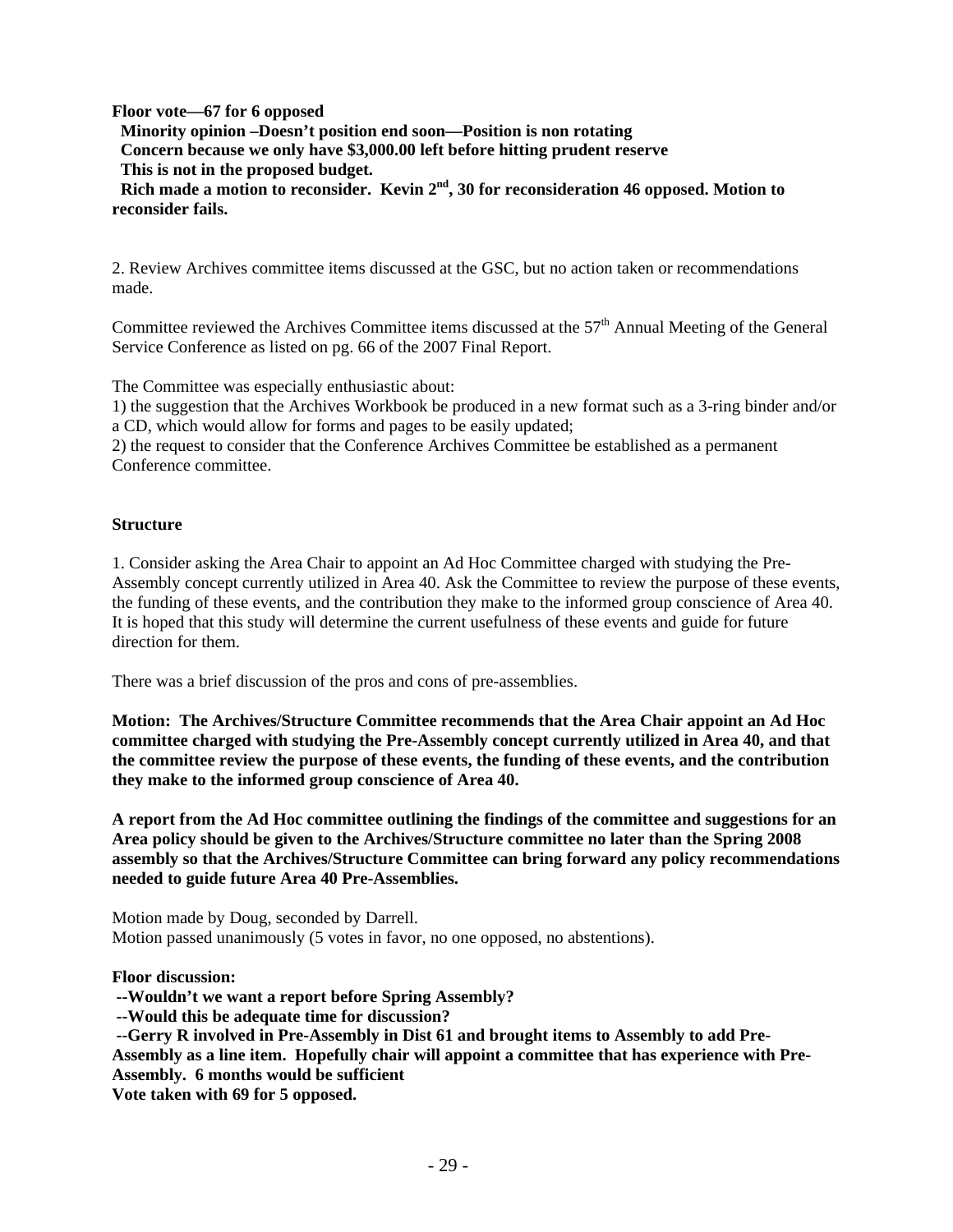### **Minority opinion: Concern with wording of motion. Does this allow sufficient time for committee to make a policy? Point of order—Is Scott a voting member. Yes he is substitute for Sean B. PI Area chair**

# **Ad-Hoc committee is Scott Weiss, Curt K., Doug M., Paula H. and Alex M.**

2. Review the Policy and Procedure document for accuracy.

Four items needing changes were noted: 1) new information about 1-888 number to be added under PI (pg. 12) 2) job description of Area Advisor to be added (pg 4) 3) Area Secretary to post minutes on Web site (anonymity protected) (pg 14) 4) Treasurer's report

Gerry R. will make these changes to the document.

3. Review the Passed Actions document.

It was agreed that someone needs to go through minutes to record Passed Actions – Gerry R. will do this with the help of others.

# **Finance – Curt K.**

See attachments for proposed budgets and final budget.

### **Floor discussion:**

**Item #2 was discussed first: Review the Financial Status of the Area. Curt passed out his budget excel sheets which are attached to this report as exhibit A.** 

**Item #3: Recommend the 2008 Area 40 Budget:** 

**Discussion: The budget doesn't reflect the 888 # cost. Curt explained that we do not have any numbers to reflect what will be left for Area to pay after the District pay their portion.** 

 **--Budget can be amended.** 

 **--Question about how the districts will be charged for the 888#** 

 **--Andrew reminded all that we are adding \$1500 which will increase the prudent reserve by \$750.00** 

 **--Question are we going to do the items in order like the steps? Deciding the prudent reserve before essential services? If item 1 passes it will add \$5,000.00.** 

 **--motion to amend adding 888# of \$1500 for 888#--motion 2nd**

 **--Robbie stated a concern of adding the 888# on the budget and that the committee would be correct in to adding. Assumption that District will not contribute.** 

 **--Bob stated that contributions are down. We need to anticipate that Area will pay all of the bill on the 888#.** 

 **--Rich place in Prudent Reserve for anticipated expenses.** 

 **--Ed bills are paid from contributions of District** 

 **--Lori we need to put in budget. When we had too much money it caused anger because it didn't get used.** 

 **--Paula 888# is a month to month contract \$1,000 is not a real figure** 

 **--Doug it is more realistic to put \$4,000 in budget because Area 40 is on contract** 

 **--Rich are calls charged where originated from. Scott yes call origination district is billed.** 

 **Motion amendment voted on 14 for 62 against adding \$1500.** 

 **--Raymona Cost considered for each Pre-assembly.**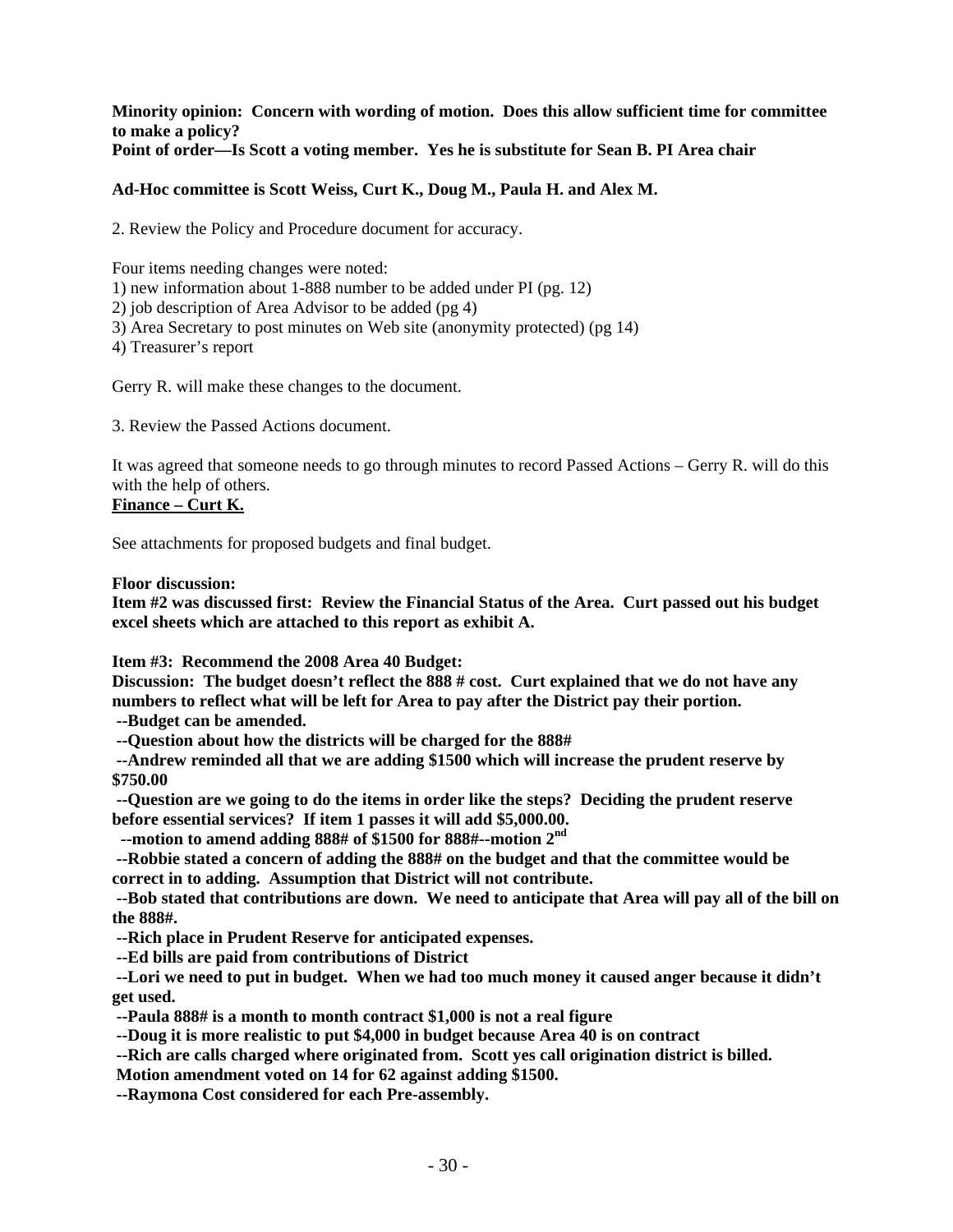**Point of Order –only 76 voting isn't quorum 93? It is a simple majority of total votes taken. --Sandy why are Area Chairs that went over budget not increased. Curt stated that it is Area's practice to maintain at same figure.** 

 **--Tim made motion to amend budget to add back in the cuts on delegate expense. No second --Lori why the increase to assembly.** 

 **--Curt increase is due to gas and lodging increase. Assembly costs are not charged to each chair is charged altogether in Assembly.** 

**Motion to accept Area budget voted on 82 for and 3 against. Motion passed.** 

**Item #1: Finance Committee recommends that Area 40 reduce prudent reserve to 331/3 % (4 months of services)** 

 **--Lori have we ever had to dip into prudent reserve?** 

 **--Bob Area had to dip into the prudent reserve in 1991 when Area bought the computers.** 

 **--Bill concern that 888# should be part of prudent reserve.** 

 **--Mike stated that debt service coverage is what the prudent reserve is for. For a lending institution they require 25%. We are a service organization and it is realistic with our finances. We should not horde money but use it.** 

**Motion taken to accept setting prudent reserve at 33 1/3%. For 74 against 2** 

**Minority opinion** 

 **--Rich we are not a business.** 

### **Public Information/Report & Charter—Scott W.for Sean B.**

Thank you everyone who attended and Paula H. for taking minutes. Committee members present: Tim M. Paula H. Scott W. filling in for Sean B..

1) Consider expanding the Area 40 Website to include dissemination of other materials such as reports from the annual General Service Conference, information coming from the General Service Board throughout the year, and other materials that might continue to improve the communication between all levels of the service structure.

Anonymity concern Background info for Area 40 Synopsis of Back Ground for Pre-Assemblies

**The PI Committee makes the following recommendation: The PI Committee will determine what is reasonable & prudent to add to the Area 40 website to allow better communication to our fellowship and make a recommendation to the Spring Assembly for consideration and implementation.** 

**Floor discussion:** 

 **--Gerry, is that like tabling the item?** 

 **--Ann, what will the report consist of?** 

 **--Scott, the committee needed more information on what can be added to the website.** 

 **--Rich why is it necessary to have a recommendation to have a report** 

 **--Scott, by making a recommendation we can guarantee that there will be more work done on this. Motion voted on 77 for 22 against.** 

2) Discuss the progress of the Area 40 800 number.

Progress of Area 40 800 number.

The greeting doesn't not have the words "Alcoholics Anonymous"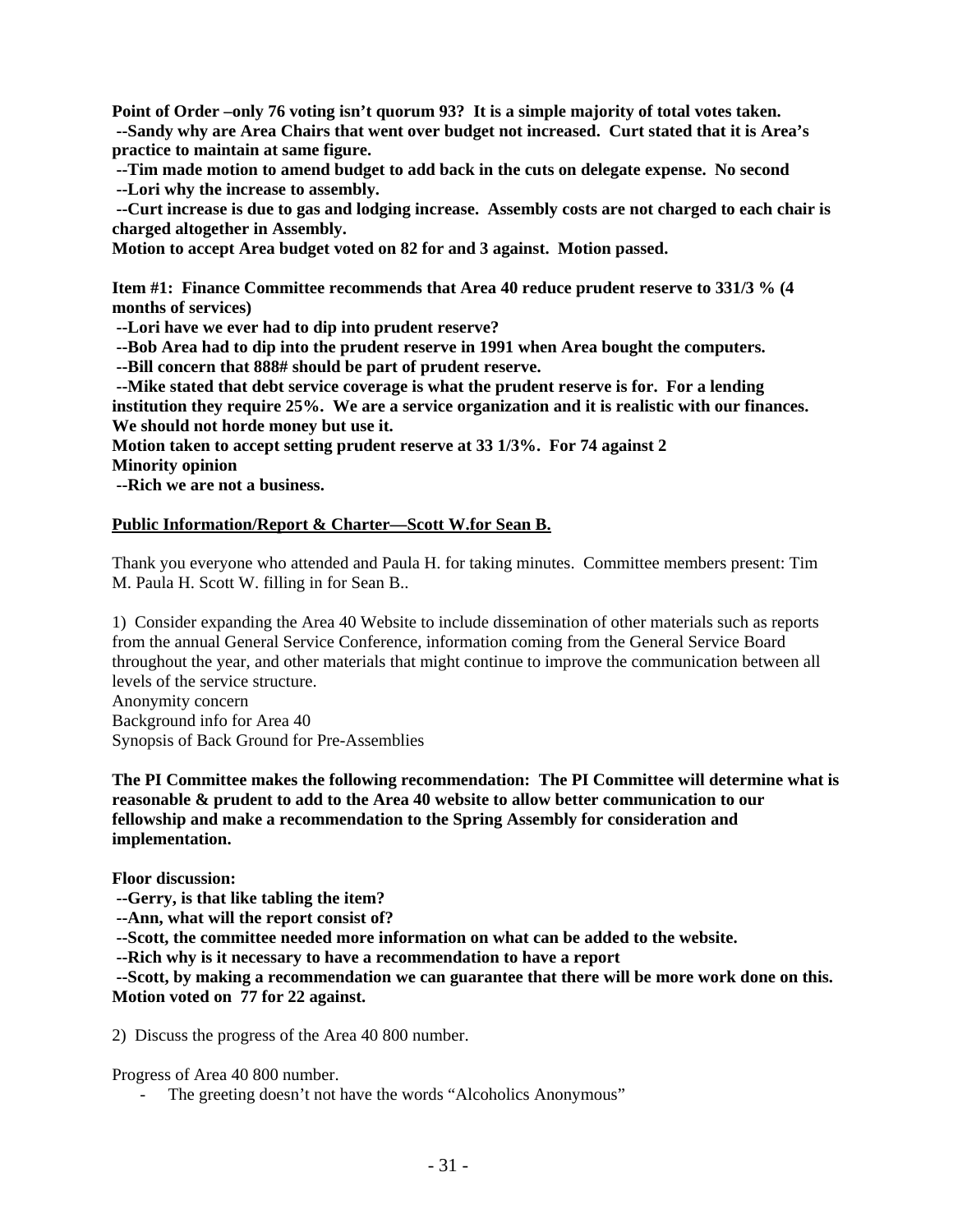- What do we do with Alanon calls?
- 800 # is an answering machine or a non AA entity.
- Testing phase
	- "alcoholic anonymous"
	- 800#
	- -Al Anon

Answered with "Thank you for calling Area 40's Statewide Information Hotline"

### **Floor discussion:**

 **--Nick, 50¢ stops when calls are transferred?** 

 **--Scott, this is not correct. Charges begin upon connection.** 

 **-- Neil, tracking being made for those numbers not answering. A code is used showing who is called and when.** 

 **--Brandon, if a call originates outside of Area 40 who gets charged. Newcomers would not know what Area 40 is; perhaps in the message have "Montana" instead.** 

 **--Joe, is there a way to know if an answering machine is being used?** 

 **--Frank, 800# is identified for Montana so out of state call should not be charged to us.** 

 **--Earl, Outside call will be Area 40.** 

 **--Bob, Districts need to call to make sure that names are current. No increase on charge, 50¢.** 

 **--Gerry, be sure to call person back to reduce costs to answering service.** 

 **--Libby, Discussion is about how to do Hotline, I want to know how to get this going.** 

 **--Bill, is there going to be a training for the answering service?** 

 **Sean has setup a lot of training even AnswerNet has offered to come to Area.** 

**--Joe, remember that each time we check the hotline it is 50¢.** 

3) Review Public Information committee items discussed at the GSC, but no action taken or recommendations made.

The committee discussed the items with appreciation.

# **CPC/Trustees—Terry S.**

Your Area 40 standing Committee on Cooperation with the Professional Community met earlier today with 4 voting members—myself, Richard K, DCM Dist. 11, Richard P., DCM District 71, and Tom D., District 61 CPC Committee Chair. The voting member from District 51 was absent. Mary McC, District 91 Corrections Chair, took the minutes—thank you, Mary—and Lorraine K., GSR for the Roundup Group, D. 11, Jewellea G., Alt. GSR, Whitefish Group, and Phil T, GSR Sat. Morn. Breakfast Mtg, Helena, also participated. Thank you all.

## CPC

 1. We did. We added several suggestions to the 13 suggestion list the committee generated last spring: Take the number of the interested person and call them, instead of giving them your number. GSC Report, p. 66, last 3 bullets in CPC.

 Get several district service committees together to present a workshop— more folks, more ideas, more support.

 If the info is getting to the target audience (target professionals), even if it is going a way that is outside the formal committee structure, let it happen rather than insist that it come through ME so I control it. Getting our message to the professionals is our goal.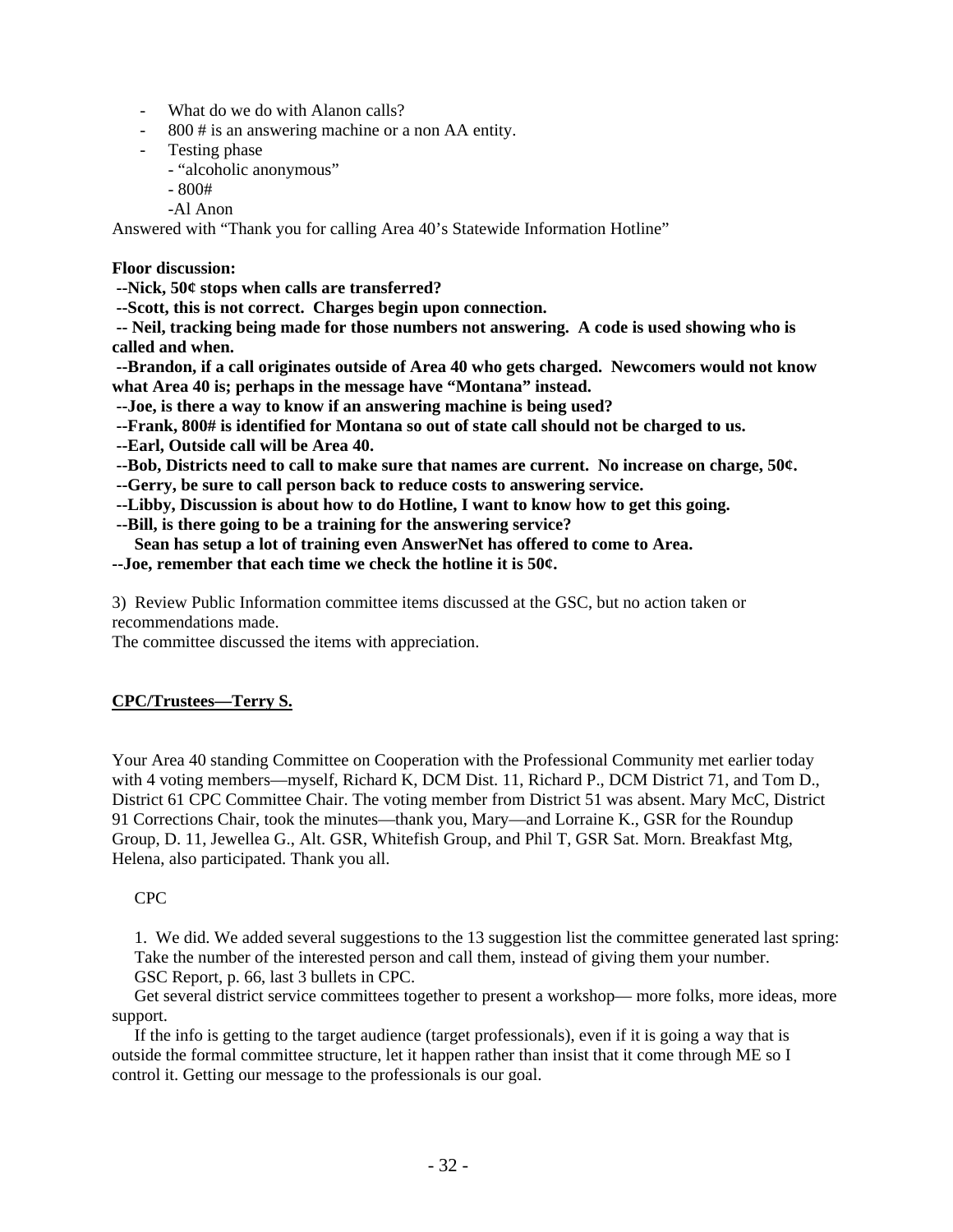Sponsor your professionals as personally as possible—professional friends in the community, your boss at work, anybody with whom you have a connection that lets you let them know that you are in recovery and want to be sure that they know you are a resource for info and contact with AA.

 2. We did. Aside from the suggestions for increasing interest and activity in CPC, the short video segments for professionals, to put on our web site, will be back in 2008, closer to being finished, for the Conference Committee on CPC; and there will be 2 minor changes to the CPC Kit and Workbook.

 TRUSTEES—We reviewed the procedures, and thank you, Chuck B., for coming and answering our questions about those procedures.

## **Floor discussion: None**

## **Treatment/Agenda—Geoff D.**

## *Treatment*

## 1. **Review Treatment committee items discussed at the GSC, but no action taken or recommendations made.**

Lots of good discussion on all of the GSC items.

We also had a lot of discussion on how best to carry the message in to the treatment centers in area 40 communication is a big part of the discussion**.**

# 2. **Discuss the feasibility of putting together and maintaining a 12th-step call list for Area 40.**

The committee decided that the call list would be a part of the new 800 number and therefore a mute point.

### *Agenda*

*No Agenda items* 

### **Corrections/international conventions/regional forums—Bill E.**

Corrections Committee Report Area 40 Fall Assembly 9/21-9/23/2007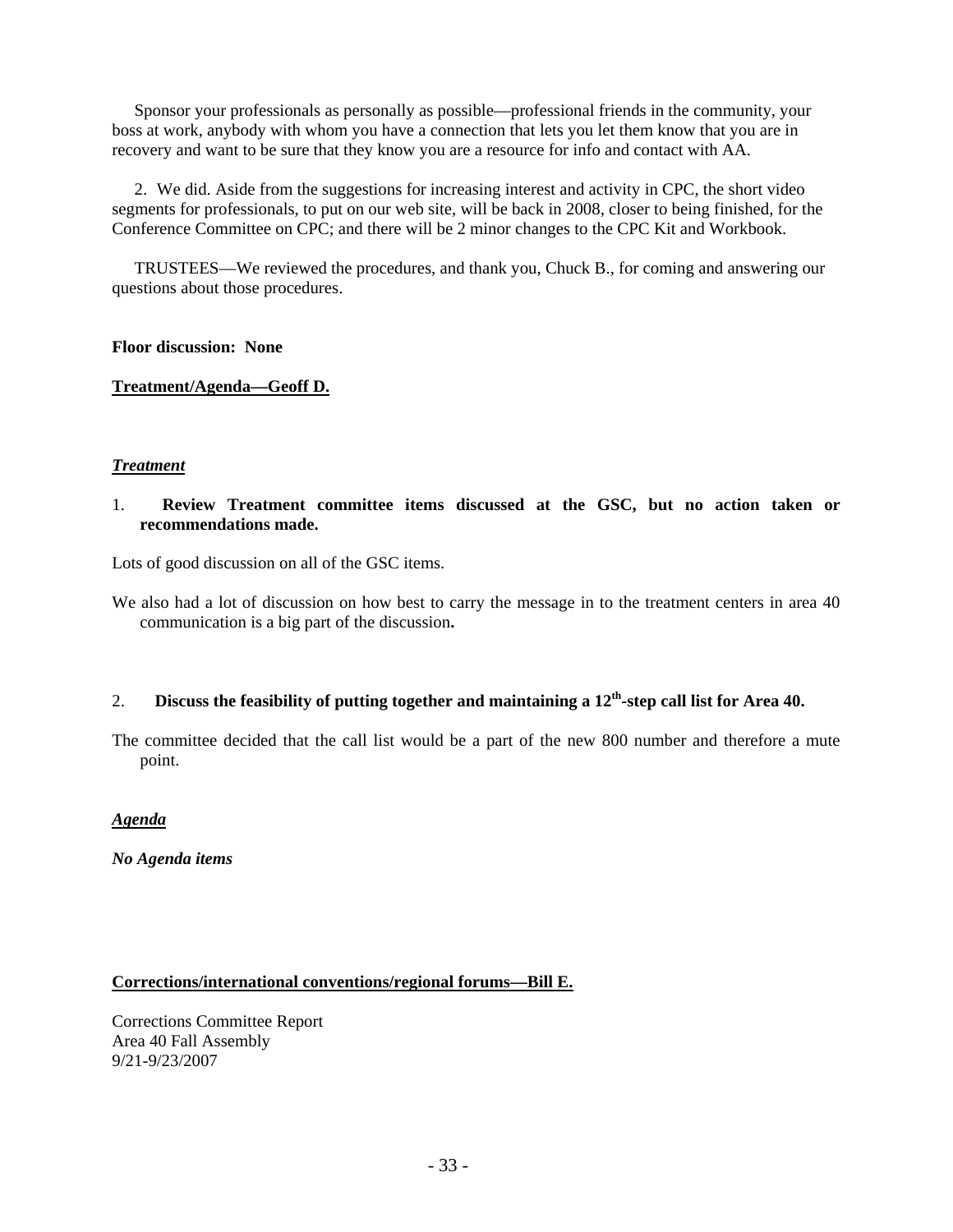Hello Area 40,

The corrections committee members in attendance:

 Neil T. April A. Peggy Clint B. Bill E.

And around 14 none committee members participated. There were many excellent ideas and thoughts thrown around the room and it was a great meeting to be apart of.

The first item discussed was:

Discuss the effectiveness of the Pink Can Program.

The committee reviewed a summary of the pink can account activity since the beginning of the current rotation and checked those numbers against the activity from the previous rotation. The previous rotation (01/05-12/06) brought in a total of 11,940.25 dollars and sent out 12,689.07. This is of course a total for two years. We divided each by two to show the approximate yearly total. The total received per year was 5970.13 and the total spent on literature was 6344.54. Then pit those numbers against the current progress. The current rotation (01/07-12/08) has brought in 4822.05 (from 01/07 to 09/07). The total outgoing from (01/07 to09/07) has been 4300.14. So with three months left in 07 we are at a pace to closely compare with the past rotation.

We also discussed the intent of the pink can as it was originally designed at the Area level. The intent was that the groups would meet their commitments in their districts

And then forward on the excess monies to be used at facilities where the groups or districts are not financially capable of supporting such a facility on their own.

 We discussed the importance of disseminating information for the need of literature through the proper channels in the service structure. Therefore solving the problem of contradicting requests from individuals that are taking meetings into these facilities communicating with different individuals.

 There was discussion about checking with the captains or whomever is in charge about whether or not inmates can take books with them when they leave and designating some books, for that purpose. Also checking on the current supply in the facility and pulling out any books that are damaged to be replaced. We also discussed the possibility of ordering other Conference approved literature for facilities (12&12's, daily reflections, etc.).

We then discussed the second item:

Review the corrections committee items discussed at the General Service Conference, but no action taken or recommendations made.

The committee reviewed sections of the 2007 final report of the  $57<sup>th</sup>$  meeting of the general service board. We reviewed the corrections committee portion of the final report. There was not a lot of discussion on the items. We did discuss the video for training academies and in service training personnel at correctional facilities. We did not have a chance to view it. Andrew W. (area 40 delegate) will have a delegates report at the roundup in Great Falls on Saturday Oct.  $6<sup>th</sup>$ . He will show the video during his report.

The committees report did give some great ideas for stimulating correctional 12-step work. : Utilizing videos

Creating power point presentations including photos and discussion topics

Hosting roundups inside facilities

Letting corrections chairs know GSO collects sharing on local corrections workshops and events Sending sharing on workshops and events to GSO

Discussing ways to collect money for literature at facilities

Including local corrections events on the Area website

Introducing someone to corrections service by bringing them

Listing corrections chairs with GSO so they receive useful information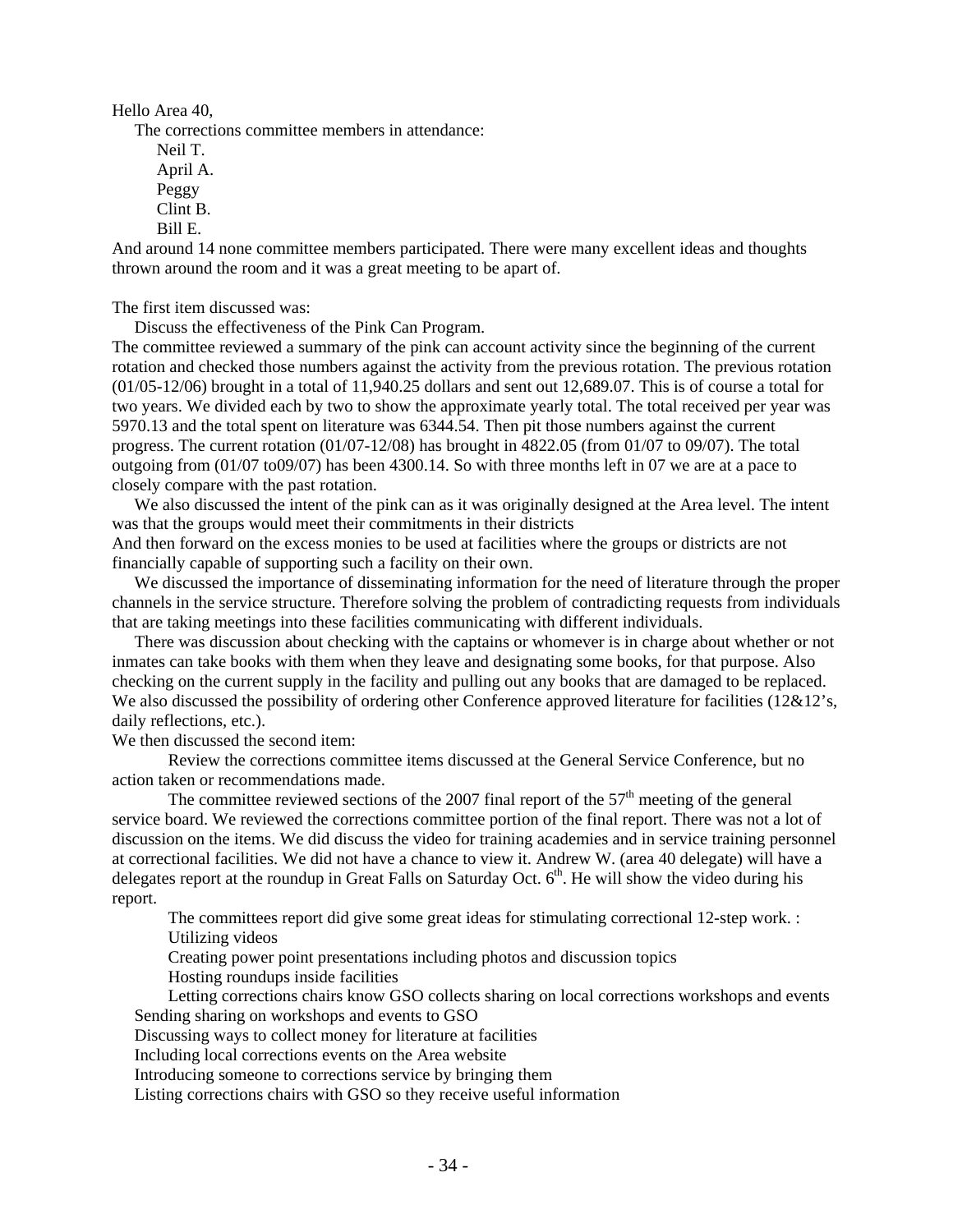Sharing corrections service experience with excitement and enthusiasm Encouraging ex inmates to participate in corrections service Creating a calendar of corrections events around U.S. and Canada

The third item discussed was the status of carrying meetings into correctional facilities in Area 40.

 There was lots of discussion on the item. A comment was made that there is great work being done in the facilities, however we discussed the severe need for more participation, and the host of opportunity for twelve step work.

 Meetings at the Watch West are going well, as are the Watch East. The Watch East program was able to get a mini conference started at the facility. The professionals at the facility have also been invited to sit in on a meeting, as some of them have never been to an AA meeting in their careers.

 The Montana State Prison meeting has been doing well. There was an orientation for new carted sponsors on the  $15<sup>th</sup>$  of Sept. and there were five new AA's orientated. There will be a new orientation some time the next quarter as that is the facilities desire. I will let others know as soon as I know when that will be. Well, as of the assembly the mini conference that was rescheduled for the  $15<sup>th</sup>$  of Dec. has been cancelled. Due to some missing funds. The regular meetings will still be in affect though. Sorry to all who were planning to attend it is a great disappointment.

 Meetings at the Start and the Forensics unit at Warm Springs are going good also. There are also two new "Meth" facilities (one in Boulder, one in Lewistown), which are having regular AA meetings, that are well attended by those inside and support from the outside is needed. They also inquired about the need for literature. The community is welcomed to share comments or feelings on the pink can fund for such a request.

 There are about 16-18 guys taking meetings into the Helena jail where the Captain has been invited to come to an AA meeting. Meetings will be starting back up in Sidney in Oct. The Townsend jail is also having meetings.

 There was lots of discussion about luncheons with professionals in the Area and the need for more in the future. As the friends of AA, supporting and understanding what we do makes our work that much easier and effective in reaching those dying from the disease who have no idea that there is a solution. We also talked about encouraging the inmates to work with others by having meetings in the facility other than their scheduled time with outside members if it is possible.

 There was mention also of the Temporary Contact Program, which has need for those who contact inmates at the facilities through the mail. Then taking them to a meeting when they get there, and the importance of following through with that if we say we will contact such a person. Not showing up when we say we will is worse then not being there, at all. Please follow through!

 Mentioned also was the Correspondence Program and the need for members to carry the message through the mail by corresponding with an inmate who is interested in writing to an AA member. There is a great opportunity to work the steps with people around the country through the mail and there was comment on the depth of understanding the steps one may learn by sharing them through the mail. A person can also get a P.O. Box or use their groups or Districts to send and receive correspondence.

### **Floor Discussion:**

 **--Cortney, How many people showed up for Orientation?** 

 **-- 5** 

 **--that is pitiful** 

- **--Raymona, Is the Triangle being sent to the prison.**
- **--Clint, Fall Mini Conference, there was not enough time to get approval to go in.**
- **--Mary, when is the next orientation?**
- **--For the prison it is every quarter, but no date set.**

 **--Raymona, Triangle editor, The Freedom Grp of prison paid for Triangle.** 

 **--Bob date of conference is in December and orientation is done by October.** 

 **--Jeff, confusion about which Bridging the Gap should go to, corrections or treatment**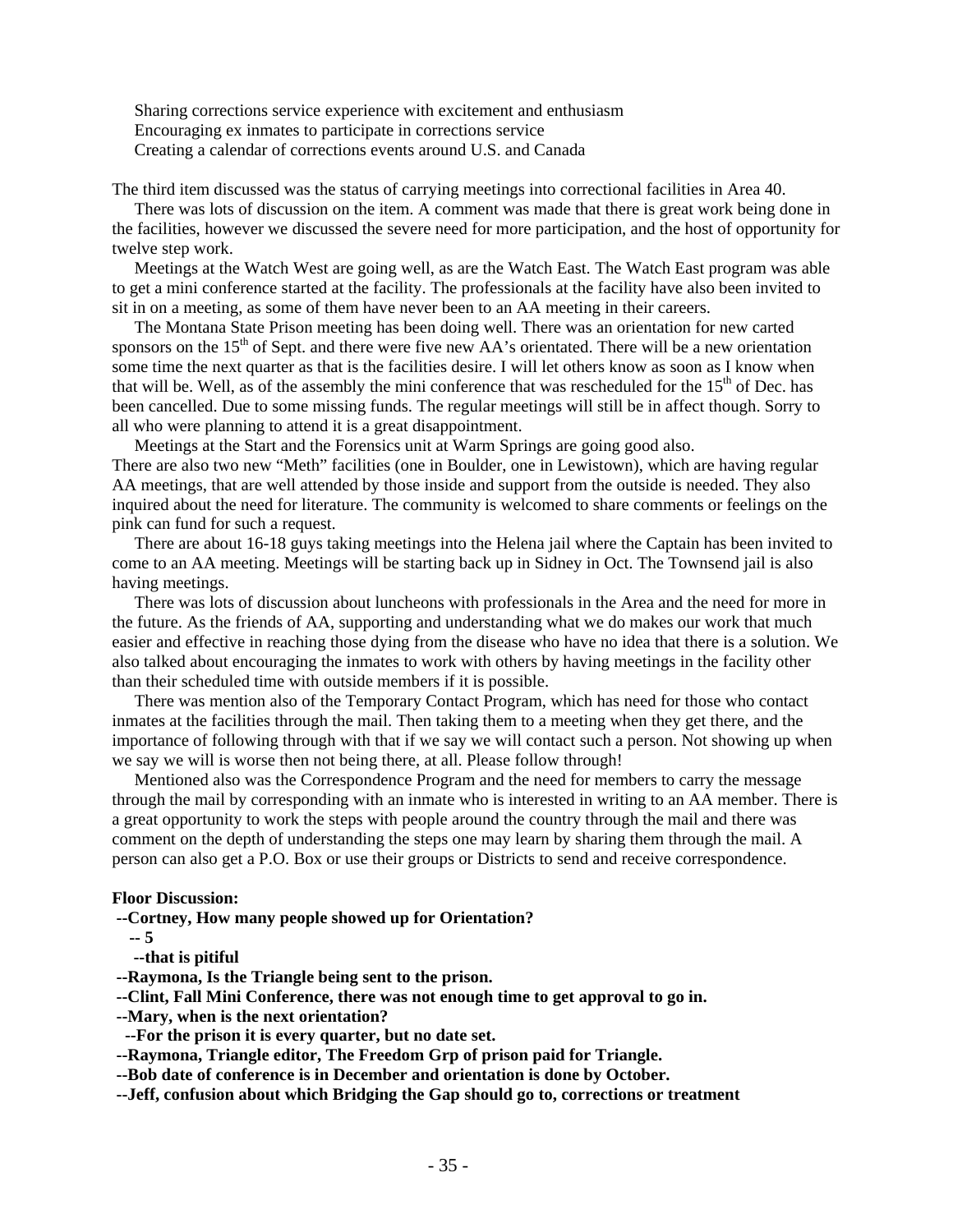#### **--maybe just work together**

 **--Paul, Correction workshop to be held in Helena includes treatment because they are intertwined.** 

 **--Lloyd, The patients in the Watch program can leave but they go directly to Prison.** 

## **--Convention theme is "A Vision for You"**

The final agenda item was:

Discuss the 2010 International Convention.

The Conference is on July 1-4<sup>th</sup> in San Antonio, TX at the Alamo Dome. The theme is to be "A Vision for You". Montana will have a flag there so you can find us and you do not want to miss this event.

Thank you to all who participated in our committee and all who carry the message.

Corrections Committee Chair, Bill E.

#### **Area 40 Delegate's Report – Andrew W**

 My name is Andrew W. and I am an alcoholic. I am privileged to serve as your Delegate for this rotation. Shortly after our Spring Assembly, I went to New York for the 57<sup>th</sup> General Service Conference. This was my first service conference and I thoroughly enjoyed it. I felt very well prepared for the conference. I want to thank all of you in Area 40 who took the time to attend either the pre-assemblies or the Spring Assembly and participate in the discussions on the GSC agenda items. All of our discussions and the many times that we took a "sense of the Area" at the Spring Assembly helped make me a more well-informed delegate. I also think that our service structure here in Area 40, including the committee system, is good preparation for the conference.

 As Concept II states, the GSC, "for all practical purposes, has become the actual voice and effective conscience of our Society." The theme of the  $57<sup>th</sup>$  GSC was "Our 12th Step Responsibility: Are We Going to Any Length?" The conference was held April 21 - 27, 2007 in New York City at the Crowne Plaza, Times Square. Voting members at the conference included 93 delegates from across the U.S. & Canada, 23 trustees and directors, and 16 GSO & Grapevine Office staff members. Everyone participated in the discussions. One thing that was suggested at the conference was to sit at a different table for each meal that we had together. This was an excellent suggestion. It was a pleasure to meet the other delegates, the trustees, the non-trustee directors and the staff members.

 It was a week of firsts for me: (1) I attended my first General Service Conference; (2) I wore a suit every day for a week (no, it was not the same suit every day); and (3) I spent a week in a hotel and never turned on the TV. We started off slowly. The panel 57 delegates were given an introduction to the Conference first by the Panel 56 delegates at a delegates-only meeting on Saturday night, next by our regional trustee at regional luncheons before the Conference officially started on Sunday, and finally by one of the chairs of the conference when the Conference officially started on Sunday.

 I had two committee assignments: a primary assignment on the Finance Committee and a secondary assignment on the Archives Committee. I learned a lot serving on these committees and taking part in the conference.

 I hope you all have a copy of the Final Conference Report (the one with the purple cover). I will refer to this now to point out some items that stand out to me.

- 1. One page 6, you will see a listing of all the Conference Advisory Actions. These are the recommendations that came out of committee and were passed by the full conference. I will point out several of these items.
	- a. Under Agenda, #1, the theme for the 2008 General Service Conference be: "Communication and Participation – The Key to Unity and Self-Support." I was happy to see this as the conference theme because we discussed an agenda item similar to this in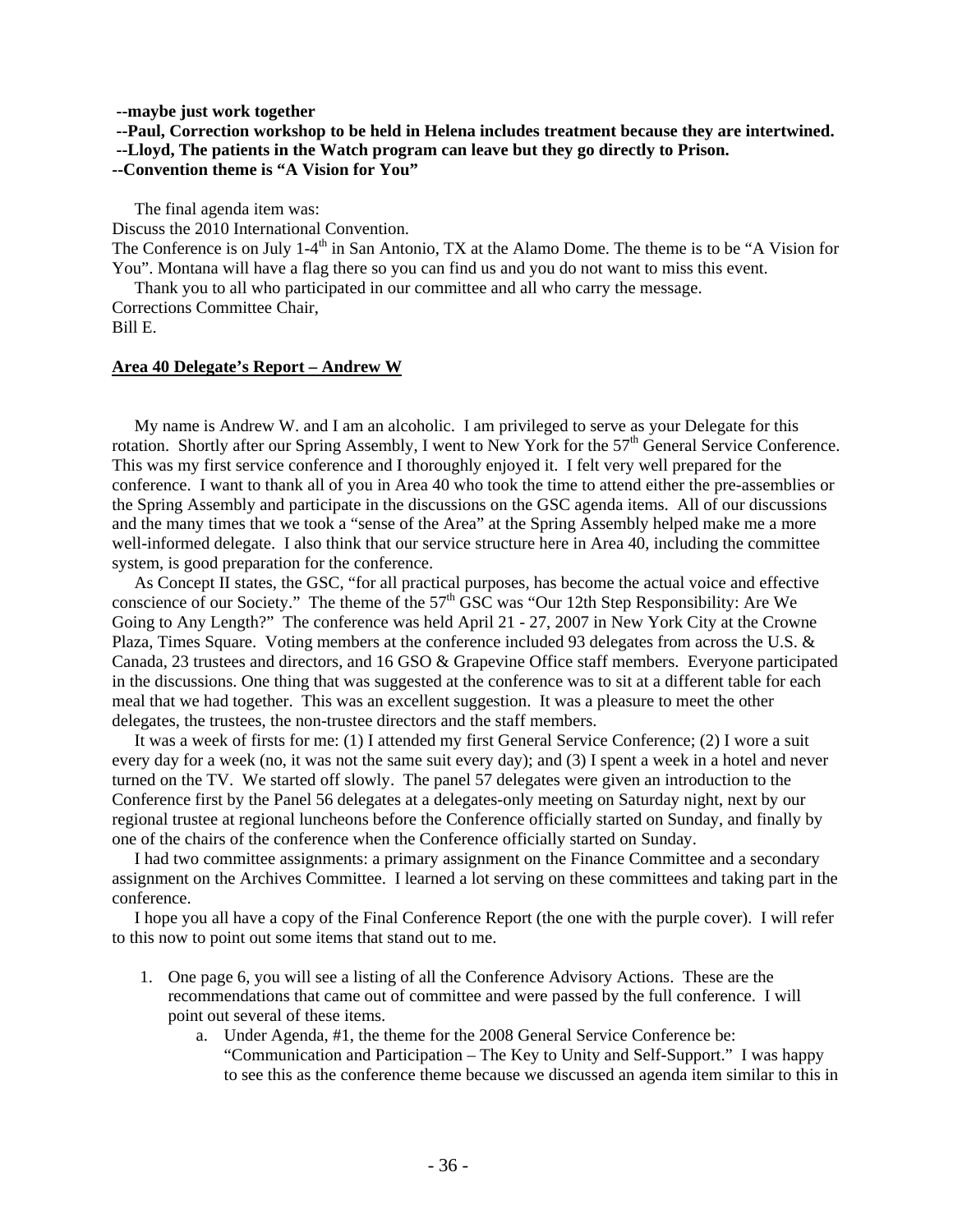the Finance Committee but took no action because we felt that the item was out of place in the Finance Committee.

- b. Under Corrections, #5, the informational media presentation is now called "A.A. in Correctional Facilities" and is available in DVD format.
- c. Under Grapevine, #8, "The Grapevine and La Viña include a section on the medical, legal and social aspects of alcoholism, with an appropriate disclaimer." This surprised me in that the discussion on this issue had strong opinions expressed both in favor and opposed.
- d. Under Literature, #12, the approval of the Spanish-language Third Edition Big Book, *Alcoholicos Anonimos*.
- e. Under Public Information, #19, the trustees' Committee on Public Information develop their suggestion for a video project that would include video/digital submissions from the Fellowship, with selected submissions to be compiled and used in carrying the A.A. message to young people. As an update on this, the trustees approved guidelines for these videos and I have made copies for everyone to take back to their groups.
- f. Under Trustees, #32, "…the General Service Board consider all eligible class A (nonalcoholic) and class B (alcoholic) trustees when selecting the chairperson of the General Service Board."
- 2. The report from the treasurer of the General Service Board, Vincent K., starts on page 13 and gives a good summary of the financial status of the GSB. On page 15, around the middle of the last column, Vincent summarizes what he considers the "surprises" for 2006 (where it starts off "In 2006:"). These include:
	- a. A record amount of contributions from groups in 2006
	- b. Increases in pension and retiree health care costs
	- c. La Vina loss reduced by \$36,000 while Grapevine had an loss of \$48,875.
- 3. On page 25, Doug R., G.S.O. staff, gives a summary of some of the international activities of the G.S.B. and the G.S.O. staff. If you think the international travel is all in luxury, I suggest scanning down to the  $4<sup>th</sup>$  paragraph in Doug's report where he describes a 27-hour bus trip in Siberia with a notable lack of hot water and flushing toilets.
- 4. On page 66, all of the additional considerations are listed. Additional considerations range from items the committee took no action on to items that the committee wants to see come back to the agenda next year. I will highlight a few of these:
	- a. Under Archives, the last bullet, "The committee forwarded to the 2008 Policy/Admissions Committee a request to consider that the Conference Archives Committee be established as a permanent Conference committee." This was the only time I voted a minority of one.
	- b. Under Literature, the second bullet the committee took no action on the requests to develop an intergroup/central office pamphlet. This is an item we (AAs in the U.S. and Canada) seem to be divided on. I would not be surprised to see this come back at some point.
	- c. Under Trustees, the last bullet, on the "Appeal to the General Service Conference" dated April 11, 2007 concerning the decision made in the January 2007 executive session of the General Service Board not to begin a search for a new General Manager of G.S.O. I am grateful to the committee for sending this back to the board and focusing on the issue of clarifying the language in the Composition, Scope and Procedures of the GSB on the term of service of the General Manager of G.S.O.

These are just a few of the many items of interest in the report.

 Back in Montana, it has been a smoke-filled and busy summer. Since going to New York, I have had a chance to see many of you around Area 40. I gave my first delegate's report on the conference at the Spring Assembly in Butte. The next day I went up to Eureka to give my report at a District 91 meeting.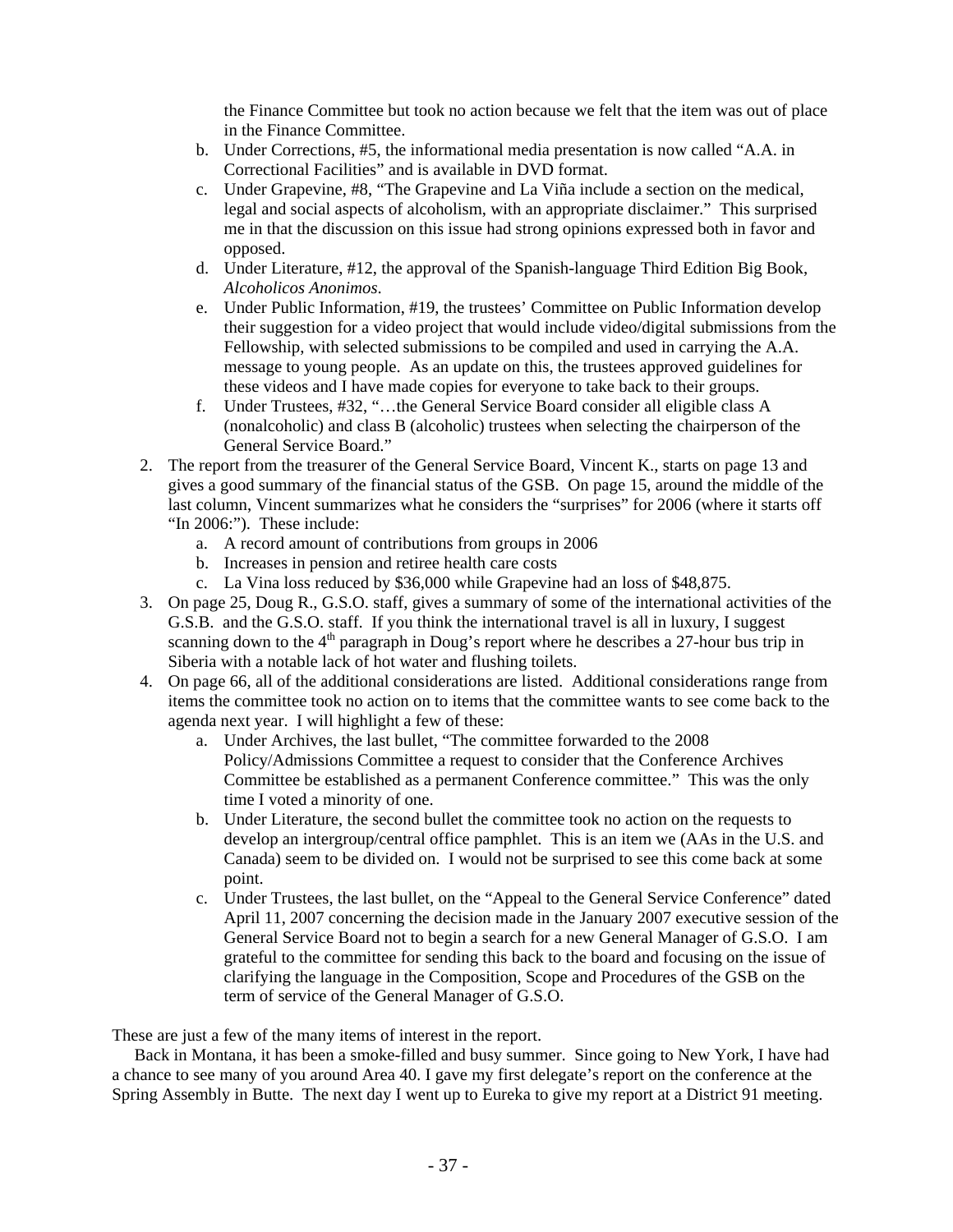The next two reports I gave were at the Grapefest in Helena for District 61 and at a campout in Dillon for District 71. I gave my report at Founder's Day celebrations in Great Falls for District 41 and in Missoula for District 81. I gave my report in Bozeman for District 72 and at the Lake Francis Campout in Valier for District 42. I gave an outdoor report at the Fireman's Point Campout in Columbus for Districts 11 and 12. I gave my report in the A-frame at the Lower Yellowstone Soberfest in Glendive for District 23 and swung by Miles City to give my report at a District 31 meeting. My most recent report was at a District 93 meeting in Victor. I was hosted very well at these events. I want to thank all of you for the potlucks and all the other hospitality.

 In addition to giving my delegate's report around Area 40 this summer, I also had the opportunity to attend AA meetings in Port Douglas, Australia, Sydney, Australia, and Warsaw, Poland. Though the accents may be different, the AA message is the same all over the world.

 Earlier this month many of us from Area 40 were able to attend and participate in the West Central Regional Forum in Omaha, Nebraska. It was a pleasuring seeing some of the Trustees and the G.S.O. and Grapevine staff members, as well as AA members from around our West Central Region. You'll hear a report on the Forum tomorrow.

 One of the things I have tried to do is participate in the e-mail discussions between the delegates. Often these discussions start by one delegate asking the rest of us to share our experience on a given topic or asking how something works in our Area. These discussions have been enlightening. You can see the latest Triangle for an example of one of these discussions.

 One of the responsibilities that I think that I have done a poor job on is in welcoming new groups in Area 40 that register with G.S.O. Each delegate receives notification from G.S.O. on each new group that registers in their Area. While it is not feasible for me to visit each new group in Area 40, I can do a better job than I have. DCMs, you can expect a call from me. I will pass on to you the information on new groups in your district that G.S.O has given to me and I may ask for your help in visiting these new groups.

 What's coming up for me? I will give my delegate's report at the Fall Roundup in Great Falls next weekend. In October, I will be attending an Assembly for Area 92 (Eastern Washington, Northern Idaho, and Libby) as I was invited to help out in their election assembly. The assembly will be in Wenatchee, Washington. Early next year, I will be headed to New York again, this time for the January Board Meeting.

 Finally, I want to thank all of you for allowing me to serve as your delegate to the 57th General Service Conference and thank you for your attention! Any questions?

Yours in love and service, Andrew W. Area 40 Delegate Panel 57

### **Election of Nominee for West Central Regional Trustee**

Those willing to stand for Nomination for West Central Regional Trustee are:

 Bob H Mark S Earl F Scott W

The Third Legacy was followed in the voting process of Area 40's Nominee for West Central Regional Trustee. The first vote taken had Bob H with 25, Mark S with 15, Earl F with 21 and Scott W with 31.  $2<sup>nd</sup>$  vote taken had Bob H with 23, Mark S with 8, Earl F with 24 and Scott W with 35. Per the Third legacy any nominee with less than  $1/5<sup>th</sup>$  of the votes is removed. Mark S received less than  $1/5<sup>th</sup>$  so his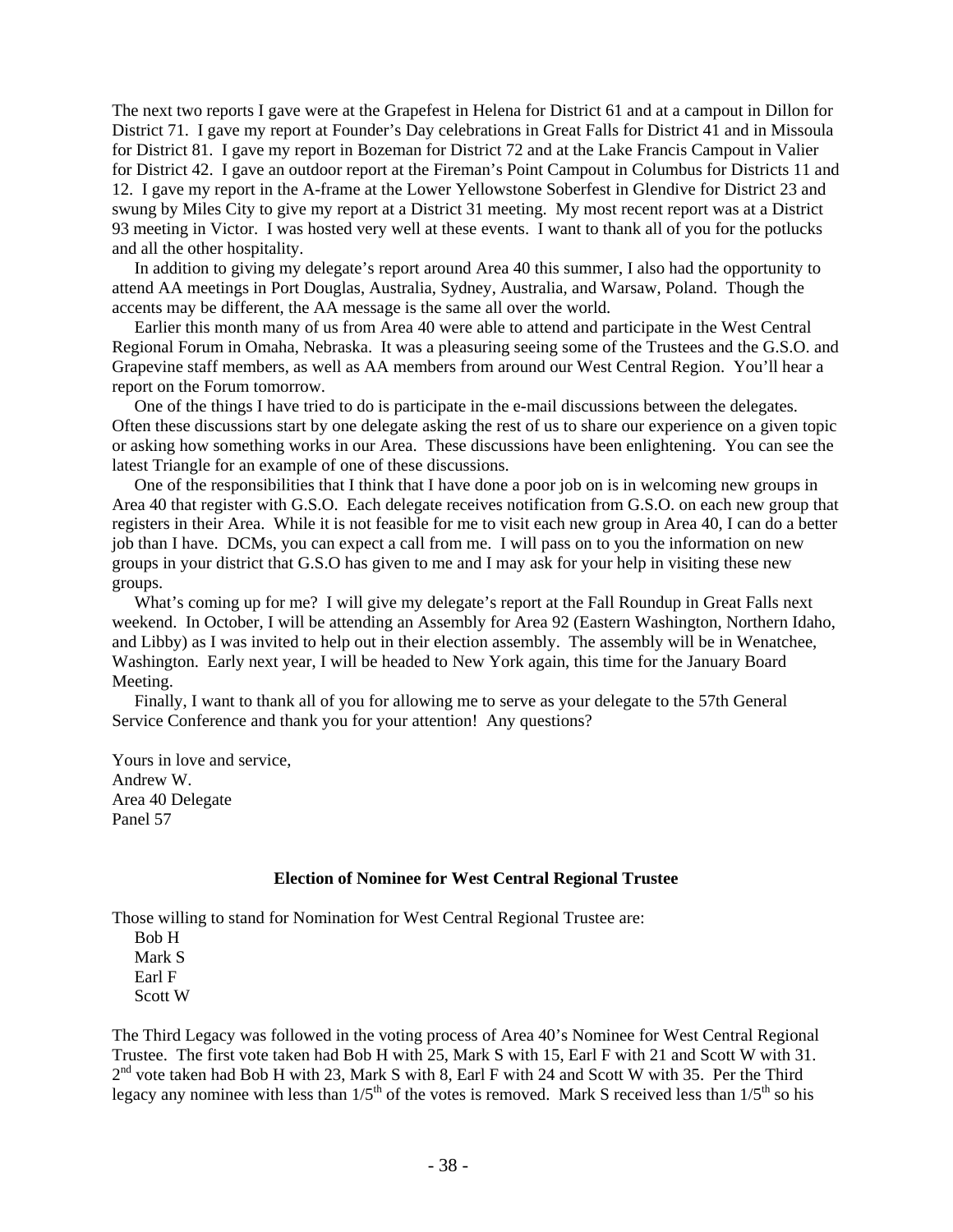name was removed. 3<sup>rd</sup> vote taken had Bob H with 21, Earl F with 30 and Scott W with 39. Per the Third Legacy any nominee with less than  $1/3^{rd}$  of votes is removed. Bob H received less than  $1/3^{rd}$  so his name was removed.  $4<sup>th</sup>$  vote taken had Earl F with 40 and Scott W with 49. Per Third Legacy, chairperson asks for a motion for a 5<sup>th</sup> ballot, motion was made and seconded and failed. The names went to the hat and Scott W's name was drawn from the hat. Scott W is Area 40's nominee for West Central Regional Trustee. Congratulations to Scott and thank you to Bob H, Mark S and Earl F for being willing to stand.

# **DCM Breakout 2007 Spring Assembly Chaired by Bob H.**

23 in attendance, discussed 4 questions.

1) How do I/we increase attendance and participation in the District?

- Ask for help in the room (face to face)
- Enlist newcomers as soon as possible for committees. Ask what interest you?
- DCM regularly visits groups in the district
- Bring someone with you
- email or call GSR's and committees; one week prior, one night prior, the morning of.
- Visit each other often
- Keep communication lines open
- Make service interesting
- Co-chair/understudy/mentor into service

2) Who pays for what when Area/District/GSO overlap, ie, pre-assembly, workshops, delegate to NY?

- Each are a separately funded entity.

 - All districts are encouraged to ask area to visit and do workshops. Expect inviting district to be self supporting if able.

- Inability to be self-supporting is no reason no to ask.

 - Let groups, district, Area know what real costs are involved. Provide a self addressed stamped envelope for any contributions.

3) Kicked out of Meetings? Can we do it? Should we do it? What is districts role?

- ie, zealous use of the  $5<sup>th</sup>$  tradition, members kicked out if talk about anything but alcohol.
	- use  $1^{st}$ ,  $3^{rd}$ ,  $\&$   $5^{th}$  traditions wisely. Each group is autonomous but is it affecting AA as a whole?
	- Allow groups to fix or fail
	- Allow opportunity to grow.
	- Make it a safe haven for newcomers.
	- Has to be a safe haven for newcomers
	- Use GSO

ie, Predators

- Empower groups to contact GSO to discuss this and other issues. Get their experience.
- Can ban from group but not AA
- Use business meetings, voting, certified letters and law enforcement as warranted.
- The group comes first.
- 4) Feeling inadequate? Am I doing enough or the right things as DCM?
	- Remember the spirit of rotation
	- Read/use service manual for job description.
	- Ask myself is it untreated alcoholism—fear or ego.
	- Depend on committees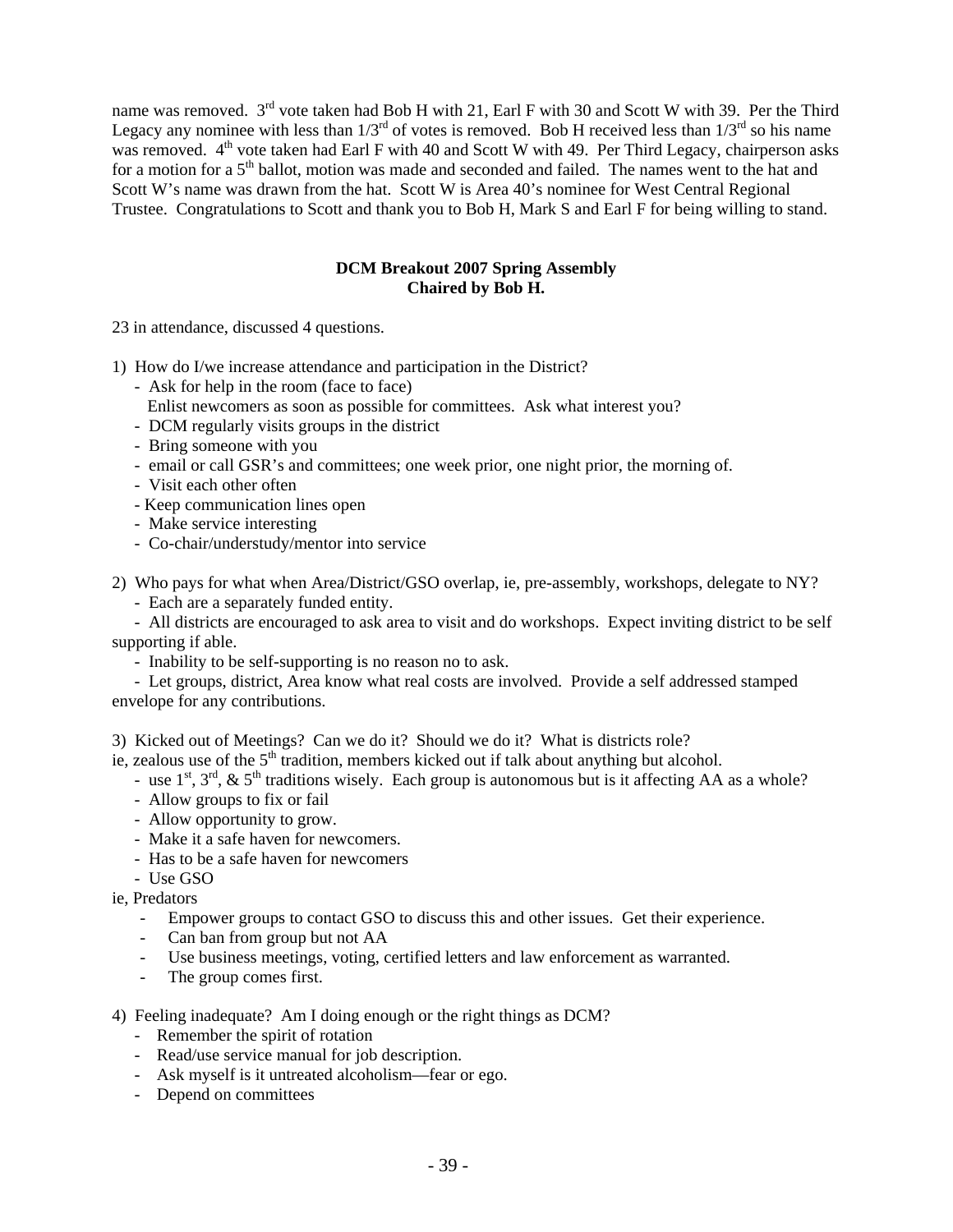- Let committees know they are depended on.
- Make it concrete- make appointments, have accountability.
- Listen when people tell you're, you're not.
- Take actions. Especially if you think you are doing enough
- Listen to your gut, sponsor
- Pray

## **GSR Breakout**

Encouraging discussion of the  $7<sup>th</sup>$  tradition:

- address at the business meeting
- in announcement book, we break out our expenses
- talk about it with sponsees

How do you approach people mandated to be there?

- maybe they'll express their gratitude later
- give birthday contribution to you home group as well as GSO envelope
- be sure to explain where the money is going
- I seem to gain in my life in relationship to how I contribute
- Hold group workshops about  $7<sup>th</sup>$  tradition

How do groups determine splits?

- group conscious determined at each quarter
- care for group first
- follow the pamphlet
- be generous with all entities

Participate in all levels of service

spiritual significance

Using timers in meetings:

- we needed to start using a 3 min timer to deflate some big home group egos.
- Put time caution in the format
- High class problem—usually means we have meeting that are growing
- Workshops on how to chair meetings
- Sponsorship topic also. Tell you sponsees
- Restate the protocol when someone goes on and on
- Should be a group conscience decision
- Chairman chaired the meeting, letting it be open to who wants to talk can cause the problem

Dwindling home group membership. Regain interest?

- might need to leave some jobs open until others sense a need.
- Travel meetings; social events grow membership
- Sponsorship emphasis with in group brings people in

My group is unstructured and does a lot of crosstalk, how do you start to make small changes?

- groups conscience meetings are where you start
- group inventory is a good place to start
- bring up the newcomer as the focus of the meeting. Are thy being served?
- The more consistent the group is the more successful the group. Maybe visit other groups
- You have to first decide if the group wants to change
- You have to be comfortable in any group really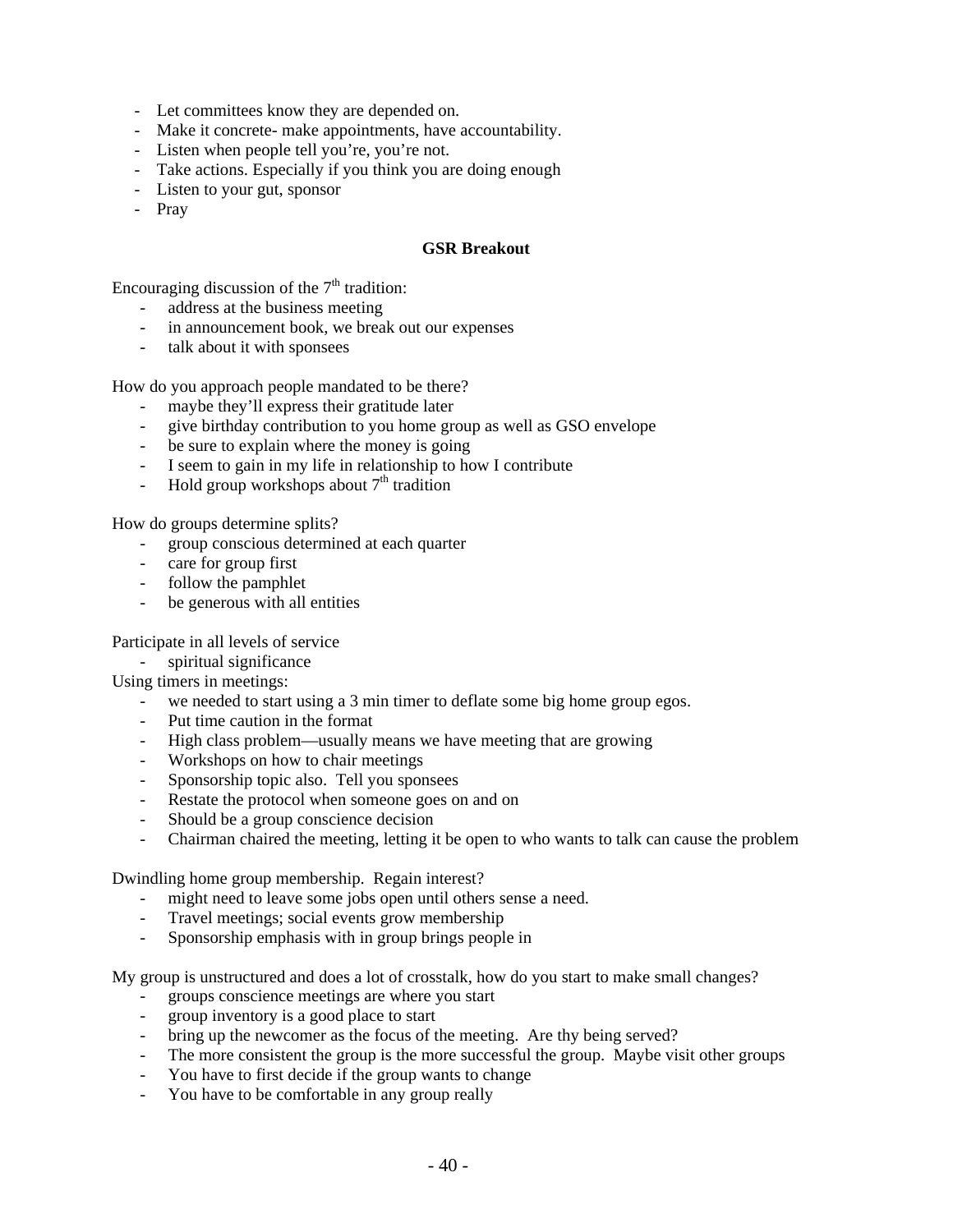Ask you sponsor to go with you

What about length of sharing at a  $1<sup>st</sup>$  step meeting

- 3-5 min still okay
- could take newcomer off separately to tell story
- chair person call up someone to tell 20 min of their story

Pastor or others attending meetings?

- that is CPC wk (to open meetings)
- remember what is meant by open and closed meetings
- be careful about explaining the anonymous part of AA
- be certain to use anonymity statement
- could open a closed meeting of you want
- explain to group members what we mean by open meetings so they can opt out
- use the literature to lean how to talk to professionals

If the chairperson isn't chairing should the GSR step in?

- GSR is a servant no the boss of the group
- Maybe we should just trust the process

How do we get outside guests to come to our facility meeting?

talk to area corrections chair about contacts

Marijuana/meth conversation in the meeting

- another sponsorship issue
- explain singleness of purpose
- help folks find NA if they need it
- talk w/ people after the meeting
- use pamphlet AA and other medications
- be careful of when we talk with new people
- have patience with the person who is trying to find their way

## **Roundup Reports**

### **2007 Spring Roundup Report – Butte**

The 2007 Spring Roundup was a great success.

We had great speakers, great fellowship, good food and great weather.

We were able to sent \$1,200.00 up to Great Falls for the Fall Roundup. District 71 hopes everyone had a great time during this weekend.

Thank you, everyone for making the 2007 Spring Roundup a great success

Yours in Service Marcy D 2007 Spring Roundup Chair

PS: Sorry I couldn't be there with you. I have to be in Bozeman this weekend.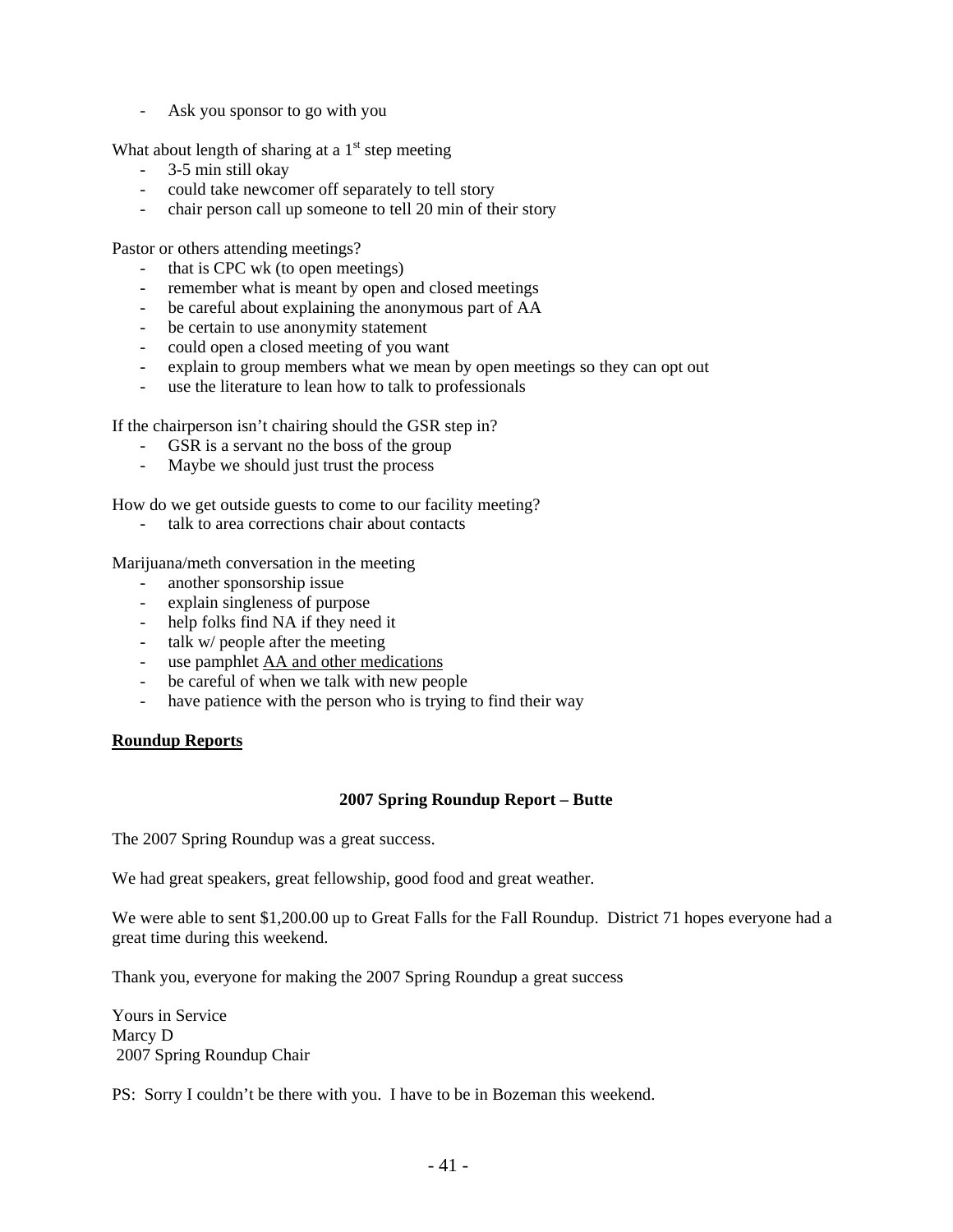## **2007 Fall Roundup Report – Great Falls**

My name is Mary an alcoholic and Roundup co-chair,

The 2007 Fall Roundup is next weekend in Great Falls at the Best Western Heritage Inn. The Roundup committee has been working hard to line up some great speakers, an old-timer's meeting, Delegate's report, corrections workshop as well as many Al-anon activities/ speakers. Attendees will enjoy a wonderful banquet and music/dance by "Cold Hard Cash" A Johnny Cash tribute band. There are bright yellow fliers on the back table please take this home to your groups, there is still time to register. See you next weekend in Great Falls!

### **2008 Spring Roundup – Helena**

2008 Spring Roundup will be held in Helena, May  $16^{th}$ ,  $17^{th}$  &  $18^{th}$  at the Colonial Inn. Flyers can be found on the internet

### **Intergroup Reports**

No reports given

## **West Central Regional Forum Report**

Hi, I'm Mary and an Alcoholic,

I was asked to give a report on the West Central Regional Forum which was held in Omaha, Nebraska on September 7-9, 2007. It was a pleasure for me to attend and I thank my district for generously funding my way there. I was aware that I was one of 3 DCM's from Montana attending and I was appreciative. It was also gratifying to be able to talk directly with many of the folks who actually work in New York at GSO and AA Grapevine Inc. These trusted servants gave excellent presentations on each of their roles in New York and answered many difficult questions from the audience. These are highlighted in the newsletter that I brought back; there are some on the back table. We heard about the role of the Class A Trustee, Class B Trustee, Trustee at Large and the A.A.W.S. Director. We were given an excellent presentation called: "Participation: A Spiritual Journey," by Greg Muth our General Service Manager. We saw a wonderful video called "Markings on the Journey."

Delegates gave presentations on topics relating to service and AA as a whole. As participants, we gained insight as to how hard our trusted servants work for us. I once again felt blessed to be able to be a part of such a great fellowship. Our primary purpose is to keep our message clear for the newcomer. We have a common problem and a common solution. Our charge is to keeps the doors of AA open. Another important concept that I walked away with was that the illustration of our inverted triangle, reminding me that the groups and individual members are the loudest voice in AA.

There were several sessions of workshops on everything from chants and rituals in AA to the age old question of how to get people excited about service. It was a great opportunity for me and as I left, I felt a rekindling of the unity that AA provides for me and for all of us.

Thanks,

Mary S. District 41 DCM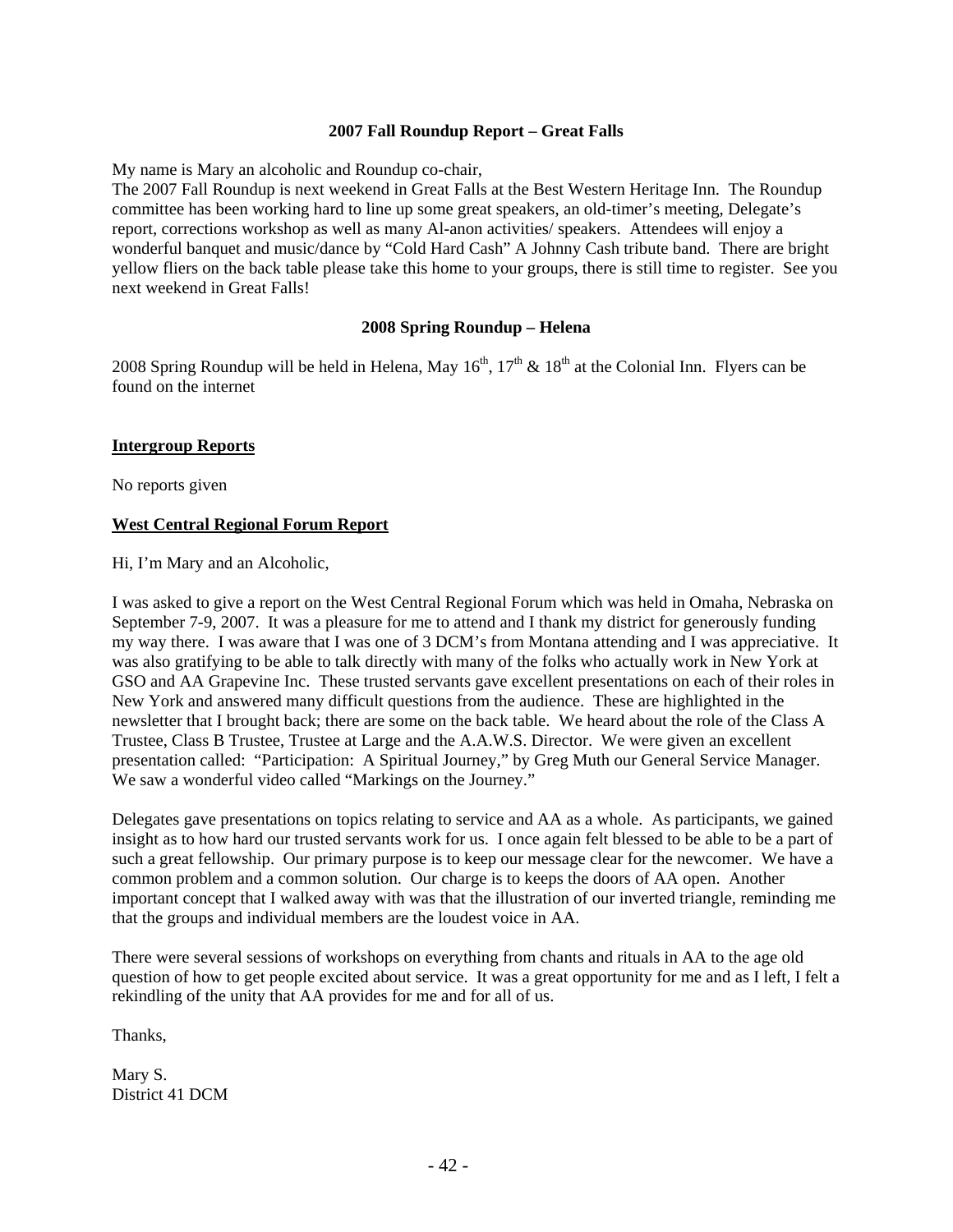# **Update of Establishment of the Area 40 800 Number**

See report in PI report

## **Report on the Area Workshops held in Dillon & Glasgow –Scott W**

See report in Area Advisor report

Consolidation of the Evaluation Forms of Area 40 Workshop held in Glasgow, MT on May 5, 2007.

### **1) What is your current service position?**

1 None at this time

- 2 GSR or Alternate GSR
- 2 District Committee Chair
- DCM
- 1 Area Committee Chair

**Other** 

2) **How many "service workshops" (including this one) have you attended?** 7.5 average of respondents.

## **3) What part of the workshop helped the most?**

-All of it.

-It was informative in all parts

-All of it

-The change of address/position/etc info is available

-I did like the one at a time presentations – gave me a chance to hear each of the other presenters

# 4) **In what way did it help?**

-How to better carry the message and finding out what the follow up is

- -I know more to share
- -Gives hope

-Removed my resentment of GSO for not changing stuff – could be my fault

-There are many different styles of alcoholic and different styles of sobriety – but passion and commitment to service are inspiring no matter how packaged.

# 5) **Do you have any suggestions for improving the Area 40 Workshop?**

-What was neat – no one know of this meeting and it worked out better than most – if it is odd it's God

-Maybe "changing" or expanding the information funnel to assure communications are being received?

-Run all committees in a row instead of breakouts

-We could do more to structure the presentations – set a time allotted for sharing and a ser time for questions/answers. More structure would prevent those going first from taking more than an equal share. And the old "a good meeting starts and ends on time".

## **Past Delegate Sharing**

Bob H. – Panel 42 delegate:

Bob shared what it was like when he became involved in General Service work. At that time the Area Chair was able to participate in the discussions. The pandemonium that was caused by this caused Bob to read the Roberts Rules of Order and implement them at Area. Since he was Area Chair, the chair now